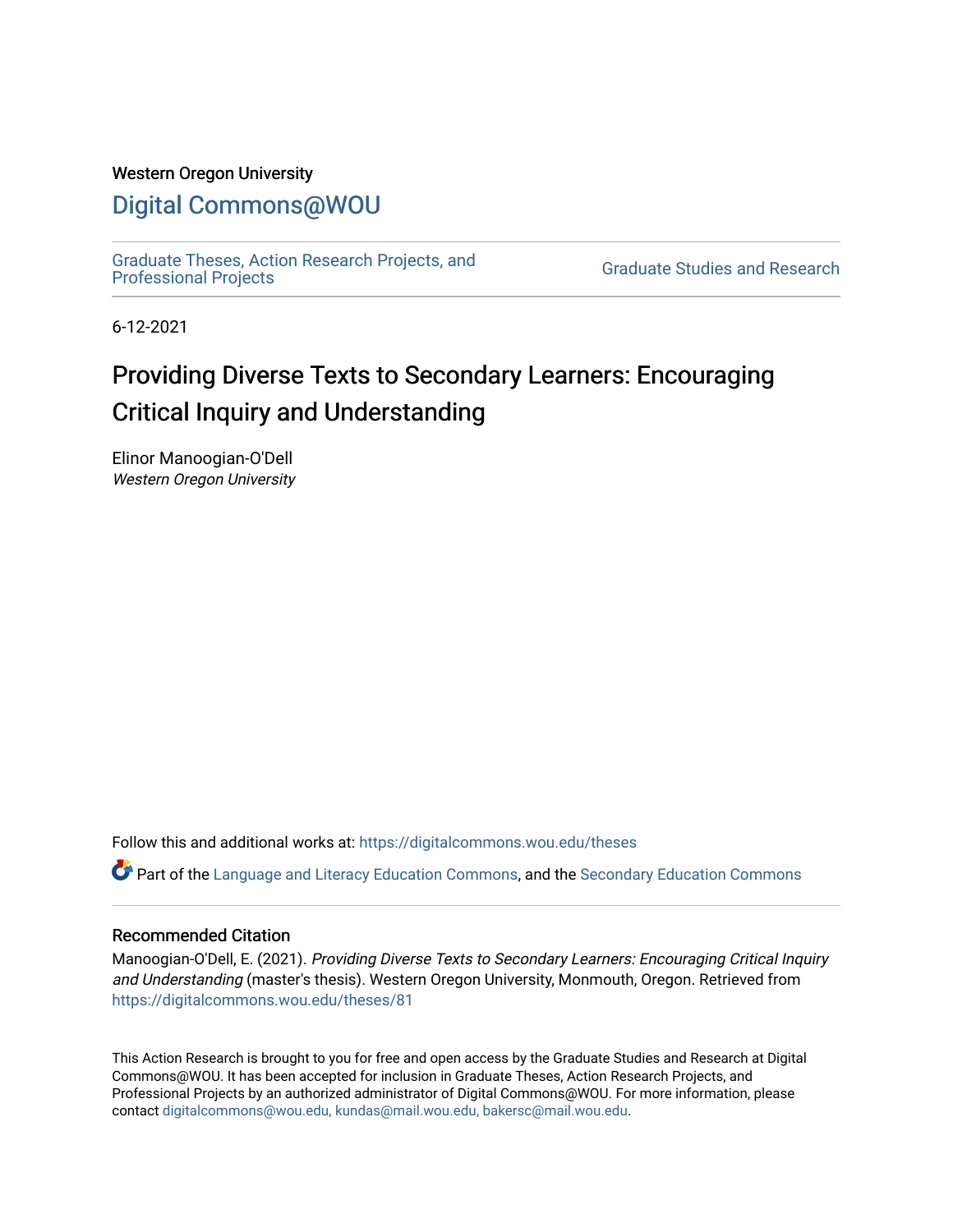**Providing Diverse Texts to Secondary Learners:** 

**Encouraging Critical Inquiry and Understanding**

**Elinor Manoogian-O'Dell Division of Education and Leadership**

**June 1, 2021**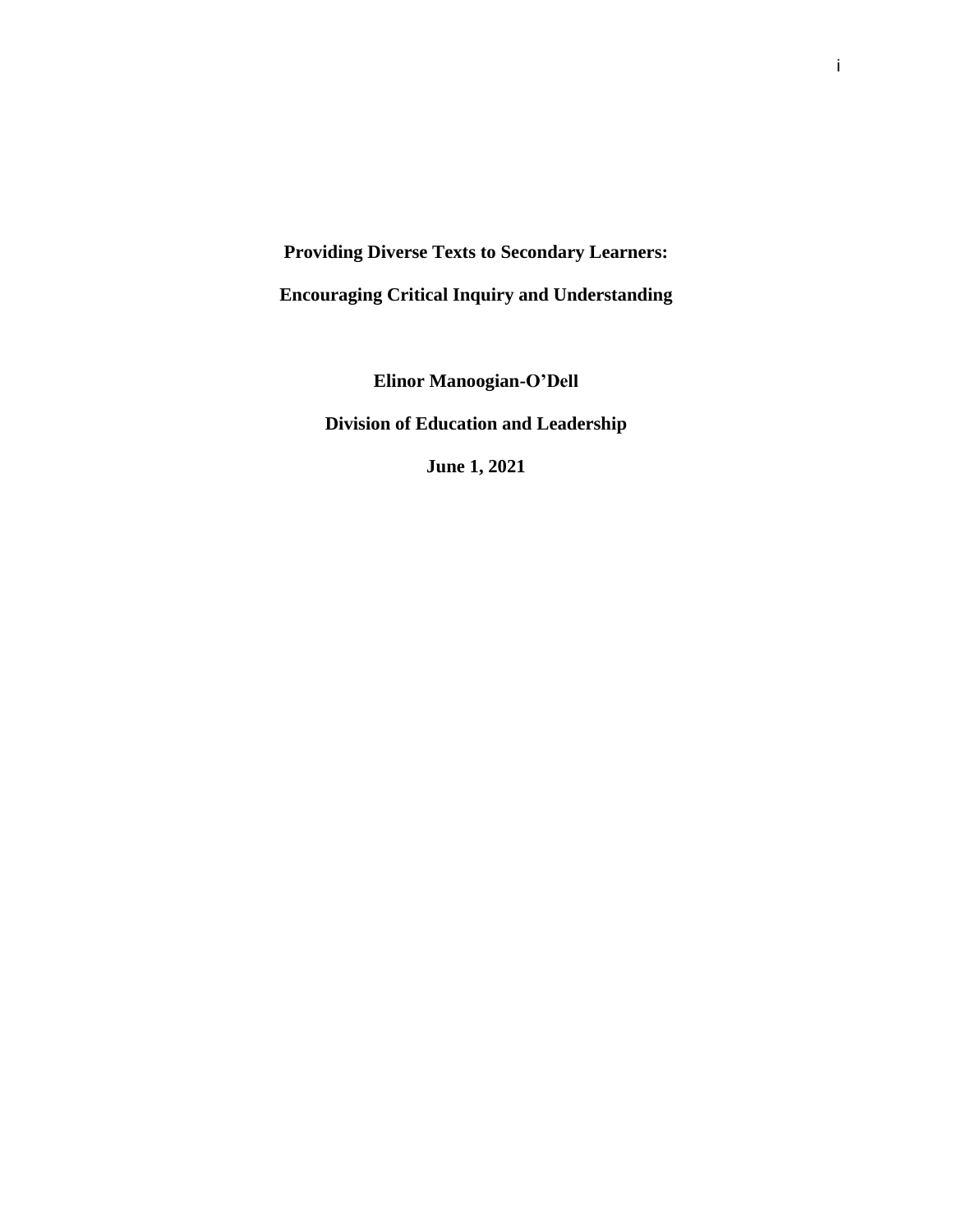

### **WE, THE UNDERSIGNED MEMBERS OF THE GRADUATE FACULTY OF WESTERN OREGON UNIVERSITY HAVE EXAMINED THE ENCLOSED**

Action Research Project Title:

Providing Diverse Texts to Secondary Learners: Encouraging Critical Inquiry and Understanding

Graduate Student: Elinor Manoogian-O'Dell **with the contract of the contract of the contract of the contract of t** 

Candidate for the degree of : Master of Arts in Teaching: Initial Licensure

*and hereby certify that in our opinion it is worthy of acceptance as partial fulfillment of the requirements of this master's degree.*

\_\_\_\_\_\_\_\_\_\_\_\_\_\_\_\_\_\_\_\_\_\_\_\_\_\_\_\_\_\_\_\_\_\_\_\_\_\_\_\_\_\_\_\_\_\_\_\_\_\_\_\_\_\_\_\_\_\_\_\_\_\_\_\_\_\_\_\_\_ \_\_\_\_\_\_\_\_\_\_\_\_\_\_\_\_\_\_\_\_\_\_\_\_\_\_\_\_\_\_\_\_\_\_\_\_\_\_\_\_\_\_\_\_\_\_\_\_\_\_\_\_\_\_\_\_\_\_\_\_\_\_\_\_\_\_\_\_\_

#### **Committee Chair:**

| Name: Dr. Jaclyn Caires-Hurley | Signature: |
|--------------------------------|------------|
| Date: 6/8/21                   |            |

#### **Committee Member:**

Name:\_\_\_\_\_\_\_\_\_\_\_\_\_\_\_\_\_\_\_\_\_\_\_\_\_\_\_\_\_\_\_\_ Signature:\_\_\_\_\_\_\_\_\_\_\_\_\_\_\_\_\_\_\_\_\_\_\_\_\_\_\_\_ Date: 6/7/21 Name: Lin Wu

#### **Dean of Graduate Studies and Research:**

| Name: | $\tilde{\phantom{a}}$<br>$\sim$ |
|-------|---------------------------------|
| Date: |                                 |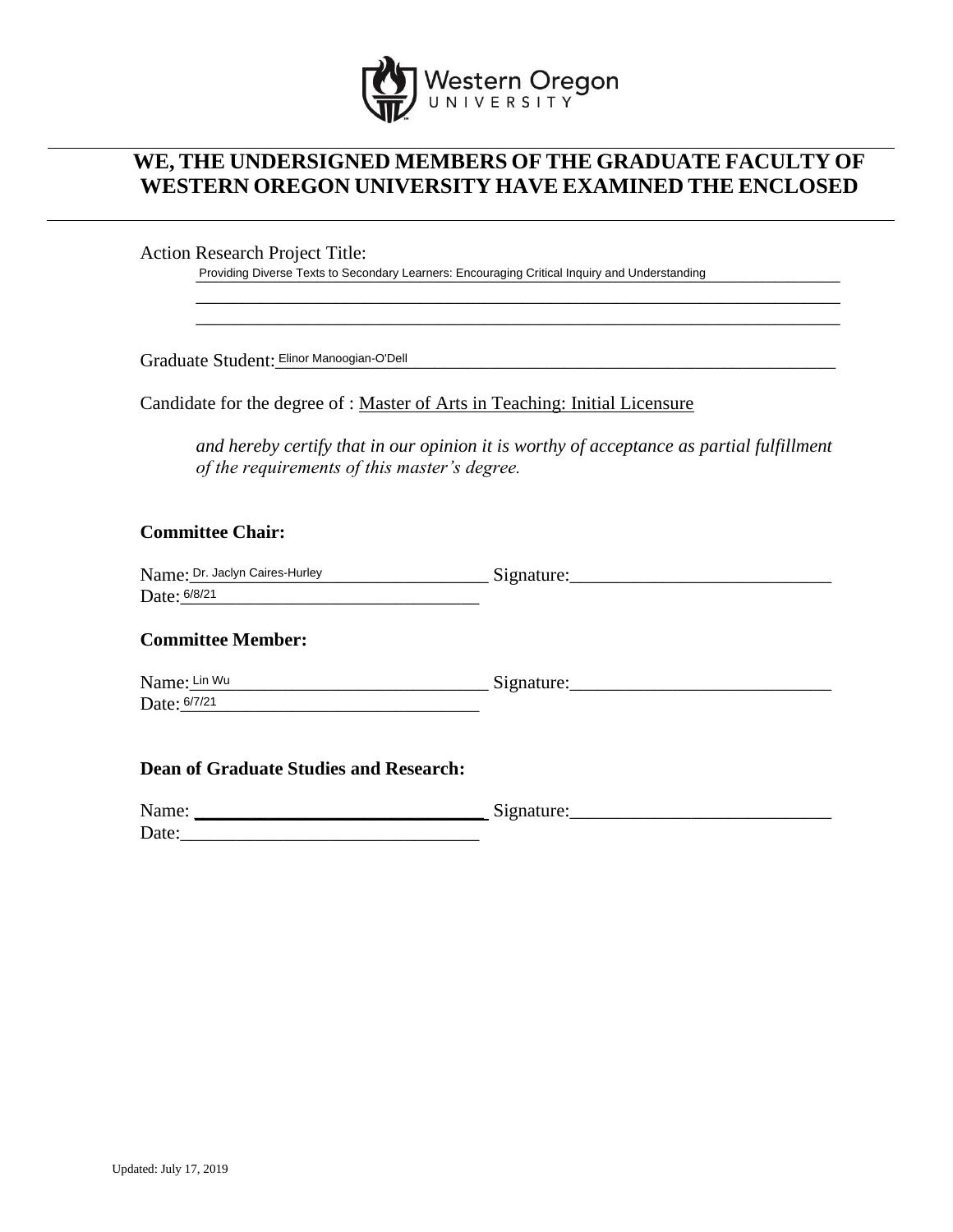# **[Abstract](#page-5-0)** iv

| <b>Chapter 1</b>                                                                                                                                                                                                 | $\mathbf V$    |
|------------------------------------------------------------------------------------------------------------------------------------------------------------------------------------------------------------------|----------------|
| Where do you stand on the various influences, issues and ideologies that shape our<br>educational system?                                                                                                        | $\overline{2}$ |
| Where do you stand in relation to the various prominent philosophies of education?                                                                                                                               | 5              |
| Where do you stand in regard to teaching with social justice – creating an environment that<br>challenges all students at all times, regardless of their ethnicity, socio-economic status, legal<br>status, etc? | 6              |
| Where do you stand in connection to being an ethical teacher and abiding by the laws that<br>govern our school system?                                                                                           | 9              |
| Where do you stand with reference to those who lead our school districts: parents, school<br>board members, legislators, etc. and the decisions they make for you as a teacher?                                  | 11             |
| What kind of a classroom environment do you feel is conducive to learning?                                                                                                                                       | 11             |
| Who are you as a teacher: what is your mission statement?                                                                                                                                                        | 12             |
| <b>Chapter 2: Literature Review</b>                                                                                                                                                                              | 12             |
| Purposes and Objectives for the Literature Review                                                                                                                                                                | 13             |
| Procedures for the Literature Review                                                                                                                                                                             | 14             |
| Engaging Students in Discussions about Race and Power Role of Teacher                                                                                                                                            | 18             |
| Race and Power in the Classroom                                                                                                                                                                                  | 19             |
| <b>Pedagogical Practices</b>                                                                                                                                                                                     | 19             |
| <b>Strategies for Discussions</b>                                                                                                                                                                                | 20             |
| Media to Provide Social Context                                                                                                                                                                                  | 22             |
| Literature Circles/Team Teaching                                                                                                                                                                                 | 23             |
| Summary                                                                                                                                                                                                          | 24             |
| <b>Chapter 3: Methodology</b>                                                                                                                                                                                    | 25             |
| <b>Research Questions</b>                                                                                                                                                                                        | 26             |
| Context of the Study                                                                                                                                                                                             | 27             |
| <b>Research Study Procedures</b>                                                                                                                                                                                 | 28             |
| Research Question 1: How can I encourage students to analyze texts through application<br>to personal and social contexts?                                                                                       | 28             |
| Research Question 2: How can I develop pedagogical skills to engage students in<br>discussions about race and power?                                                                                             | 28             |
| Research Question 3: How do I develop a library that reflects critical literacy practices?                                                                                                                       | 29             |
| Data Sources and Collection                                                                                                                                                                                      | 29             |
| Journaling                                                                                                                                                                                                       | 30             |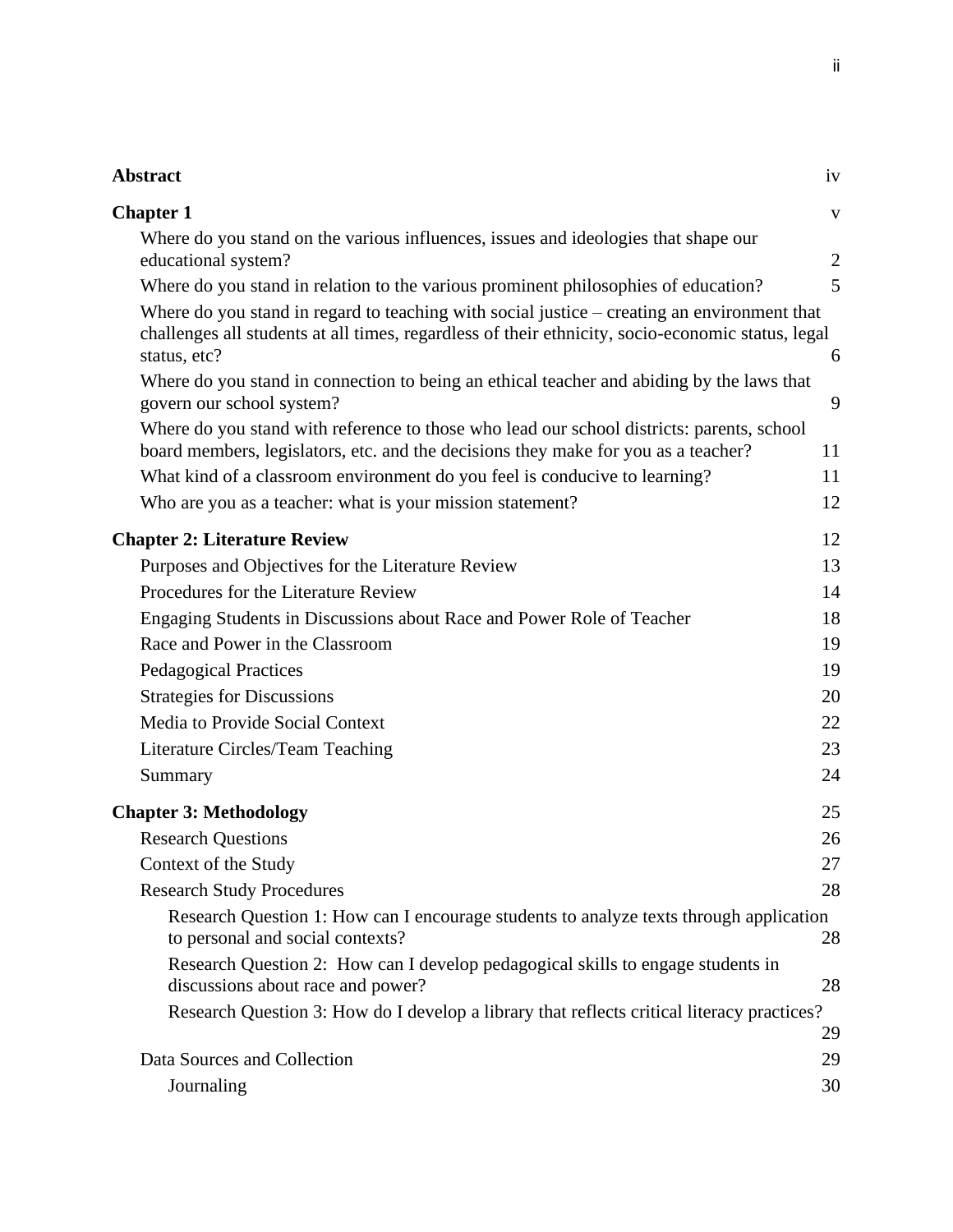| Interviews                                                                                                           | 30 |
|----------------------------------------------------------------------------------------------------------------------|----|
| <b>Lesson Plans</b>                                                                                                  | 30 |
| <b>Classroom Artifacts</b>                                                                                           | 31 |
| <b>Data Collection Procedures</b>                                                                                    | 31 |
| Participants                                                                                                         | 32 |
| How I Studied My Teaching                                                                                            | 33 |
| Data Analysis Steps                                                                                                  | 34 |
| Credibility                                                                                                          | 36 |
| <b>Limitation to Data Collection</b>                                                                                 | 36 |
| Delimitations                                                                                                        | 37 |
| Biases/Assumptions                                                                                                   | 37 |
| <b>Chapter 4</b>                                                                                                     | 38 |
| Data Sources                                                                                                         | 38 |
| Data Coding and Emergent Themes                                                                                      | 39 |
| <b>Research Question 1</b>                                                                                           | 39 |
| Theme 1: Content                                                                                                     | 41 |
| Theme 2: Expert Sources and Practice                                                                                 | 43 |
| Theme Three: Student Choice                                                                                          | 44 |
| <b>Research Question 2</b>                                                                                           | 45 |
| Theme 1: Knowledge Acquisition and Confidence                                                                        | 46 |
| Theme 2: Self-Study                                                                                                  | 47 |
| Theme Three: Noticing and Speaking Up                                                                                | 48 |
| <b>Research Question 3</b>                                                                                           | 49 |
| Theme One: Expert Recommendation                                                                                     | 51 |
| Theme Two: Social Media                                                                                              | 51 |
| Theme 3: Students                                                                                                    | 52 |
| Theme 4: Data                                                                                                        | 53 |
| <b>Chapter 5</b>                                                                                                     | 55 |
| Introduction                                                                                                         | 55 |
| Implications                                                                                                         | 56 |
| Research Question 1: How can I encourage students to analyze texts through application                               |    |
| to personal and social contexts?                                                                                     | 56 |
| Research Question 2: How can I develop pedagogical skills to engage students in<br>discussions about race and power? | 57 |
| Research Question 3: How do I develop a library that reflects critical literacy practices?                           |    |
|                                                                                                                      | 57 |
| <b>Strengths and Limitations</b>                                                                                     | 58 |
| Summary                                                                                                              | 59 |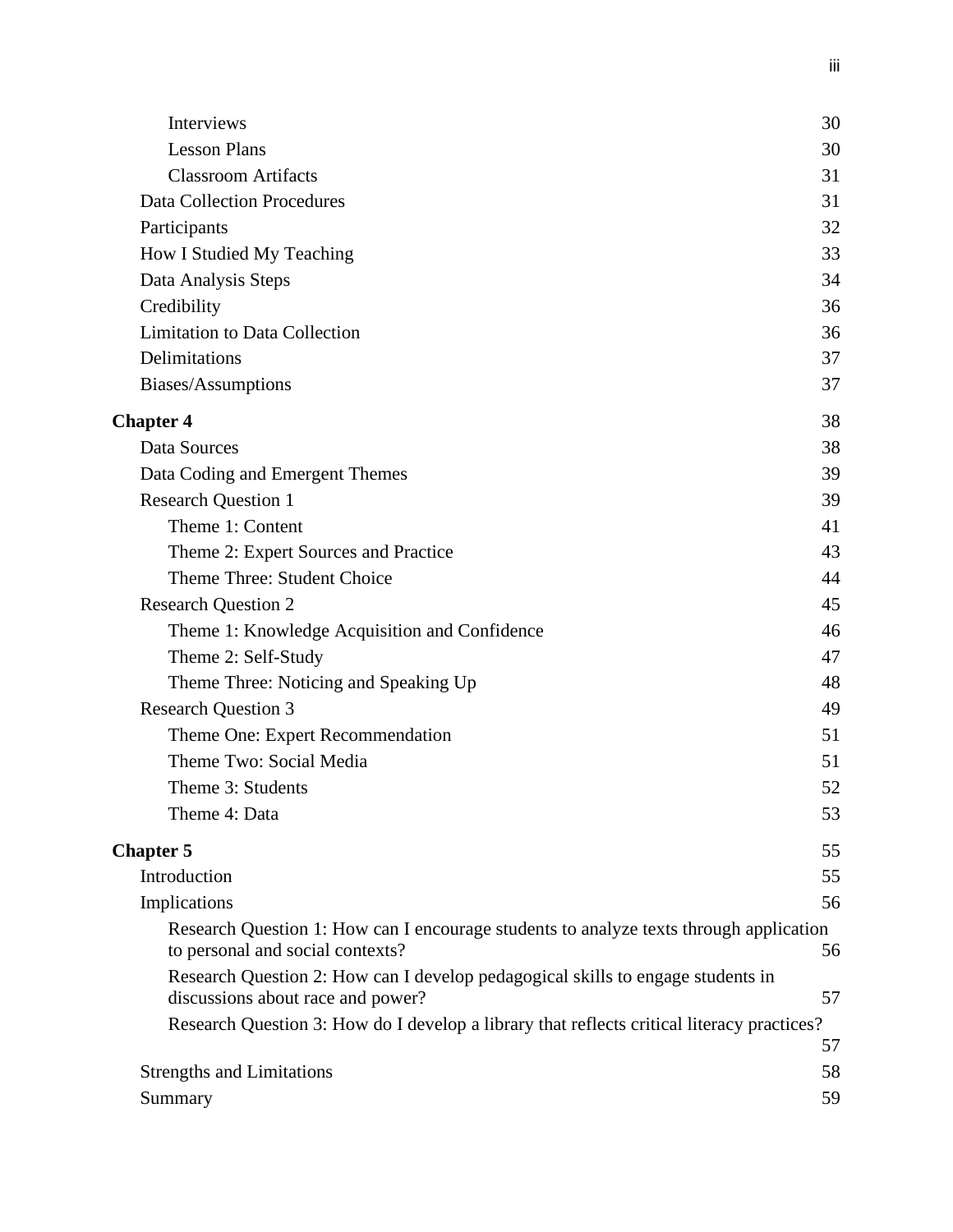### <span id="page-5-0"></span>**[References](#page-67-0)** 61

iv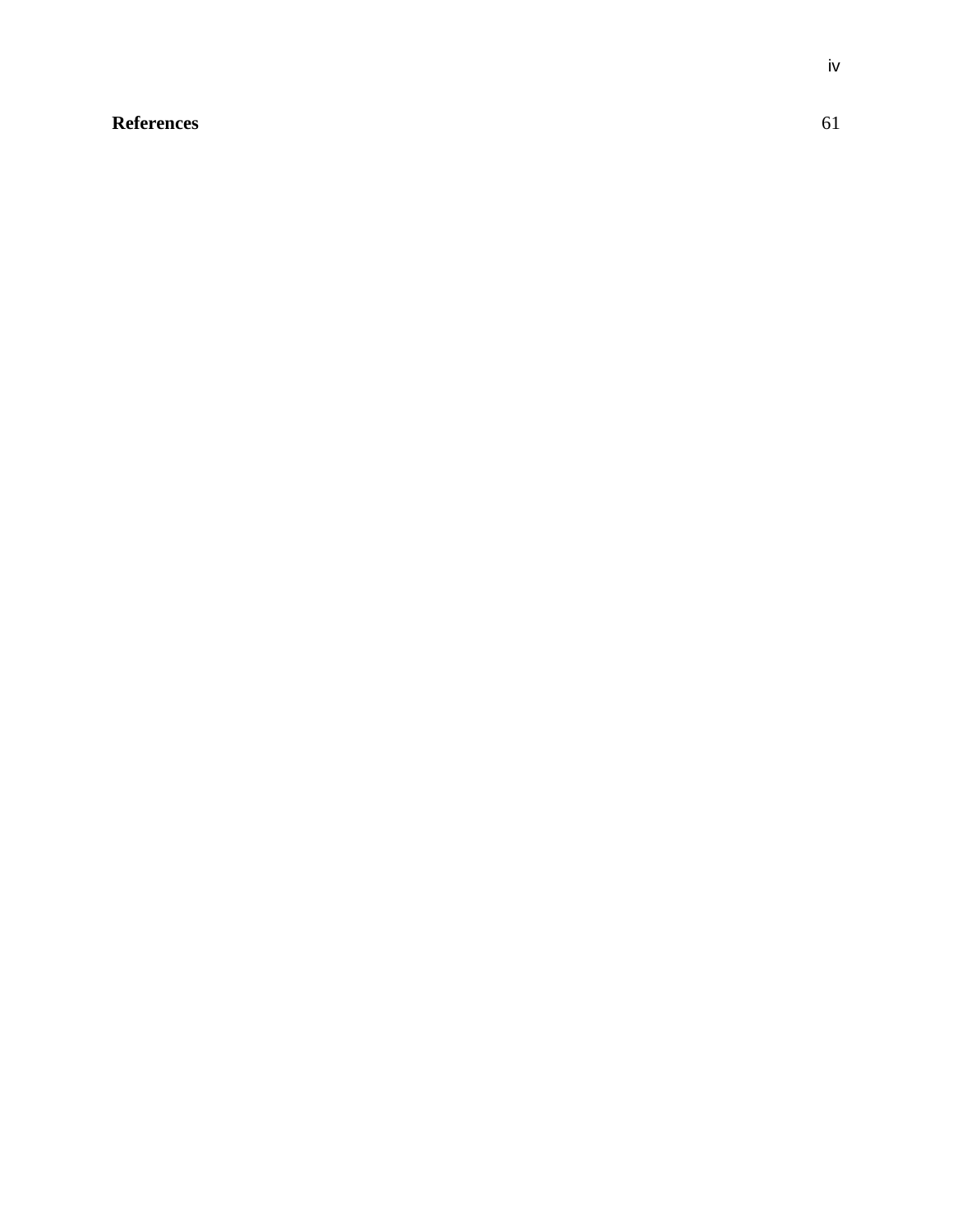#### **Abstract**

<span id="page-6-0"></span>The goal of this action research project was to become a more competent educator when it comes to incorporating diverse literature in my classroom, and facilitate conversations about race, gender, and power among my students. A contributing factor to the ability to critically think is the capacity to read and reflect. Nationally, at least 8.7 million low-income students in kindergarten through fifth grade read below grade level. Research shows that income is closely tied to literacy rates (Van Pelt, 2018). By helping students connect texts to their own lives and critically analyze them, teachers are setting students up for success in the workplace, but also in their interpersonal relationships and daily lives. The methods of inquiry for this study focused on the principles and practices of action research, using self-study aligned with professional teaching standards, teacher artifacts, journal entries, classroom artifacts, lesson plans, and EDTPA materials as a means of data collection. I used these methods to address three research questions: (1) How can I encourage students to analyze texts through application to personal and social contexts?; (2) How can I develop pedagogical skills to engage students in discussions about race and power?; and (3) How do I develop a library that reflects critical literacy practices? Major themes that emerged from my research were self-study, expert recommendation, and student choice. In order to improve my disposition and ability to lead discussions about race and power, I need the background knowledge and practice to be prepared for those discussions.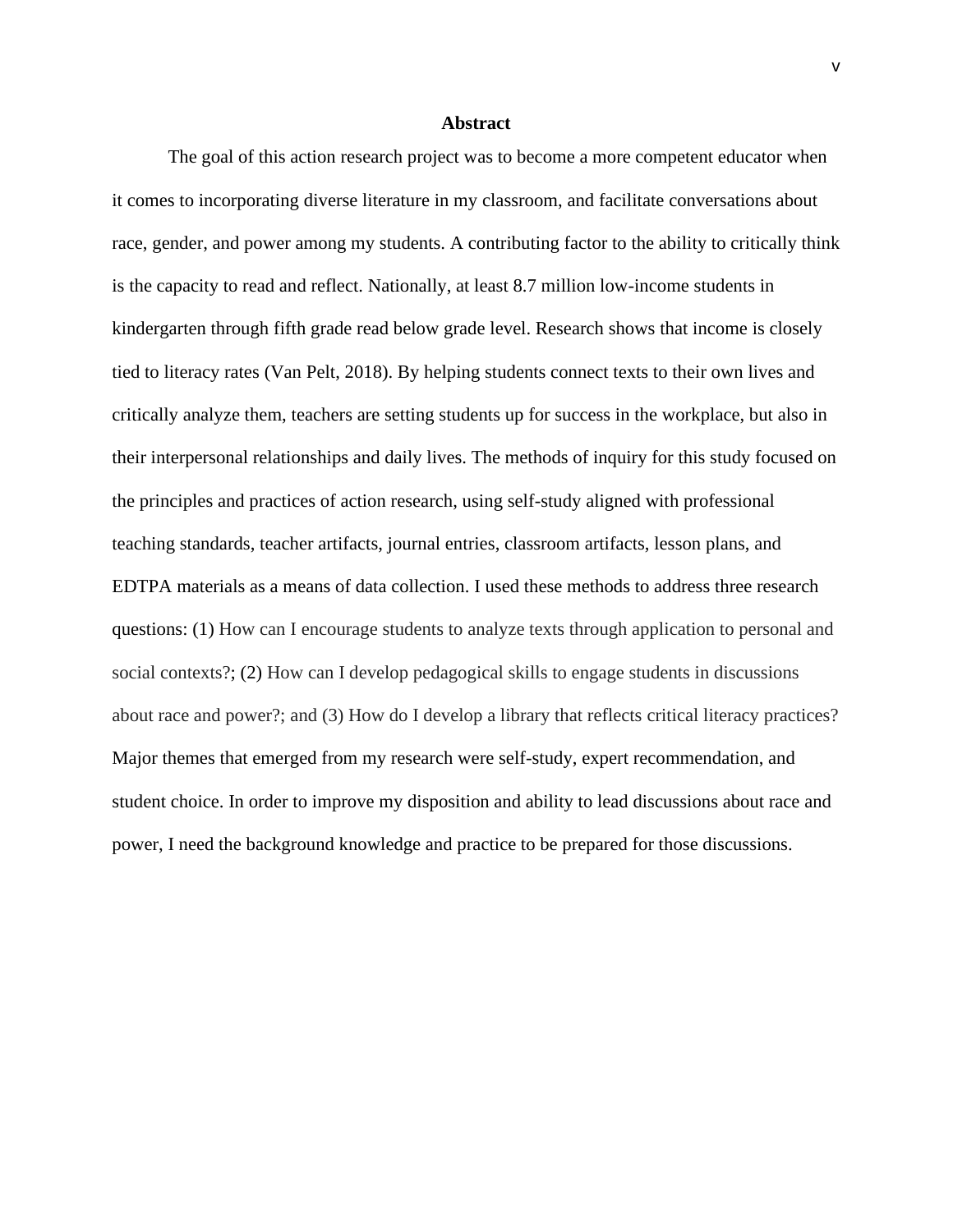#### **Chapter 1**

I grew up in a family that valued education. Both my parents were college professors, and my brother is the most ferocious reader I know. When young, I had difficulties learning to read and found it boring. Consequently, my parents hired tutors for the first three summers of my elementary education. In  $5<sup>th</sup>$  grade, my parents advocated for me to be in the HOTS (higher-order thinking skills) class that met once a week. In middle and high school, I was in courses that typically had honors, advanced, or AP preceding their titles. I had math tutors in high school, took an SAT preparatory class, and was forced to participate in science fairs.

I now see that much of my educational experiences were informed by the privilege of belonging to a formally educated, White, middle-class family. My parents felt comfortable advocating on my behalf to teachers and administration and had the time and resources to volunteer in the classroom, coach my athletics, and chaperone field trips. This privilege provided me with opportunities and expectations of what success looks like. I think the general message I got from school was that I was smart but not the best, and that would never be enough. I generally liked school, but it was also the source of stress and feelings of inadequacy.

If books can act as windows into other cultures or mirrors of our own cultures, I often faced the latter (Bishop, 1990). Most of the books I read featured main characters that resembled me. They were White, cis-gendered females that even shared some of my personality traits. The books I read for school largely centered on Whiteness, and my classes often did not focus on race or ethnicity.

With that said, there are a few language arts and history teachers who I remember clearly. They instilled a love of literature, introduced me to inquiry-based thinking, and unleashed some of my creativity. I was genuinely excited about what I was learning in those classes. Educational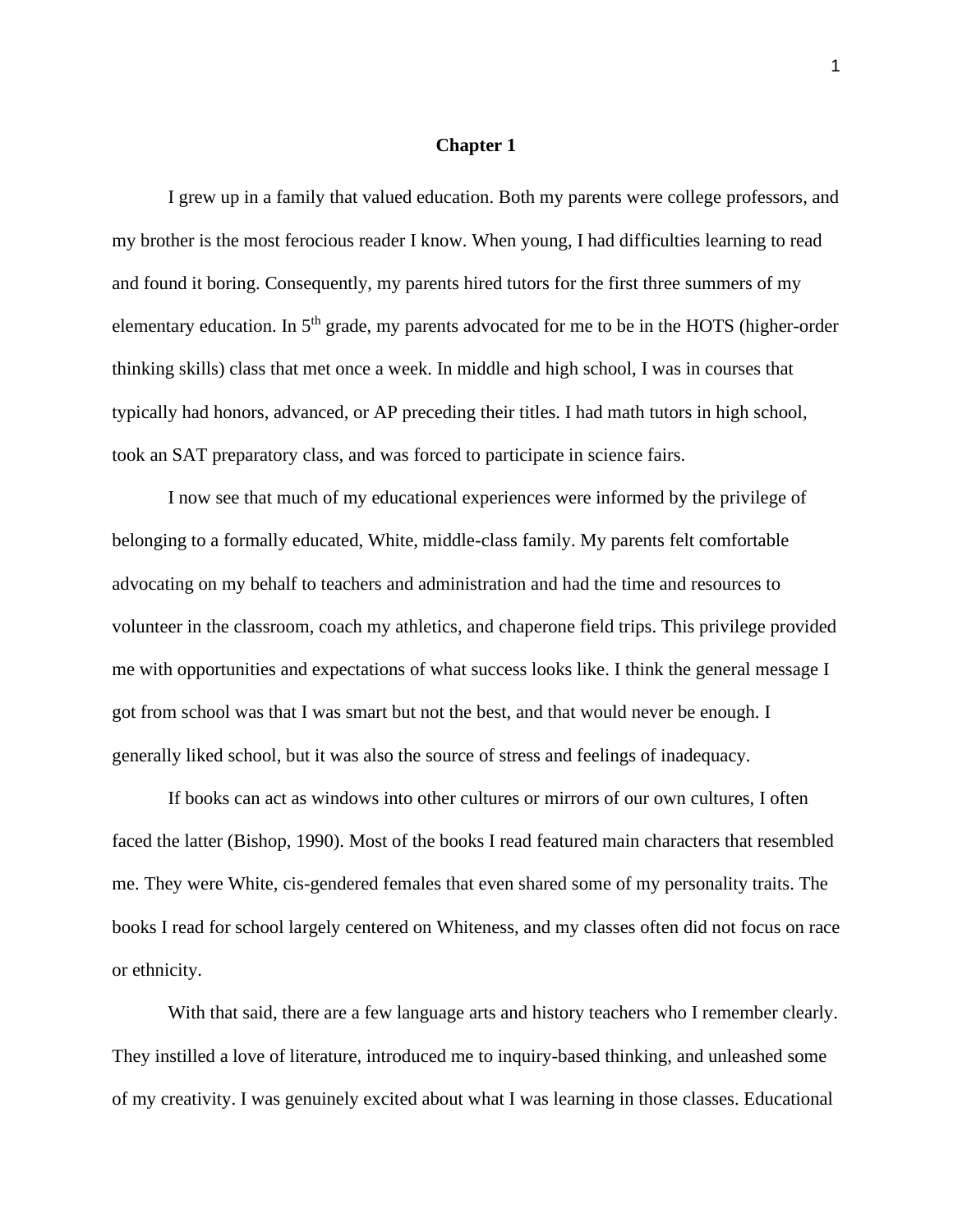scholars such as Geneva Gay, bell hooks, and Alfie Kohn advocate for a type of education that reduces grades and penalties and instills self-confidence and a love of learning in students. The best teachers I had spent less time on grades, rewards, or threats. This is the type of teacher I want to be.

# <span id="page-8-0"></span>**Where do you stand on the various influences, issues and ideologies that shape our educational system?**

As an adult, I love reading and learning new things. That was not always the case. There were times when I only put in as much effort as necessary to pass an assignment. I typically skimmed the reading and occasionally did not do the reading. Looking back on my education, I only did these things in classes that did not interest me, or for teachers who did not respect me. Through my experiences, I want to be more like the teachers that made me feel safe to take risks, motivated me to put in the effort, and encouraged me to pursue my curiosities in the classroom. With this in mind, I gravitate towards teaching that is asset-oriented and culturally responsive. I am committed to fostering a growth mindset among my students.

Maslow's theory suggests that motivation is based on a series of needs being met. These needs are arranged in a pyramid with physiological (food, shelter, clothing, etc.) at the bottom, safety, love and belonging, and esteem in the middle and self-actualization at the top (McLeod, 2020). In their book, "Fostering Resilient Learners," Souers and Hall (2016) discuss how teachers can teach from a trauma-informed perspective to reach every student in their classroom. Teachers have to be aware that if basic needs (the ones lowest in Maslow's hierarchy of needs) are not being met, students will have no room to learn. They advocate for teachers to listen to their students, form relationships, extend grace, practice positive reinforcement, and practice self-care. These are all practices I hope to implement in my classroom. Additionally, I also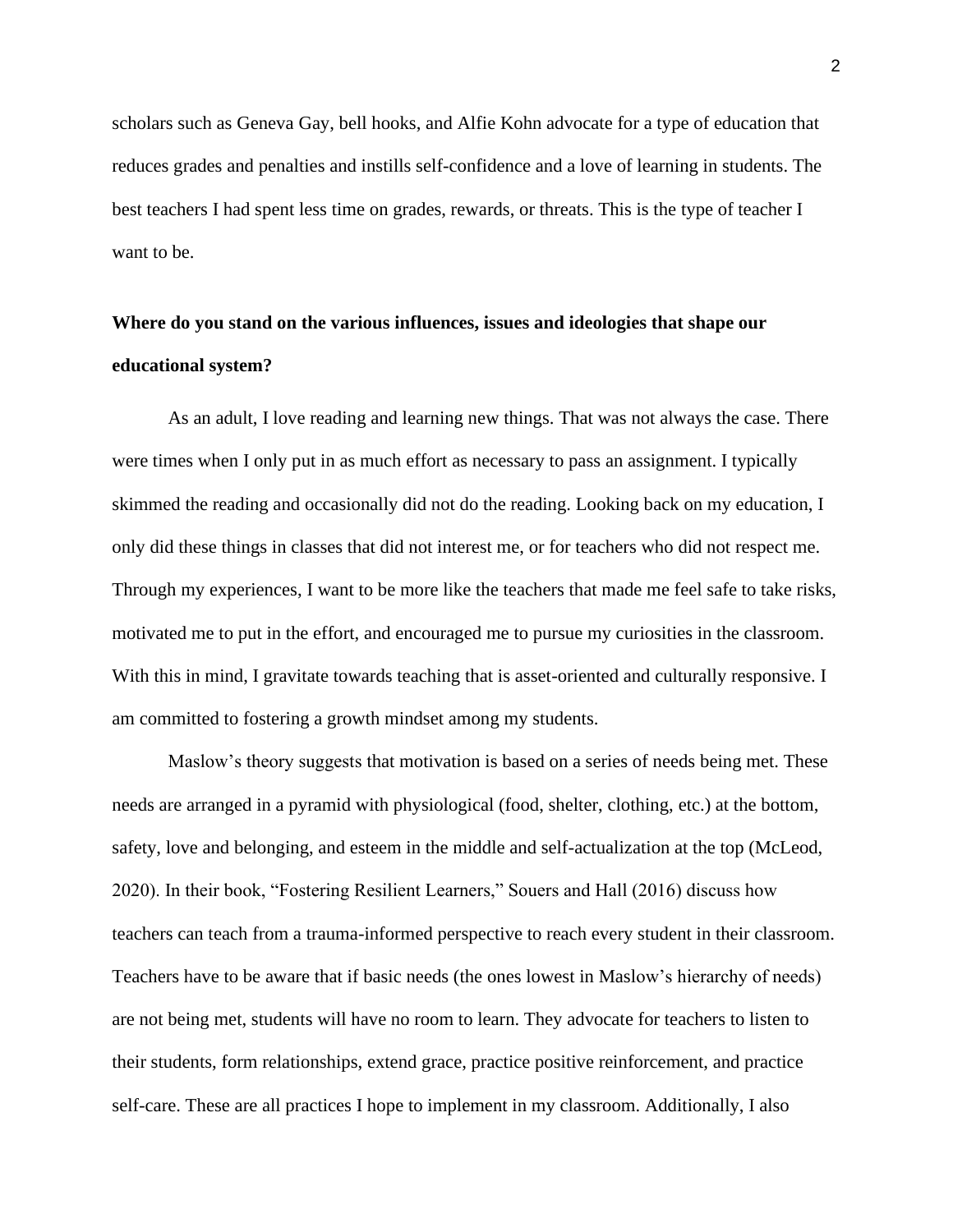believe it is important for teachers to become culturally aware and learn how they can inflict trauma by shutting down student self-expression and teaching from a curriculum that focuses exclusively on a White, middle-class experience.

In his book "The Book of Learning and Forgetting," Smith (1998) states that, "for learning to take place effortlessly, you must be a member of the club. And if you don't have a club membership, it doesn't matter how hard and how often you try to learn, you'll just be more frustrated" (p. 35). Part of ensuring that students feel like they are part of the club is to show that you genuinely care and value their life experiences and cultural backgrounds. According to Smith (year), the harder students try to learn in a setting where they feel excluded, the more they will feel that there is something intrinsically wrong with them and will be unable to learn the material. Students need to feel like they are a welcome member of the class and that they are safe to ask questions and seek out collaboration.

Making a case for improving outcomes for ethnically diverse students of color, Gay (2002) underscores the importance of preparing teacher candidates with the knowledge and skills to use culturally responsive pedagogy in their practice. First, teachers need to be prepared with explicit cultural knowledge that includes learning and communication styles, traditions, values, and contributions. Second, teachers need to be able to identify where the current curriculum is lacking and know how to make the appropriate changes to improve the amount and quality of diverse voices present. Culturally responsive teaching deals directly "with controversy; studying a wide range of ethnic individuals and groups; contextualizing issues within race, class, ethnicity, and gender; and including multiple kinds of knowledge and perspectives" (Gay, 2002, p. 108). A culturally responsive educator demonstrates care for all students by using their own cultural lenses to expand their world views and promote academic achievement. Additionally, teachers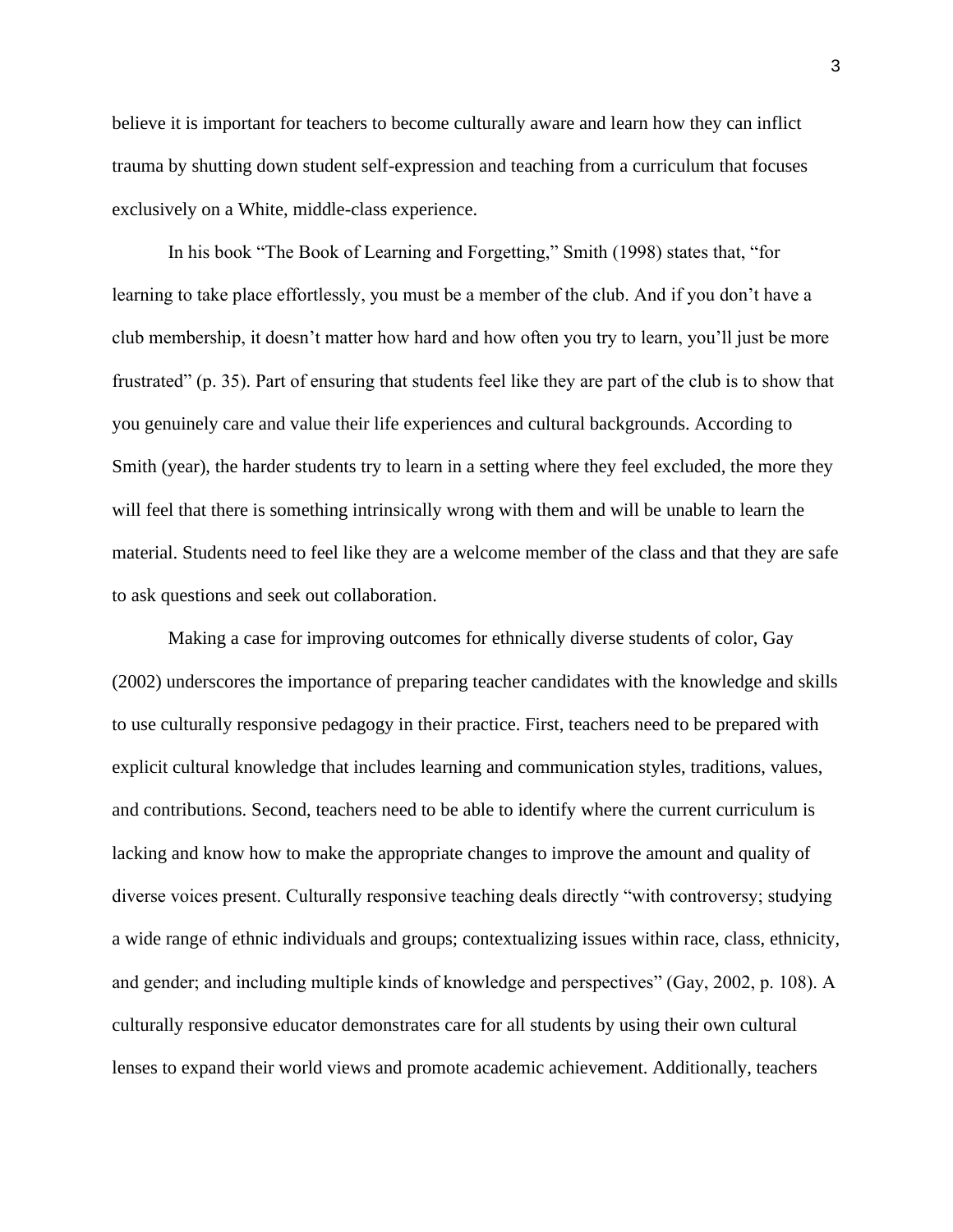must take the time to know each student individually to better understand what a student can do both currently and in the future. This helps teachers set high and appropriate expectations for each student (Gay, 2018).

Feeling safe in a classroom requires that students' identities are validated. This is why I think culturally responsive pedagogy (CRT) is important. As students know themselves, they know how they are viewing the content of a class. CRT asks teachers to understand the role of Whiteness in the classroom and to combat its negative effects (Borsheim-Black, 2019). Students should see that voices from people of color are valued and social constructs that create division and oppression are not.

Last school year, I was an AVID tutor at a middle school. My primary role was to facilitate inquiry-based learning sessions with small groups of students. One student would present a challenge they were having in a class and the other students would ask questions to help the student figure out the answer. During my sophomore year in high school, my teacher introduced me to Socratic Circles which are similar to these tutoring sessions. In Socratic circles, one circle of students discusses a topic with a focus on inquiry rather than debating. An outer ring of students observes and takes notes on the discussion. These types of activities help students to feel valued and open up healthy dialogues among peers. I still remember what it felt like to hold back my opinions and instead ask my classmates a question in a discussion. I remember how difficult this was, but, at the same time, how much deeper the conversation was because of it. A classroom culture of inquiry depends on an understanding of a shared mindset.

In her work, Dweck (2006) outlined two mindsets I would like to adopt and model a personal growth mindset for my students and help them cultivate their own. Like Dweck, I believe that being smart is not an inherent quality, but rather the result of hard work, curiosity,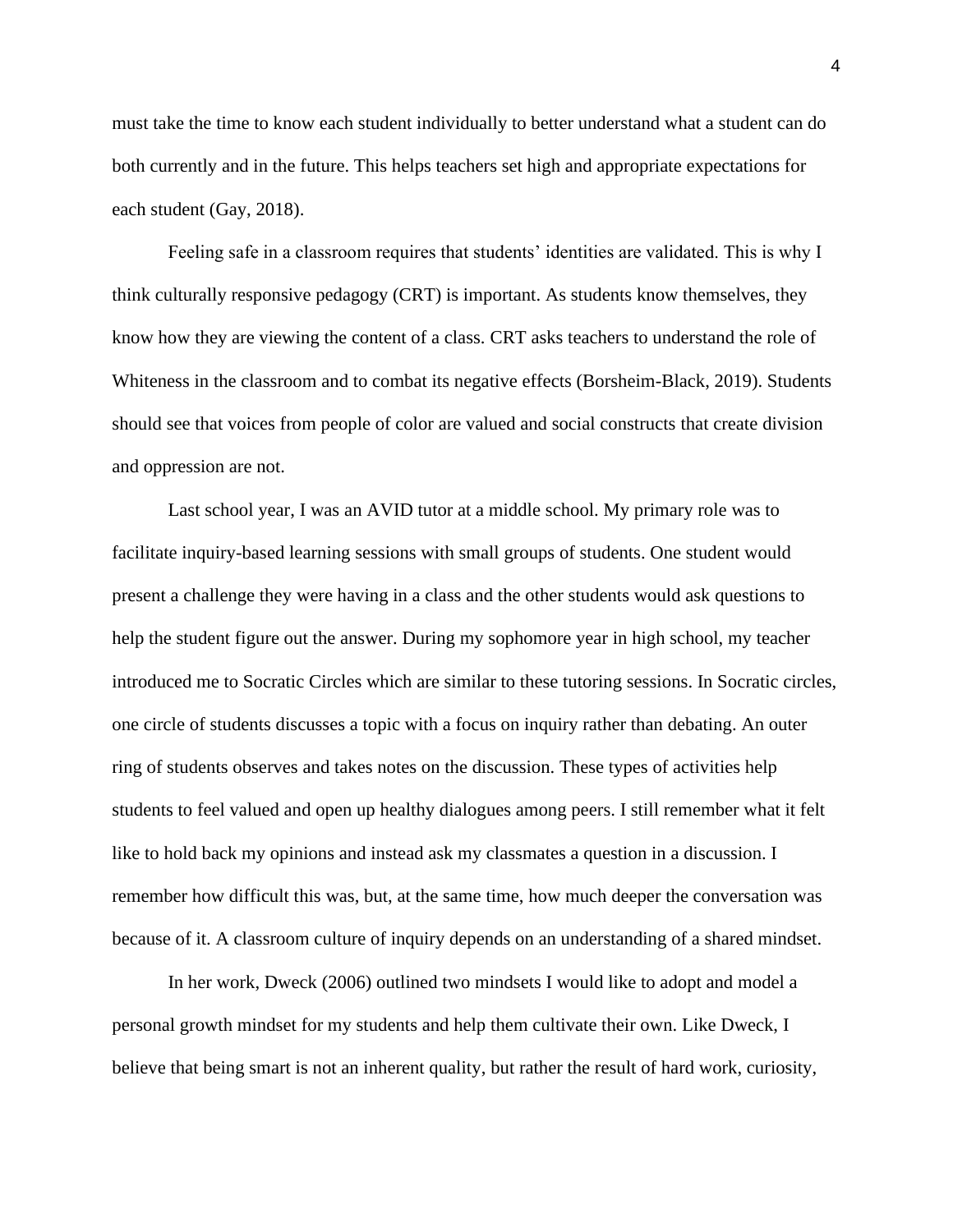mentorship, and collaboration. In my classroom, I want students to know that they might not know something *yet*, but that does not reflect on their intelligence. We all start somewhere.

#### <span id="page-11-0"></span>**Where do you stand in relation to the various prominent philosophies of education?**

Regarding prominent philosophies of education, I am drawn to Critical Literacy. Critical literacy perspectives "are concerned with analyzing relationships between language, social practice, and power" (Papola-Ellis, 2020, 46). In other words, Critical Literacy allows students to realize their own relationship to power and a texts relationship to socio political issues through writing and studying texts.

I do not think it is realistic or reasonable to exclude the author in an analysis of a text. I intend to create a classroom environment where students approach every text with curiosity and critical eyes. The intent is that students will be able to make up their own minds about a text and how it fits into the world around them. This would require students to comprehend the text and think critically about themselves and our society as a whole. Ultimately, I think education exists to foster the growth of engaged conscientious citizens, and literacy is at the heart of that mission.

Many of the students in secondary school are still working on basic comprehension. In these cases, I do think that aspects of Formalism and Reader Response frameworks make sense. These two theories (Hansen, 2004) are jumping-off points to help students read at the level where they can start to see texts in the context of a whole culture or society. From Formalism, fluency and critical thinking are important to model. Asking students to identify plot points, symbols, and themes, as well as think about how a text makes them feel are important aspects of the Reader Response framework. These seem like the first steps before a reader can view a text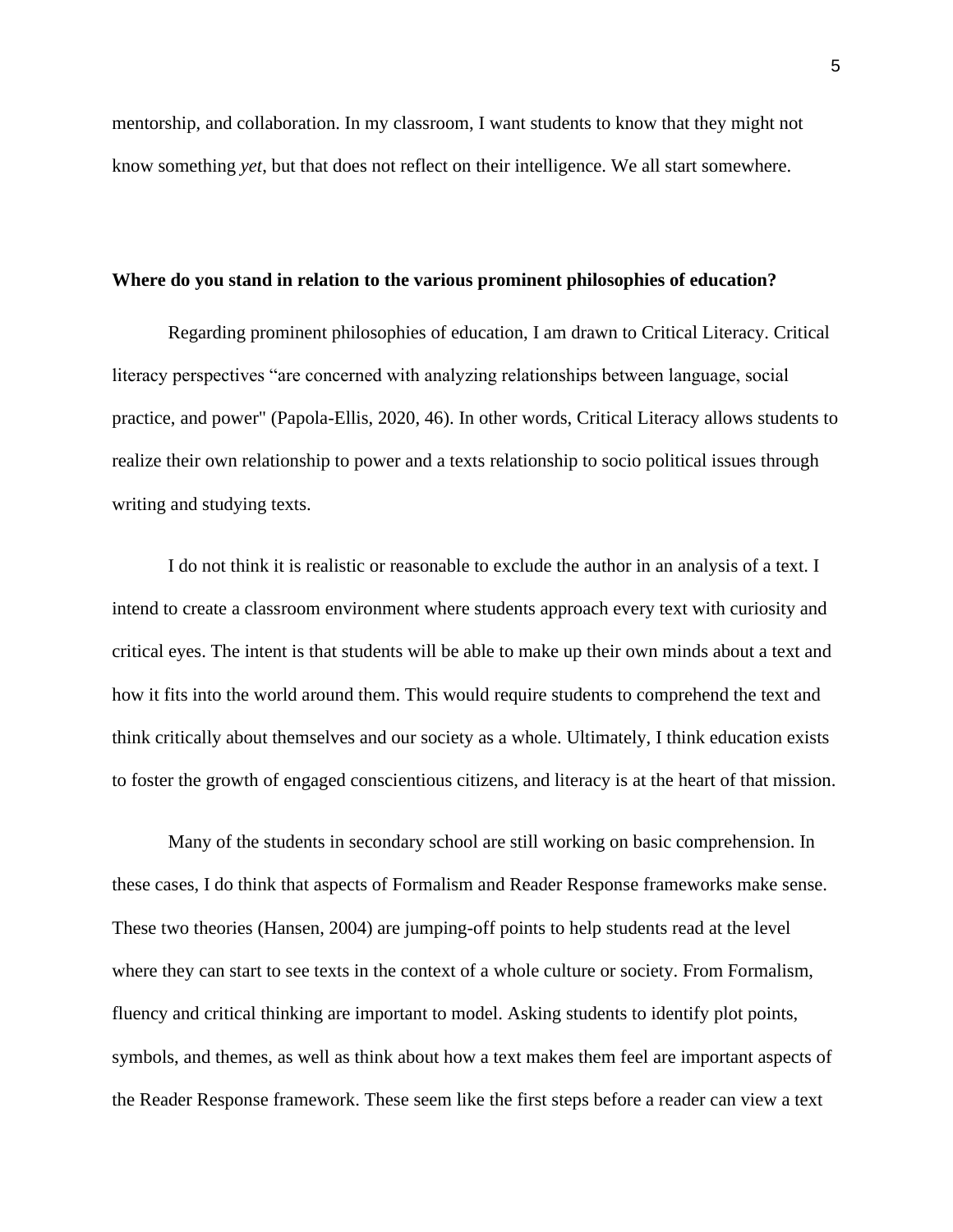in a societal framework and gather greater meaning on their own. There are opportunities in class for me to read out loud or for the students to use audiobooks to overcome comprehension issues and dig into deeper meaning.

<span id="page-12-0"></span>**Where do you stand in regard to teaching with social justice – creating an environment that challenges all students at all times, regardless of their ethnicity, socio-economic status, legal status, etc.?**

I recognize that as a White, cis-gender female, U.S. Citizen from a middle-class background, I have a worldview that I need to understand and question in order to become a culturally competent teacher and effective for every student. This means that I need to identify and overcome my own biases. For me, that involves reading books from the perspectives of others regarding the education system, racial equity, disability, socioeconomic status, and gendered perspectives. It also means opening communication channels with my colleagues, especially those of color, about issues involving equity and joining groups that discuss these issues as well.

In my classroom, I believe there are many steps I can take to create a more inclusive environment. Education should involve an open dialogue between students, teachers, and other diverse voices - especially in the context of a language arts classroom. I can achieve this by filling my classroom with culturally relevant and challenging literature, rejecting the Correspondence Communication Theory, integrating aspects of contract grading in my assessment strategy, and instituting restorative practices.

In order to fully address the power dynamics in the classroom, I will need to vocalize my lens as a White female teacher, and actively aim to understand the lens of my students. When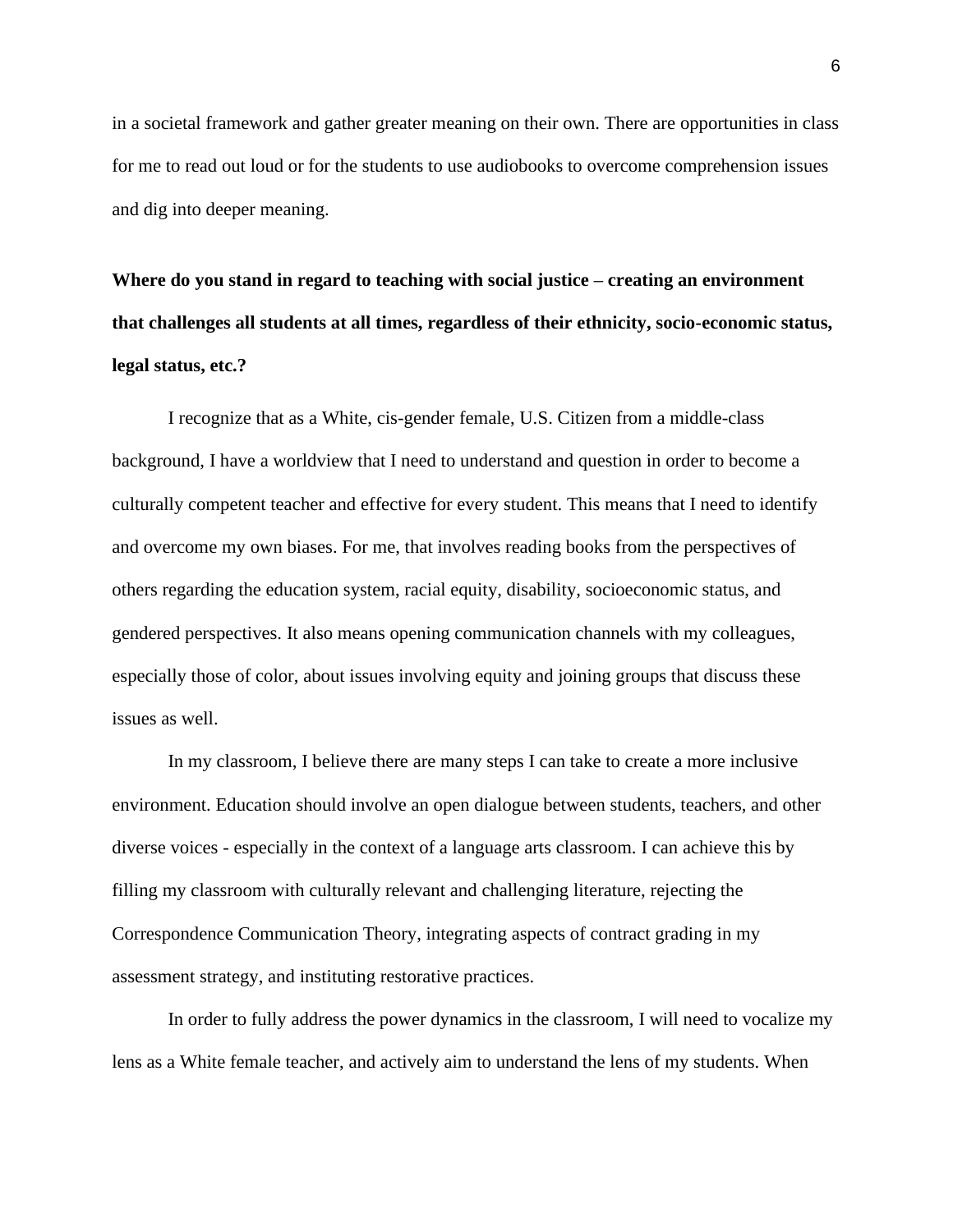conversations about race, ethnicity, and cultural background arise, I will at times have to take a back seat and allow students with lived experiences to lead the conversations.

In terms of curriculum, Ladson-Billings (2018) cautions that we can alienate and perpetuate harmful racial trauma by never questioning, "what intellectual information and experiences students have access to, what they are denied access to, and what distortions of information they encounter can serve as powerful funders of our racial ideology" (p. 95). The curriculum should go beyond celebrating holidays or listening to music that does not belong to the predominant culture. In a language arts classroom, texts and stories should reflect real representations of the multidimensional lives of people from all walks of life.

I would like to have a large classroom library where students can find stories that reflect their realities, but also where they can have their worldviews challenged. Essentially a library where students can find windows and mirrors. The literary canon and assigned readings that I experienced in my education were usually penned by White authors who often wrote from the perspective with a capitalist, patriarchal societal lens. I still believe these texts have value; however, I believe that the voices we introduce to students should be more reflective of the reality of our world which is filled with diverse people from a multitude of worldviews. I would also like to have a classroom library that is inclusive of varying levels of challenge. Students should have access to texts that range from being pleasurable to read to academically challenging. I would like to include access to non-traditional types of literature such as audiobooks, graphic novels, and magazines. These texts would be available so that by the time students finish high school, they will become multiculturally competent in an increasingly globalized world.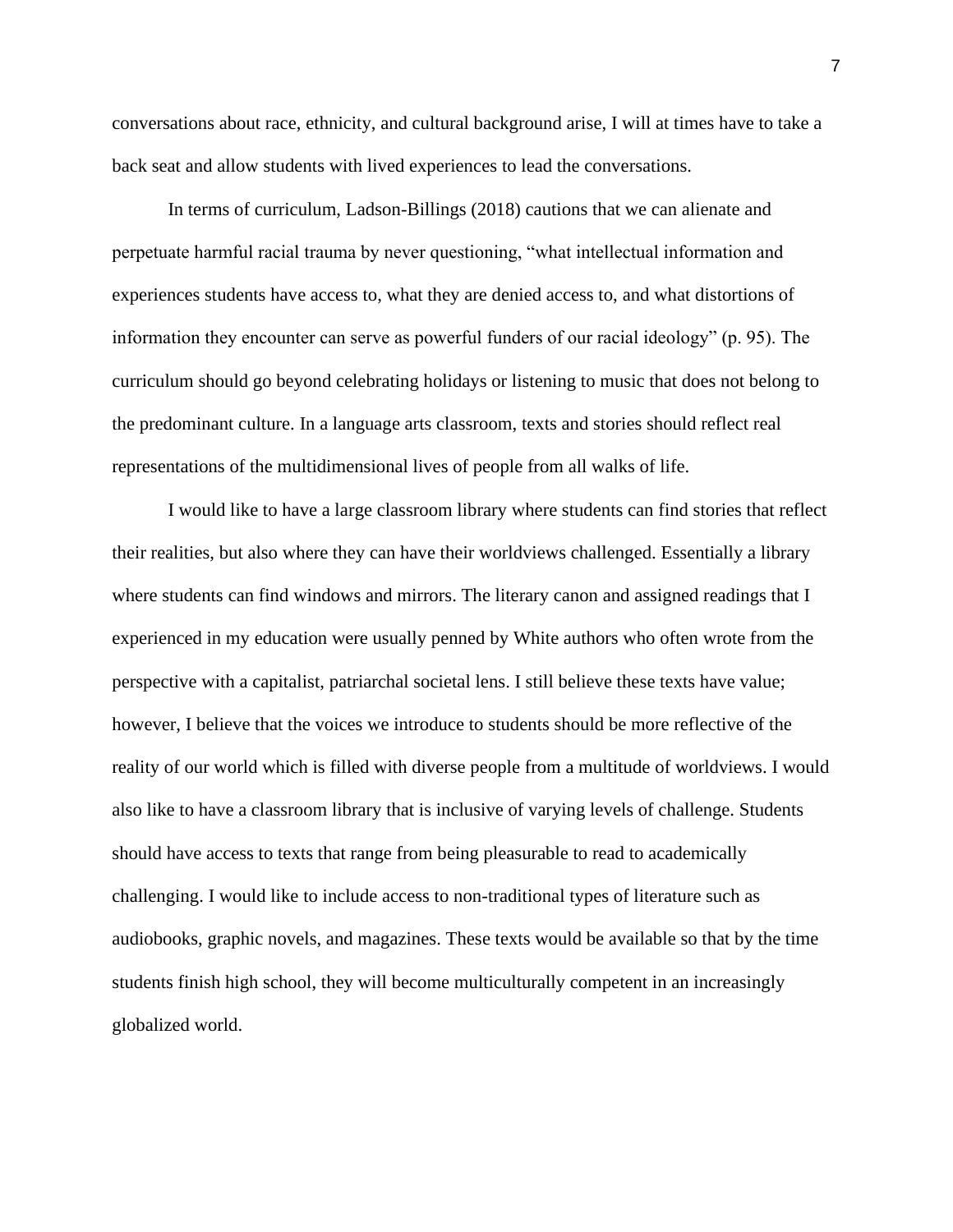Literature is a dialogue between the reader and the text, and the classroom should be a place where students can participate in a reciprocal dialogue. I took an economics class online in college based on memorizing material from the textbook and testing. I retained little from that experience, and I certainly did not feel like a valued member of a classroom community. I would like my classroom to have daily opportunities for students to express themselves and communicate authentically through discussion, writing, and creative outlets. Students should feel that their ideas are valued and desired every day in class.

In a language arts classroom, the teacher's pedagogy should reflect the idea that every voice in the classroom matters (hooks, 1994). In order to do this, the teacher should show that they value every student by getting to know them at the beginning of the year and incorporating their preferences into the classroom. This could be a classroom soundtrack, studying authors and texts that the students already like, or constructing assignments in a way that students enjoy. In order to hear every voice, teachers can give students multiple outlets to respond to texts like writing, discussion, and when appropriate visual art.

In terms of assessment, I would like to implement aspects of contract grading. Kohn (2011) has argued against using grades in the classroom." Because grades have the power to reduce student motivation, diminish curiosity, and encourage the easiest route possible to achieve a good grade, he argues that there are too many negative outcomes when implementing a grading system. I also believe that grades have the potential to reflect a teacher's conscious and unconscious biases. In her article, "Phenomenological Reflections on the Failing Grade," Pike (2011) stated, "in a sense, the mark on an assignment is nothing more than a reflection of the opinion of one's teacher." In order to remedy this, I would like to implement contract grading as much as possible. I realize I will be bound by school and district rules and policies, but I would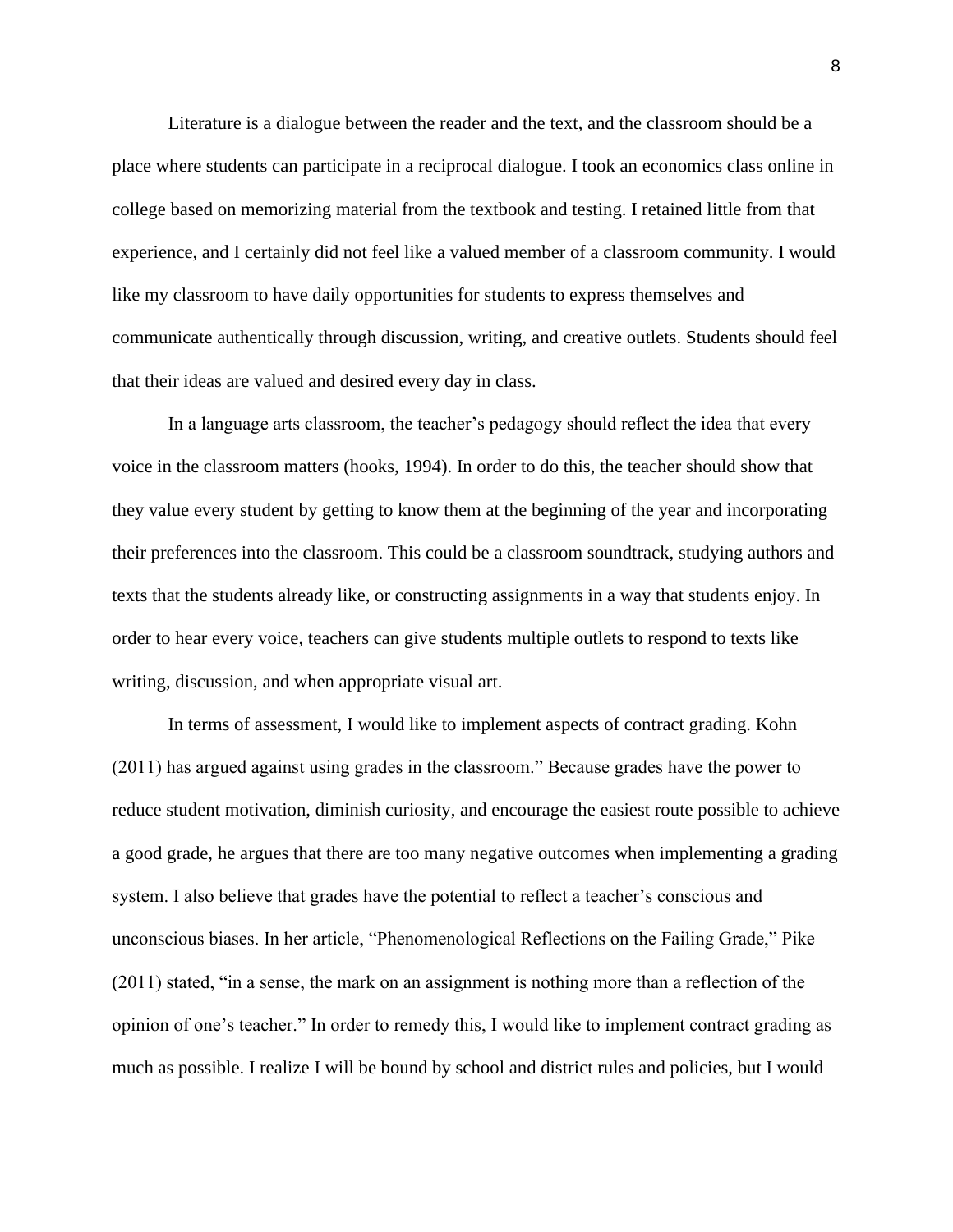like to deemphasize grades as much as possible. I seek to capture the spirit of contract grading which involves student self-assessment as well as teacher assessment of promised and actual work and puts more emphasis on revision, collaboration, and mentorship (Cordell, 2019). "Quality assessment also focuses on what students can do—their strengths, competencies, and resources that they bring to learning—versus their deficits" (Powell, 2011). In order for the assessments to be effective we need to capture students in authentic discourse about or interaction with a text.

Finally, I believe that as a human with a personal set of experiences, I am bound to make mistakes and cause harm to students as much as I try to avoid these situations through the methods outlined above. Smith, Fisher, and Frey (2015) outlined various restorative practices for the classroom like responding to classroom disruptions with inquiry, teaching students how to talk about and express their feelings and having impromptu and formal conferences with individual students. I believe these practices (like weekly restorative circles) will be essential in my classroom in order to facilitate communication and healing when harm is done.

# <span id="page-15-0"></span>**Where do you stand in connection to being an ethical teacher and abiding by the laws that govern our school system?**

Abiding by the laws that govern our school system is important. I want to build a teaching career over time and do work that helps encourage growth among the children in my community. Most of the laws that affect education exist to protect the wellbeing of children and their families. Because of this, it is also my ethical duty to follow them. For example, students have a right to privacy; therefore, following FERPA guidelines becomes essential.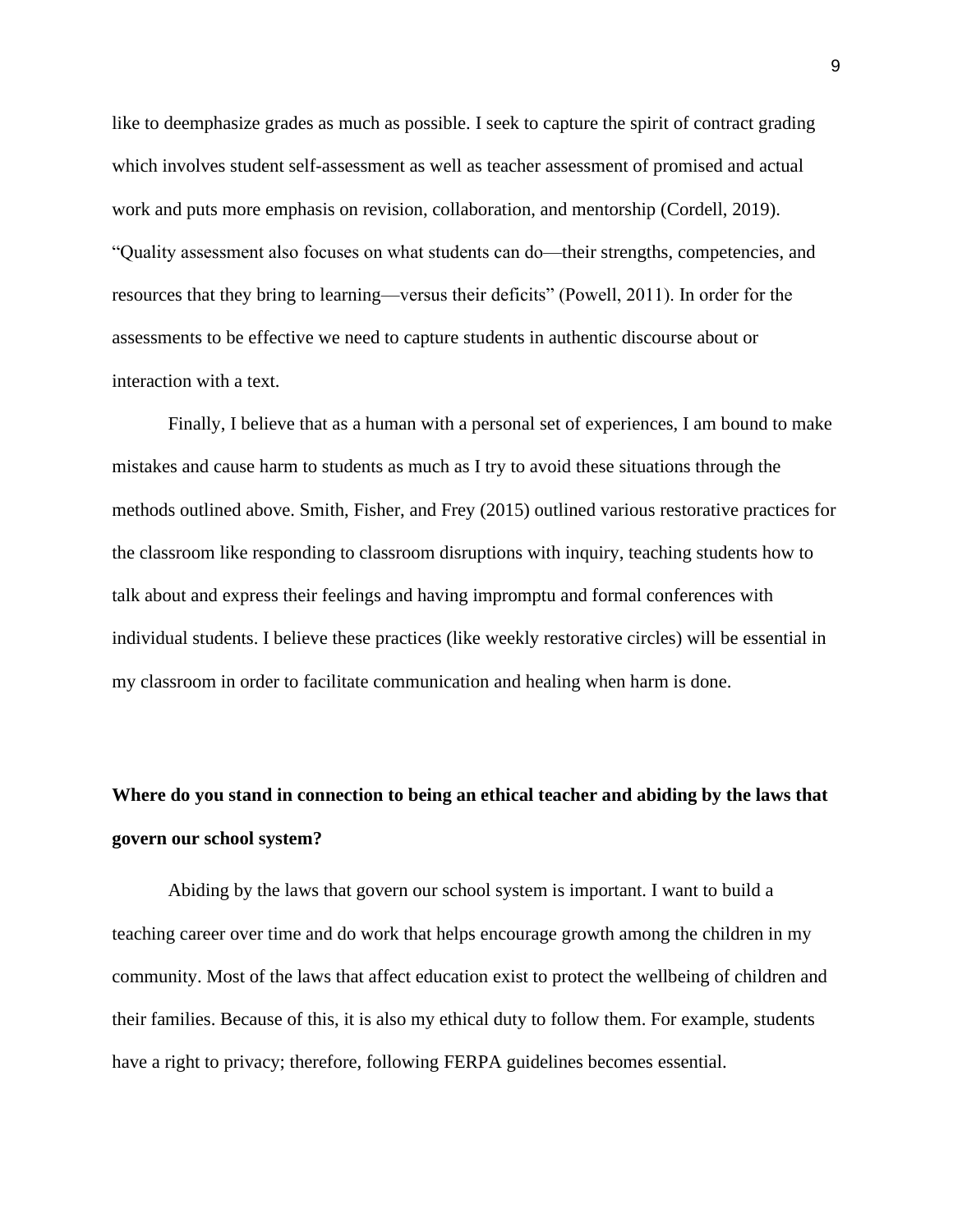There are many laws in place that protect students and align with my ideas of what is ethical as an educator. In order to be an ethical educator, I must create opportunities for all students to learn. For example, Brown v Board of Education requires that schools are not segregated based on race. The Individuals with Disabilities Act provides rights and protections to children with disabilities and their families that did not exist in public schools prior to the passage of the law. The Equal Educational Opportunities Act prohibits discrimination of students and requires schools to remove language barriers for English language learners.

Oregon State Law (ORS 659.850) defines discrimination as any act that unreasonably differentiates treatment based on race, color, religion, sex, sexual orientation, national origin, marital status, age, or disability. Additionally, Oregon law (ORS 174.100) includes an "individual's gender identity, appearance, expression, or behavior" in its definition of sexual orientation. These two laws grant students the right to be called by their preferred names and pronouns. They have the right to use restrooms or changing rooms that align with their gender identities, dress in a way that affirms their gender identity, and to play sports on teams that most closely align with their gender identity.

Before laws like these were passed, I believe educators were not required or empowered to practice ethical teaching, and there are still aspects of educational practice that are not ethical either because of the lack of legal mandates or because of the current ones. In order to be an ethical teacher, I will need to follow the law, while also continuing to advocate for the rights of students within my district, state, and federal government.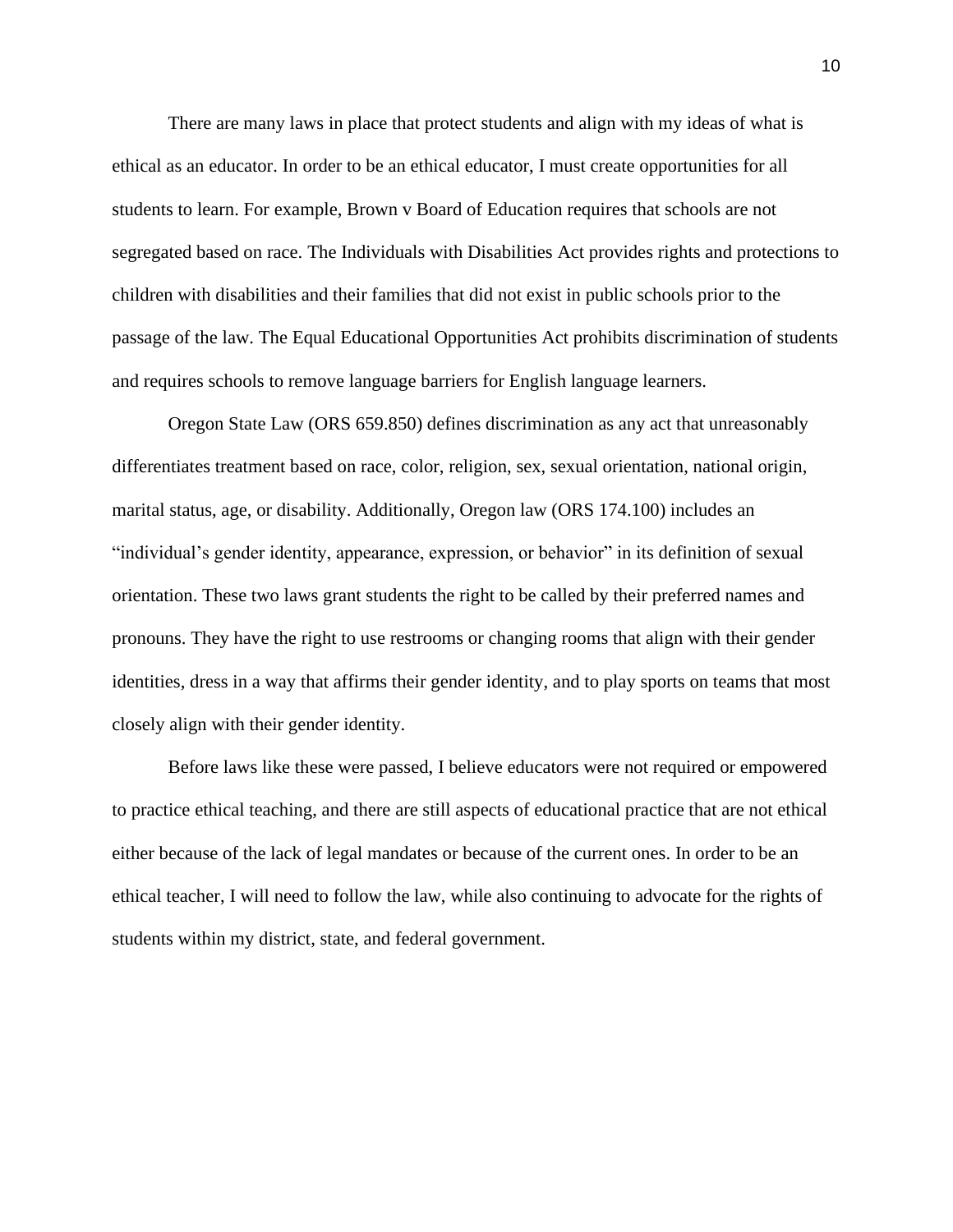<span id="page-17-0"></span>**Where do you stand with reference to those who lead our school districts: parents, school board members, legislators, etc. and the decisions they make for you as a teacher?**

Much like my beliefs about the law, I believe that parents, school board members, and legislators generally have the best interest of students in mind when they make decisions. It is important to cultivate a collaborative and respectful relationship with various authorities, especially with parents. Students thrive when they have a team of compassionate adults invested in their wellbeing and education. My role as a teacher is to collaborate but also to hold myself and others accountable in this goal.

#### <span id="page-17-1"></span>**What kind of a classroom environment do you feel is conducive to learning?**

I seek to create a safe, inclusive, inspiring, and mentally stimulating classroom environment. Safe means that students feel that they can ask questions, express their thoughts and feelings, and advocate for themselves. In order to do this, I am required to model vulnerability, curiosity and competence as well as respond to students with compassion, interest, and validation. Inclusivity means that my classroom is filled with literature from many cultural perspectives and that I teach in a way that celebrates diversity, communicates multiple narratives, and addresses the intersection of multiple identities. Inspiring means that I model enthusiasm about the content and about the work that students create. Finally, a stimulating classroom caters to all readiness levels and includes students' interests.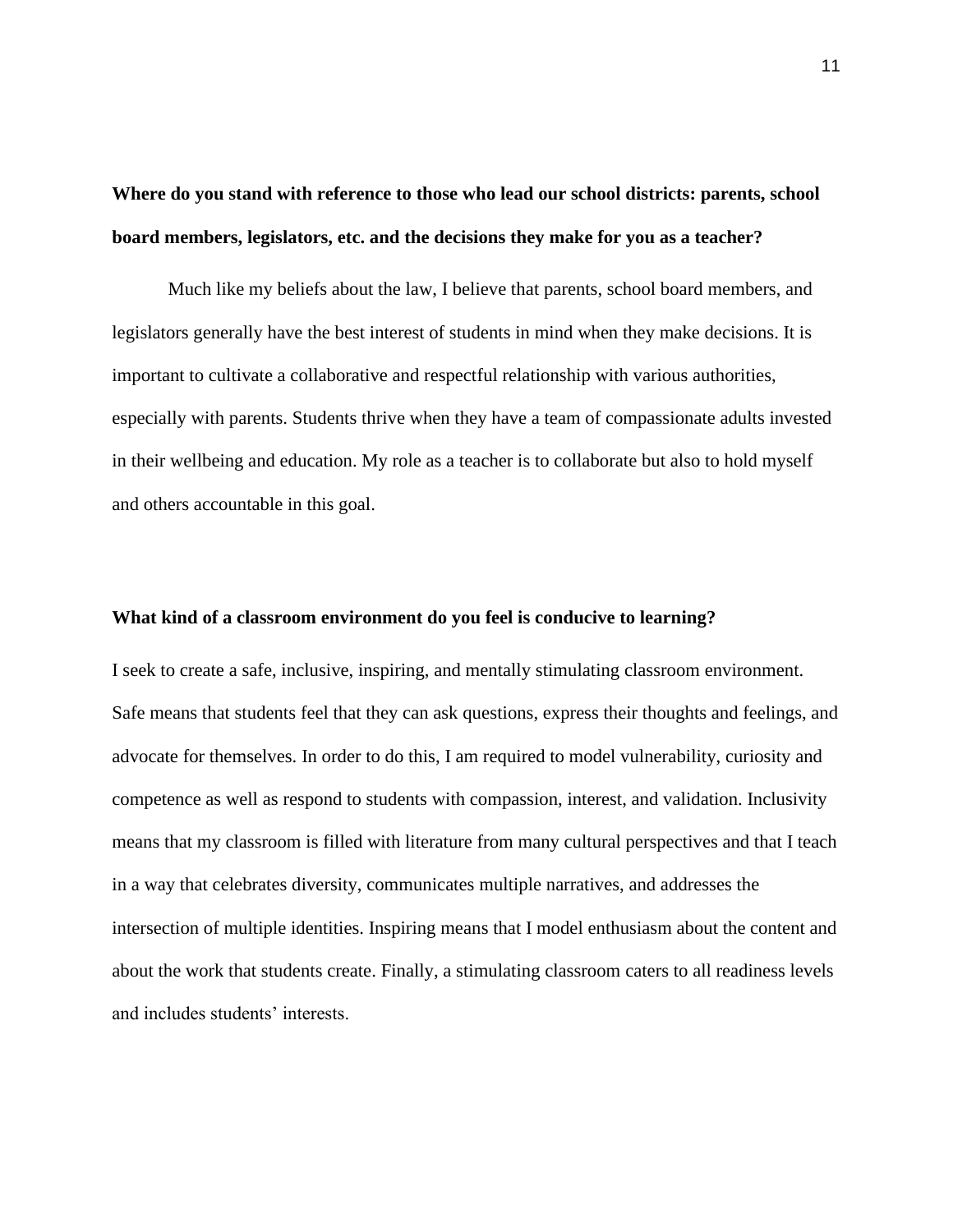#### <span id="page-18-0"></span>**Who are you as a teacher: what is your mission statement?**

<span id="page-18-1"></span>Through my training as a teacher and commitment to language arts in particular, I value guiding students to critically analyze text, identify their own lenses, and understand the perspectives of others. For these reasons, I am committed to creating a diverse classroom library. In all of my efforts, my intent is to embody Culturally Responsive Pedagogy. As a teacher, I focus my energy on developing individual relationships with students and creating a positive classroom environment conducive to communal growth and well-being. This involves encouraging student agency, creating opportunities for class discussions, and providing access to books that help students see themselves and their world from new perspectives.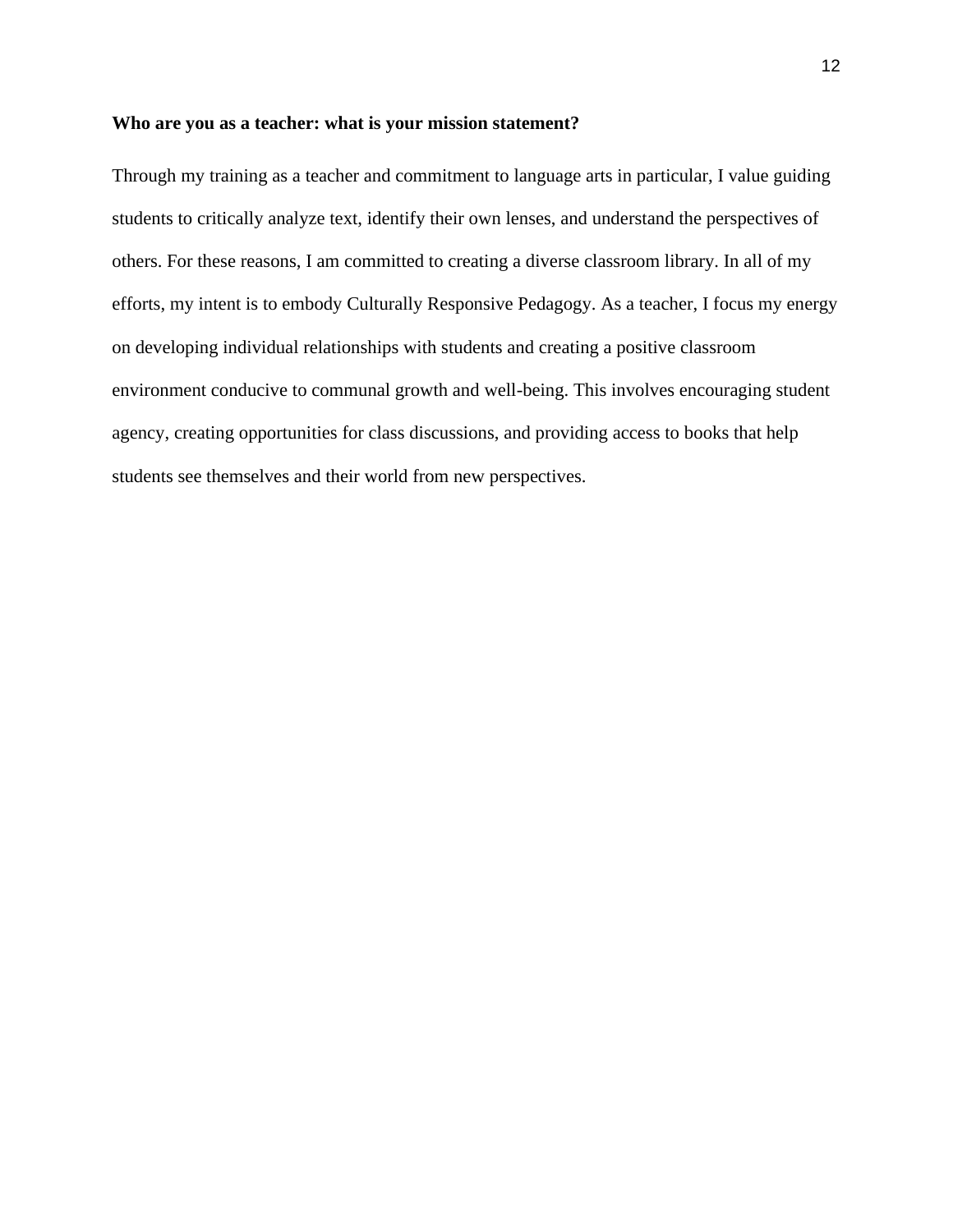#### **Chapter 2: Literature Review**

#### <span id="page-19-0"></span>**Purposes and Objectives for the Literature Review**

My purpose in this literature review was to understand how teachers and researchers have looked at critical literacy and engagement with diverse literature in a secondary classroom. I approached this in the following a specific set of steps. First, I searched for research on critical literature theory because of my interest in helping students to become life-long critical readers who reach for diverse texts. Next, I searched for studies on anti-racist pedagogy in a language arts classroom and strategies for developing life-long readers because I wanted to focus on content and strategy both separately and intersecting with my future career goals. Additionally, I focused on studying my own practice, focusing on my ability to self-evaluate and become culturally responsive. With this step, I identified studies that indicated the types of instructional practices that are effective for having difficult discussions in the classroom - especially about race and social justice.

This literature review addresses a few considerations that need to be taken into account. As a White cis-gender woman, I have a certain set of experiences that have made me who I am. I must reflect on my own biases, multiple identities, and contexts before I begin to teach others. This is critical and is achieved through continuous reevaluation as to how my set of experiences affect my actions, ability to relate to students, and to develop and deliver curriculum. Due to my background, it is particularly important that I access, read, and reflect on research from and about people of color and people from the LGBTQ+ community. Many of the texts have been selected with this in mind.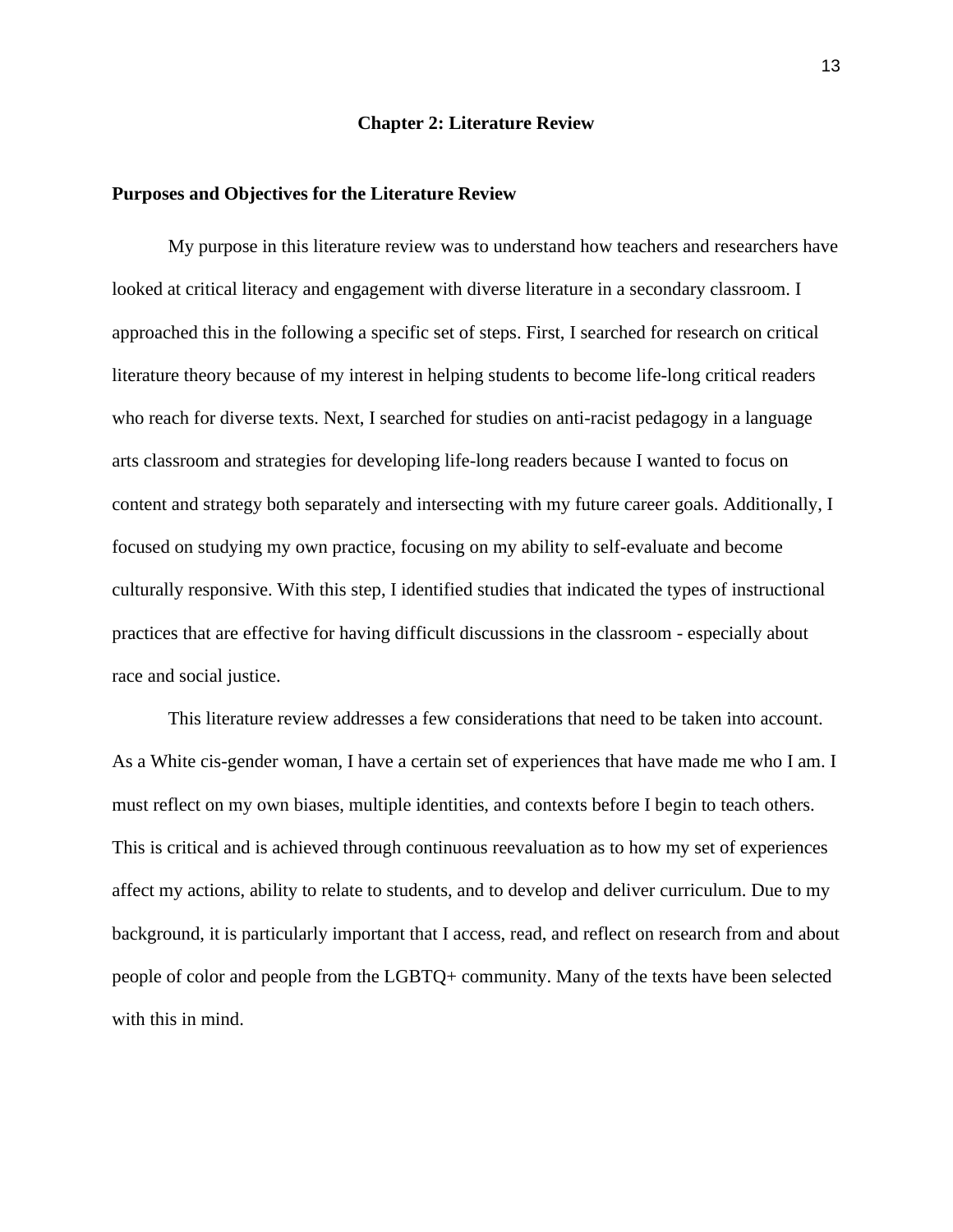#### <span id="page-20-0"></span>**Procedures for the Literature Review**

I selected literature for this review based on several specific criteria. Specifically, research on critical literacy was included if it contained the following descriptors: middle school, high school, English Language Arts, and secondary education. This search yielded more than 350 relevant articles. In order to narrow my findings and make them more specific to this research project, I then focused my review efforts on articles that discussed social justice, racial equity, or LGBTQ+ rights. I generally selected articles that were peer-reviewed and published between 2015 -2021. From there, I looked for articles that supported sub-themes that emerged from the major articles in my literature review. These sub-themes are: 1) creating a diverse classroom library, 2) developing discourse skills to tackle potentially uncomfortable classroom conversations; and 3) incorporating pedagogical practices that help students analyze literature critically. For these sub-sections, I initially searched the *EBSCO database* for articles that met the keyword criteria listed above, along with conducting a search for books in the database of the Hamersley Library at Western Oregon University. I also gathered readings from previous graduate and undergraduate classes that pertained to my themes.

In order to integrate the literature review, I separated research into the major themes: classroom library development, personal growth, and pedagogical practices. I read each article to determine how it fits within these broad thematic categories. Through a process of reading and rereading for salient features of each study, I next determined the subheadings in the literature review. My intent was to start with a broad treatment of each theme and then to systematically reduce broad understandings of critical literacy theory to a specific understanding of how these themes are present in research about diverse literature, classroom discussion, and pedagogical practices.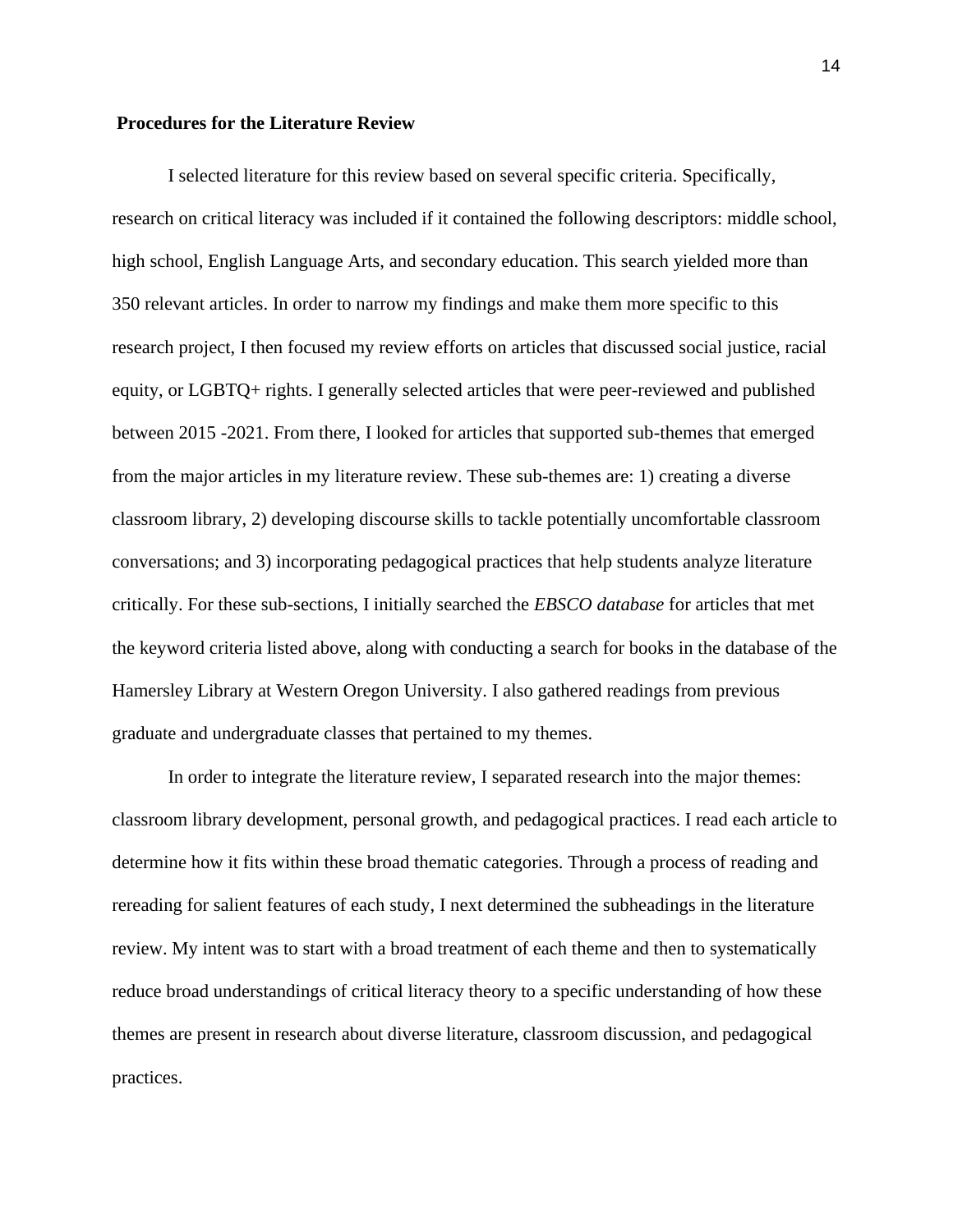I have organized my literature review in the following ways. First, I discuss developing a diverse classroom library. Second, I consider research on modeling critical analysis and developing a disposition that leads to constructive classroom conversations because students need guidance when it comes to analyzing and discussing diverse texts. Finally, I looked at research on specific pedagogical practices so that I can implement these strategies in my future classroom.

#### **Purpose**

I entered this research hoping that I could find information and strategies to encourage my future students to critically read literature and productively apply what they read to their lives. The major theory that emerged is critical literacy theory which asks readers to read the text but also to analyze the author's background and motivations and how the text exists in the world.

I found that in order for students to read texts with a critical literacy lens, they need access to diverse literature. Diverse books from authors from various backgrounds should be physically present in the classroom through the development of a classroom library. Teachers can build this library by reading books, watching videos, viewing social media, and reading articles from relevant authors, educators, and researchers focusing on children's and young adults' (YA) literature.

As important as access to diverse literature is the disposition of the teacher. Critical literacy theory should be demonstrated by the teacher in the way they construct lessons, lead discussions, and model their own reading habits. The development of active listening and facilitation skills related to having discussions about potentially uncomfortable topics such as race, religion, gender is critical to pedagogical practice. Specifically, teachers can lead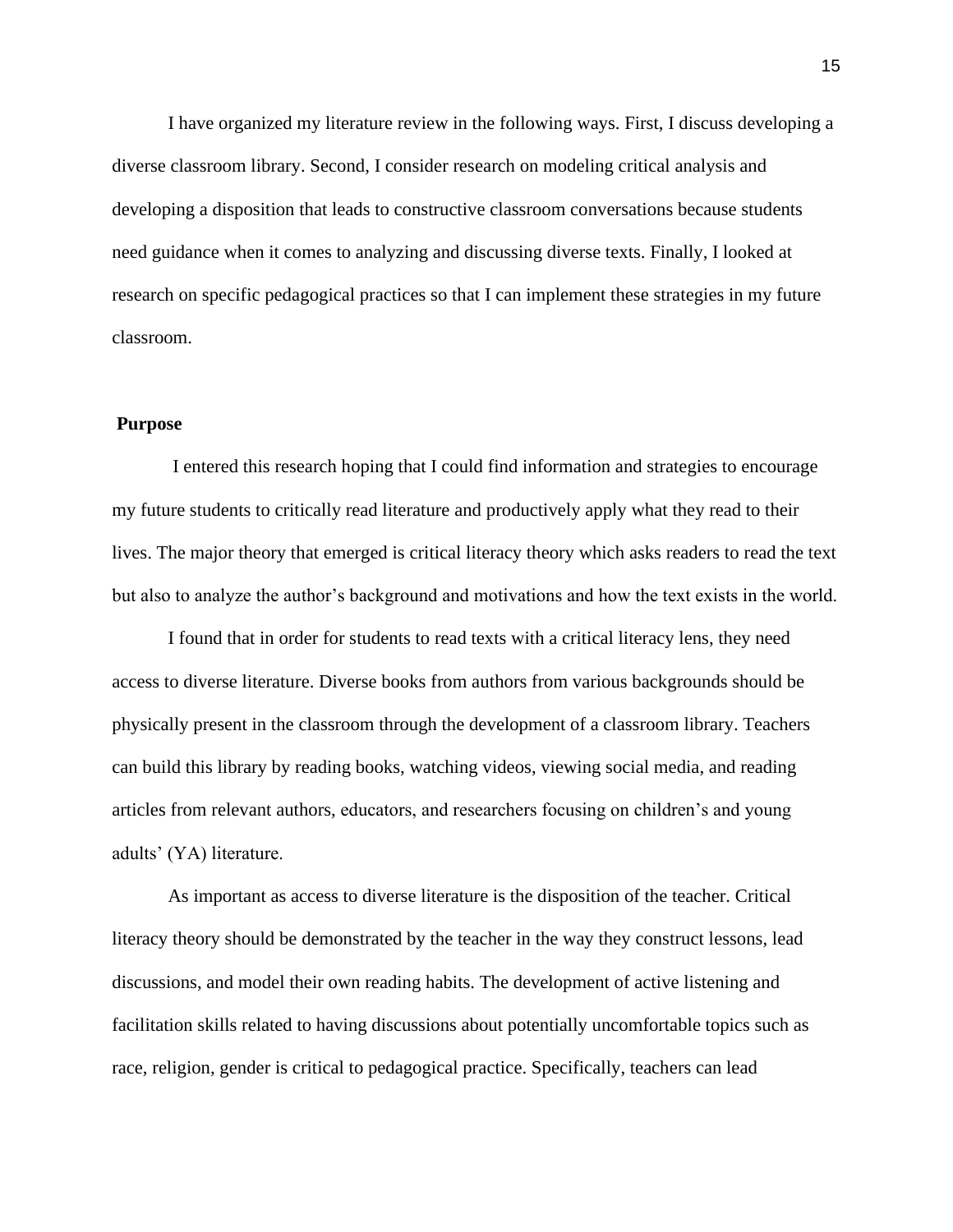discussions with inquiry-based methods and practice finding points of agreement and understanding before introducing a new perspective.

Finally, the teacher should implement specific pedagogical practices that model and scaffold learning to help students analyze literature critically. These skills are important to help students prepare for post-secondary education, but they will also need these skills to navigate texts and media presented to them on a daily basis through news and social media.

#### **Overview of the Research Studies**

One hurdle that language arts teachers face is disrupting the traditional literary canon included in most curriculums. Books in this canon are typically written by and about middleclass White heteronormative people (Applebee, 1993; Borsheim-Black & Sarigianides, 2019). Borsheim-Black and Sarigianides (2019) have discussed antiracist literature instruction for White students. Critical Race Theory, anti-racist literature instruction and other critical theories ask teachers to help students of all races and ethnicities gain a better understanding of their own identity and how that might influence how they read literature (Freire, 1970; Li, 2015). Students benefit from being able to see themselves in the books they read (Howard, 2016). Anti-racist literature instruction specifically asks students to focus on their own racial identity and to use literature as a means to engage in uncomfortable conversations.

Students need to learn how to explore and discuss concepts about racism such as systemic racism vs interpersonal racial discrimination, color blindness, White privilege, racial identity, and White savior complex. Ultimately, they should be able to recognize "the role that literature plays in reinforcing or interrupting constructions of race and racial stereotypes'' (Borsheim-Black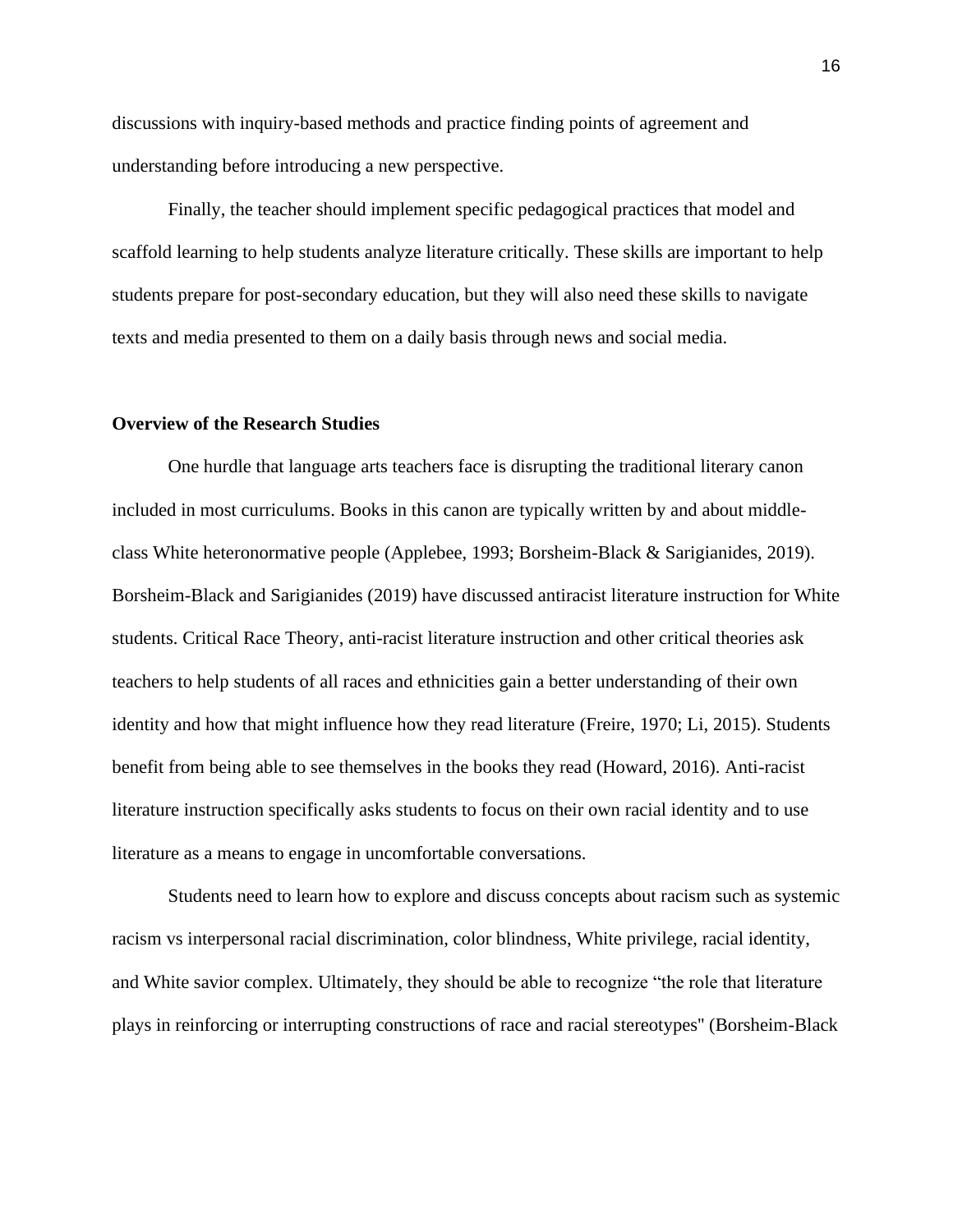& Sarigianides, 2019, p. 11). With this in mind, it is not always necessary to replace typical canon literature, but instead, it is important to view such works through a critical lens.

Ideally, students would not have to continue to analyze these same texts, however, and would instead be exposed to a wide range of diverse literature. One way to do this is to develop a classroom library that students can utilize for independent reading in addition to having some hands-on curating through book suggestions and recommendations (Gallagher, 2018).

#### **Library Development**

While reading about pedagogy and theory from scholars and authors with interests in secondary education, I often notice that certain titles are mentioned - sometimes more than once. Many writers who are engaged with the topic also read in their spare time, and thus are rich sources for classroom library book recommendations. Alexie (2011) highlighted two texts, Laurie Halse Anderson's "Speak" and Chris Lynch's "Inexcusable" as vehicles for critical literacy. His own book, "The Absolutely True Diary of a Part-Time Indian" has affected many secondary students and exposed them to Indigenous epistemologies and cultures. Alexie notes that students often tell him that his YA novel "is the only book they have read in its entirety" (Alexie, p. 1). These are the types of books that need to be in a classroom library - ones that inspire reluctant readers and introduce (or reflect) a culture that is often not visible in literature (Bishop, 1990; Borsheim-Black & Sarigianides, 2019). It becomes clear that simply reading from experts in the field, authors who write about specific cultural groups and experiences, or connecting with these influencers on social media will likely help expose someone to quality literature appropriate for young adults.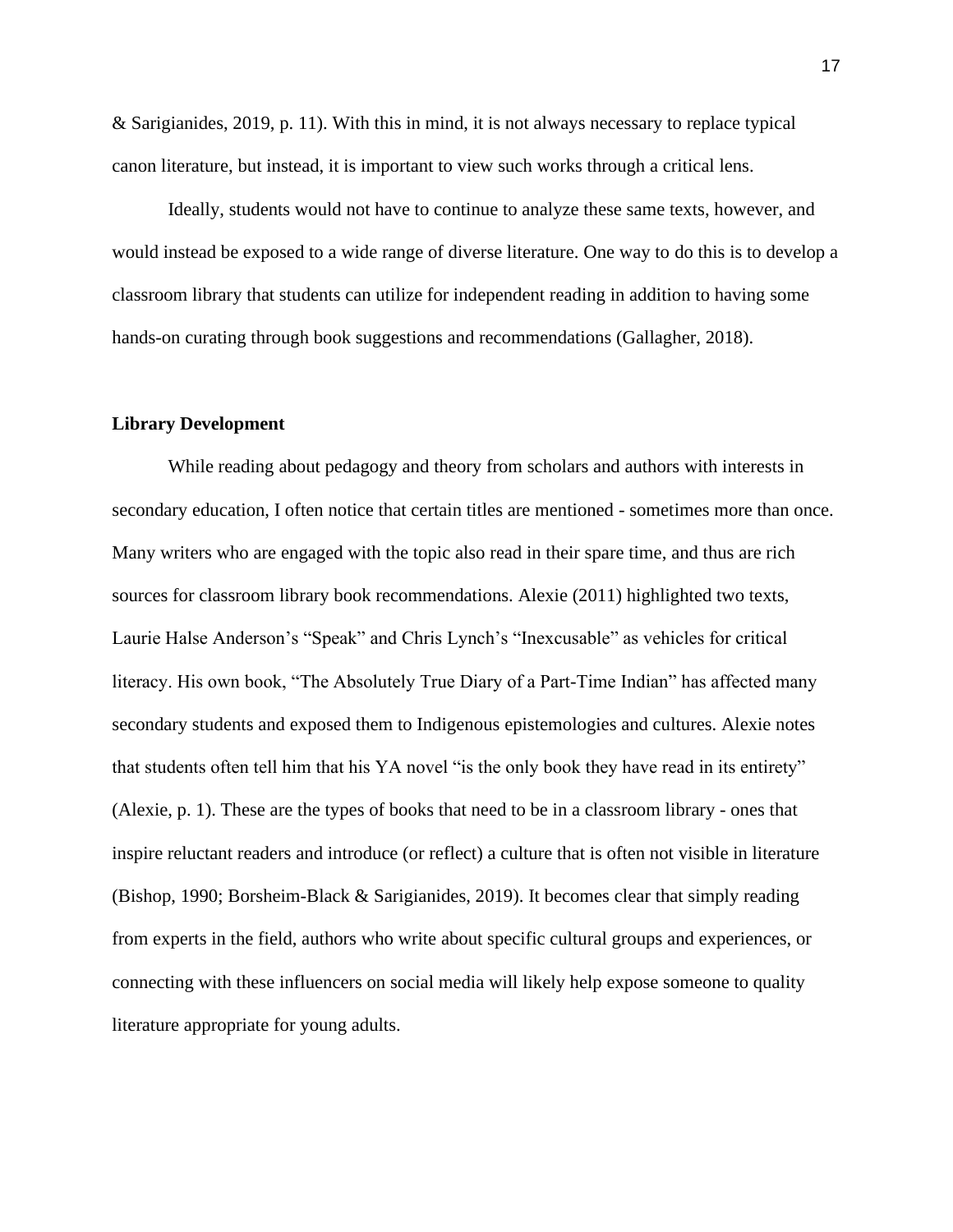Due to volume alone, deciding what belongs in a language arts classroom library is not necessarily an easy task. Part of the library should include texts that display the world's linguistic diversity and the diversity specifically found in the United States. Texts can demonstrate the richness that variations in language can add to our daily lives and world views. Bishop (1990) suggests including texts like "Tales of Belva Jean Copenhagen," which are written with the linguistic characteristics found in Appalachia, and "My Brother Fine With Me," which features the African-American Vernacular English (Bishop, 1990). Furthermore, texts could be written in a language other than English. Soltero (2011) states that "research evidence...highlights that ELLs who receive instruction in the native language develop the second language more efficiently than children who are immersed in the second language" (p. 23). Students benefit from texts in multiple languages and should have some texts readily available to them.

#### <span id="page-24-0"></span>**Engaging Students in Discussions about Race and Power Role of Teacher**

As Freire (1970) stated that schools have traditionally been based on the idea of a "banking system." The teacher's "task is to 'fill' the students with the contents of [their] narrative – contents which are detached from reality, disconnected from the totality that engendered them and could give them significance" (p.52). An example of this might be if a teacher taught students to add without connecting this process to money or some other real-world examples. Thus, students are learning facts without context and cannot use this knowledge in a meaningful way. Freire's solution to this problem is to reconcile the distinct roles of teachers and students and for teachers to simultaneously become a teacher and a student.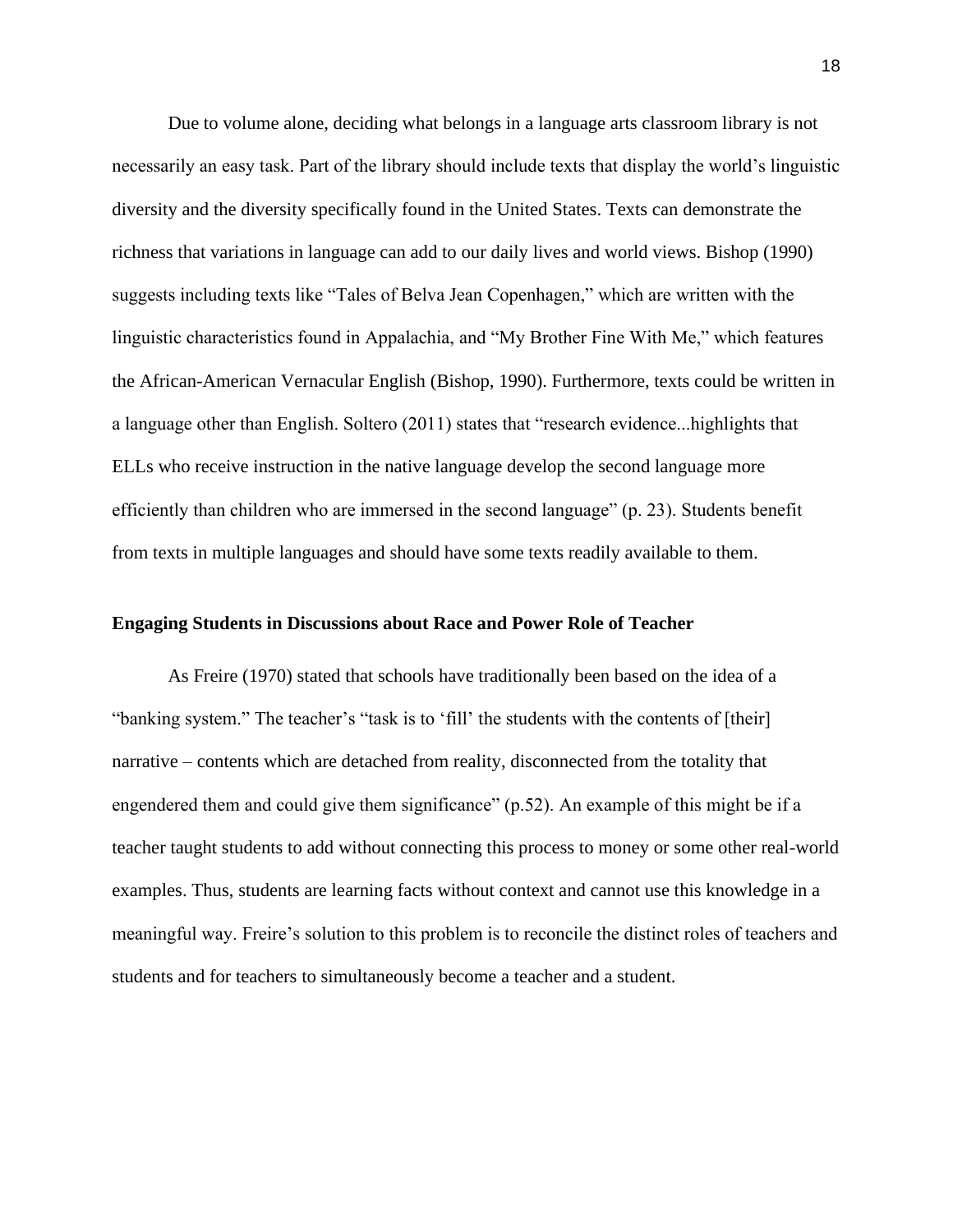#### <span id="page-25-0"></span>**Race and Power in the Classroom**

Aronson et al. (2020) conducted a study of a teacher education program and focused on a group using critical literacy to examine their role in disrupting Whiteness in their future classrooms. They found that simply exposing students to counternarratives provided the potential for growth. White students in particular began to blame past teachers who "lied to them" and the school system in general that misled them on topics about race and the history of the United States (p. 311). Along with this response, they found a lack of personal responsibility with a greater concentration of blame on authority figures. The authors state that this is a problem because students direct their anger at individuals rather than a system rooted in White supremacy. However, some students did find a call to action in the process and were able to begin to analyze how they had participated in the process and what they could now do in response. The authors concluded that students in teacher education programs need to seek out counternarratives and practice having uncomfortable conversations about race and power in order to prepare themselves to teach students using critical race and critical literacy theory (Aronson, Meyers, and Winn, 2020).

#### <span id="page-25-1"></span>**Pedagogical Practices**

A Pew Research Center study (2019) found that two-thirds of residents in the United States get their news from social media. These numbers are even higher among younger people. As more individuals access and read their news online, critical literacy practices become more applicable to everyday life. In their study, Elmore and Coleman (2019) wanted to increase critical media literacy skills in their 8th-grade classroom by asking students to study political memes. They found that students were more capable of analyzing texts critically after conducting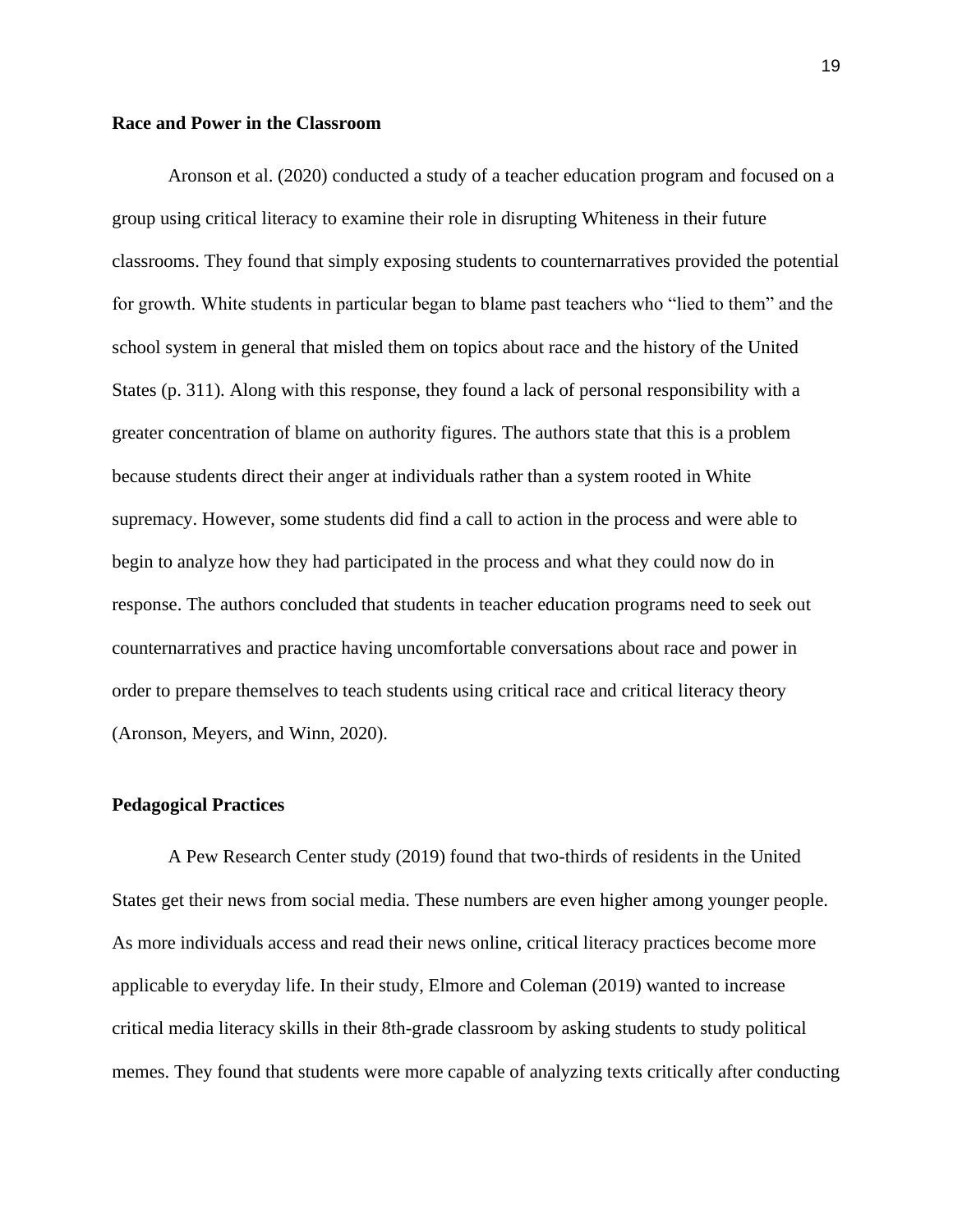the multi-day lesson. In particular, students were able to decipher when a piece of media was using an emotional approach or creating a false binary. Generally, they were more prepared to engage with the media critically in discussion and apply their skills to future classroom lessons (Elmore & Coleman, 2019).

Conducting a study in a high school history classroom, Li (year) introduced a new lens for students to use when critically analyzing textbooks. *New Historicism* helps students evaluate text based on the author's sociopolitical and cultural contexts and the presentation of facts. For example, although Asian Americans are the fastest-growing racial group and have lived in the United States for over 100 years, they are severely underrepresented in common high school history textbooks. This lens allows students to explore why this may happen, and how to supplement their reading. Li (2015) also found that history classrooms in U.S. high schools were "too bloated to take on these new burdens of diversity though they are the traditional resource for socio-political and multicultural education" (p.19). Both reform and having English language arts classes act as "parallel spaces" to help encourage multicultural discourse are necessary (Li, 2015).

#### <span id="page-26-0"></span>**Strategies for Discussions**

In terms of classroom discussions and discourse between students and teachers, the teachers need to engage caution when talking about their personal worldviews. Freire (1970) stated that it is not a teacher's "role to speak to the people about our own view of the world, nor to attempt to impose that view on them, but rather to dialogue with the people about their view and ours" (p. 77). When teachers push their worldviews on their students, they fall back into the "banking system" by not acknowledging that students have experiences and situations that allow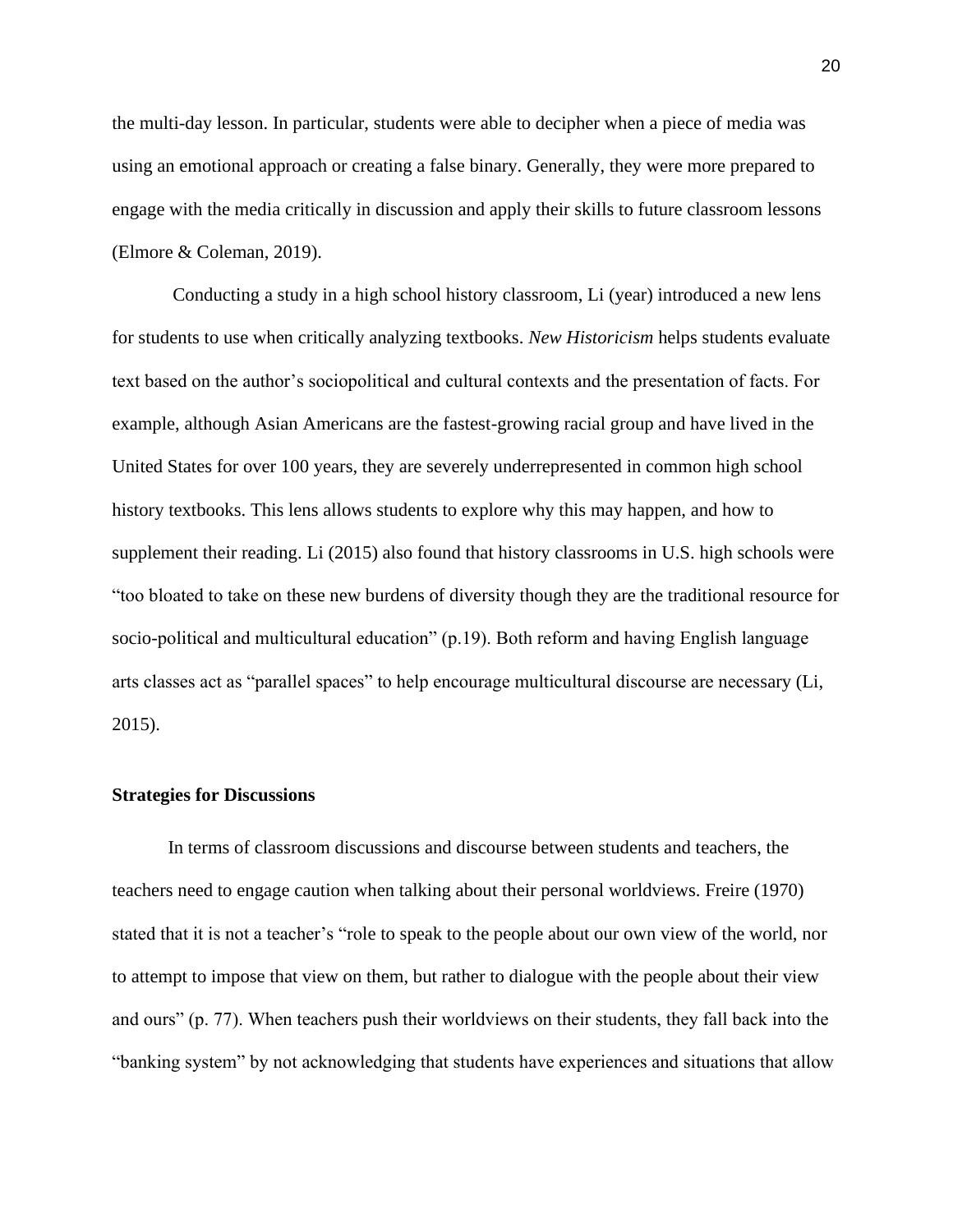them to contribute a unique perspective to the classroom. It is vital that a teacher situates themselves as both the classroom teacher and a student regarding race and power issues.

bell hooks (1994) writes, echoing Freire, that students should be active participants in learning and not passive consumers. Students and teachers should engage in "mutual participation" which will result in "engaged pedagogy." Engaged pedagogy involves the teacher genuinely valuing every person in the class, recognizing that everyone influences the classroom dynamic, and that everyone contributes something of value. hooks writes that this is "the only type of teaching that truly generates excitement in the classroom, that enables students and professors to feel the joy of learning" (hooks, 1994, p.204).

Sometimes teachers will encounter students that do hold world views that should not be tolerated in the classroom, like racism. Campt (2018) outlined certain techniques that White people specifically can implement in conversations about race to combat racism. Readers need encouragement to focus on compassion rather than winning an argument or proving a worldview. From this view, Campt (2018) illustrates those conversations become about "freeing people from a blindness that engulfed them" (p. 1). Continuing, Campt (2018) outlined a way to approach these conversations that includes building rapport with students, relating an experience that helps the listener understand why the teacher views things a certain way, using relaxation techniques, asking questions that focus on experiences that lead to beliefs, and listening to other viewpoints.

#### **Incorporating Pedagogical Practices to Help Students Critically Analyze Literature**

Asking students to examine literature through a critical literature lens is not simply a good idea; it is also advocated for by many overarching organizations prominent in ELA education. The National Council of Teachers of English released Position Statements (2018) that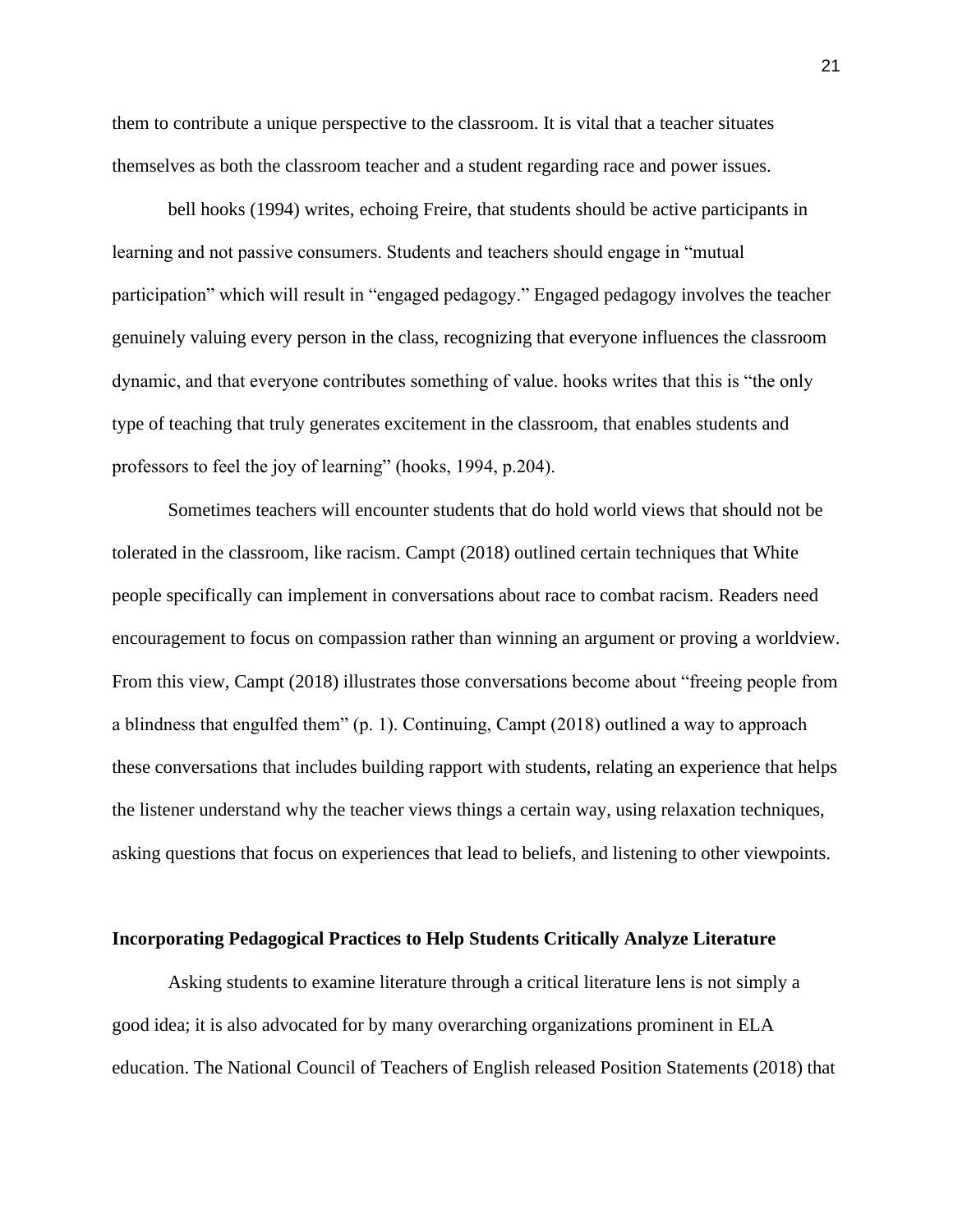ask teachers to help students navigate power and privilege through anti-racist teaching. Meixner and Scupp (2020) noted these statements in their work. They highlight as important the NCTE Position Statements that ask teachers to expose students to "Diverse Gender Expression and Gender Non-conformity Curriculum " and to define literacy in terms of the digital age. These statements do not simply ask students to read and comprehend classic literature but to read literature that reflects the current macro contexts and, in this case, understand how gender and issues of equity are important to our lives. As Freire (1970) wrote, students must read the word and the world.

To connect personal and social contexts to what they are reading, the content of the classroom has to be relevant to students' lives, or the teacher has to help guide students to find that relevance. In her article, Ladson-Billings (2018) suggests, asks teachers to create a culturally relevant curriculum, asking students to tackle issues that pertain to their communities, like homelessness or gang violence. She states that culturally relevant teachers understand that students desire the ability to apply what they learn in class to their real lives and that the ultimate goal of public schools is "the development of citizens for a diverse democracy" (p. 88). Westheimer (2015) identifies this as the "justice-oriented citizen" and calls for a clear definition of the type of citizen schools aim to create (p. 242).

#### <span id="page-28-0"></span>**Media to Provide Social Context**

One of the easiest ways for an ELA teacher to help students see the world is to expose them to diverse literature. As previously mentioned, a diverse classroom library is at the heart of a classroom where students are taught to critically read texts. Bishop (1990) divided stories into three categories: windows, mirrors, and bridges. Windows give readers a view into someone else's human experience while mirrors reflect a reader's own experience. When students cannot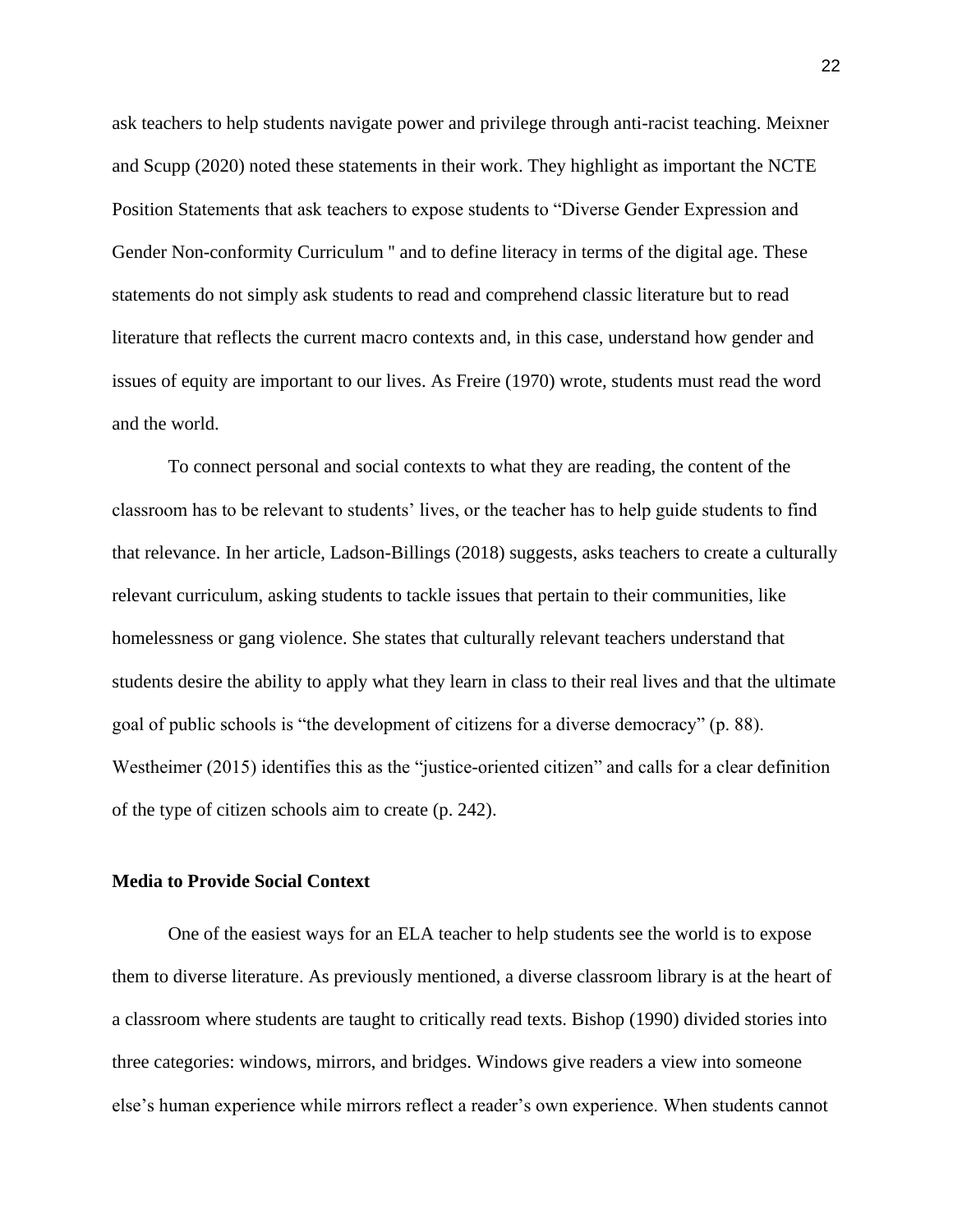find mirrors in literature, or when those mirrors are caricatures or contain negative images, they understand that they and their families have less societal value (Bishop, 1990). On the other hand, when students find too many mirrors and not enough windows, they may develop a dangerous view of their importance in society.

It is not enough to simply fill a classroom with diverse books. Borsheim-Black and Sarigianides (2019) described a method of lesson planning called backward planning. This method centers on social justice and asks the teacher to find standards that fit the social justice issue rather than the other way around. In anti-racist instruction, the first step is articulating a racial literacy objective (Borsheim-Black & Sarigianides, 2019).

#### <span id="page-29-0"></span>**Literature Circles/Team Teaching**

Although there are many different strategies that could be used in a critical literacy pedagogical practice, book clubs were consistently highlighted in the literature. Gallagher and Kittle (2018) advocated for the implementation of book clubs in an ELA classroom across the span of the entire school year. Students form book clubs to read individually, as well as engage with whole-class novels. Book clubs give students the opportunity to have rich conversations around a shared text and create a natural atmosphere of inclusion and collaboration that is critical to learning (Smith, 1998). Book clubs can reduce student isolation and increase enthusiasm Gallagher & Kittle, 2018). Students typically stop pretending to read when they are going to talk with their peers about a piece of literature (Gallagher & Kittle, 2018).

Meixner and Scupp (2020) taught middle school students to use five different lenses through which to understand aspects of LGBTQ+ issues. Assigning students to book club groups, the researchers asked students to apply these lenses as they read their chosen texts. Within their book club groups, students were asked to analyze other forms of media (like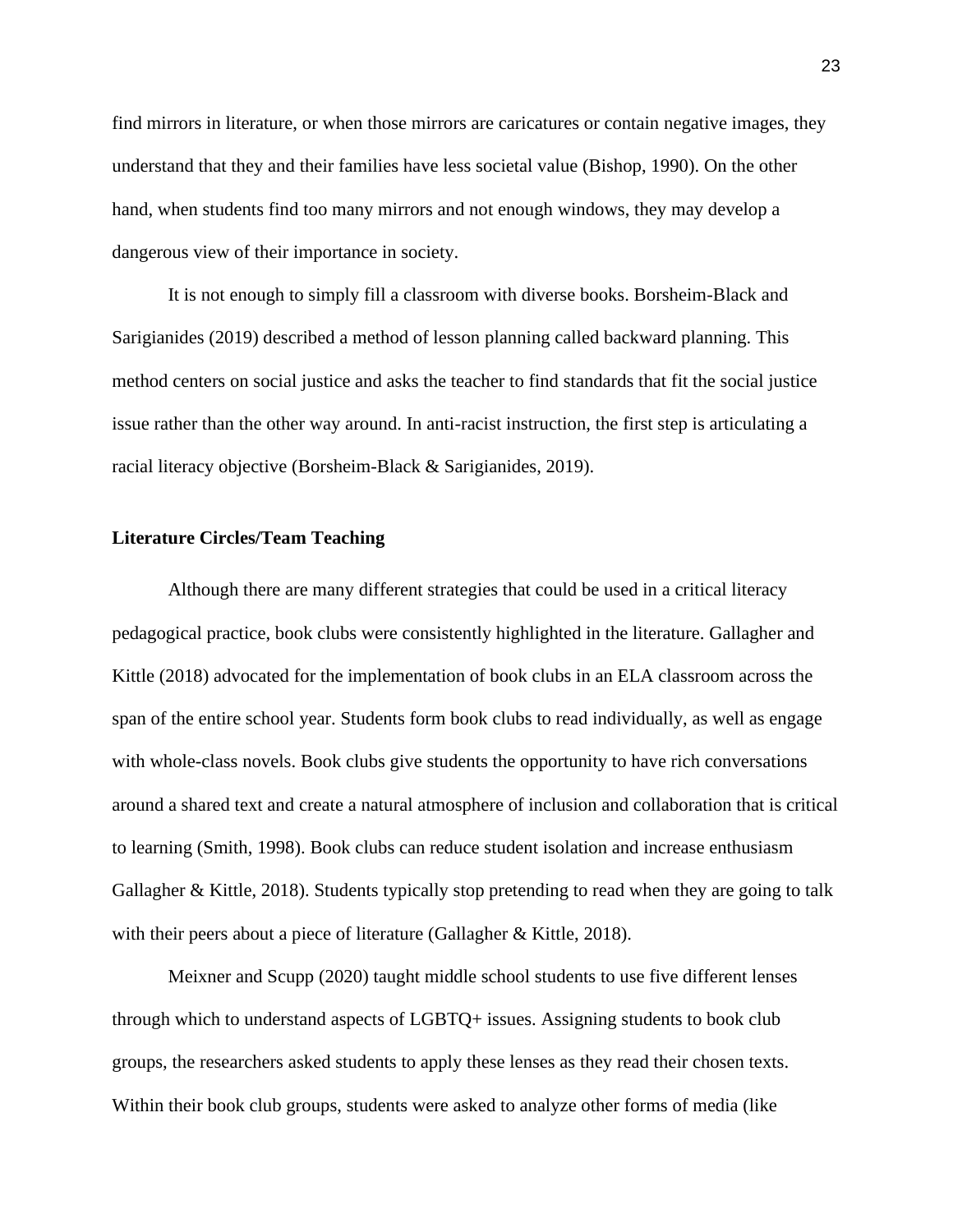advertisements) through these lenses and present them to their peers. On one assignment, they were asked to specifically look through a lens of heteronormativity and analyze magazines, cartoons, infographics, and other sources of media. Students returned to their book club readings with a new sensitivity to personal pronouns. Meixner and Scupp (2020) found that students were hesitant to give character pronouns until they had named them and that this practice continued outside of literature and in the classroom. Additionally, students developed a new respect for their classmates' pronouns, and the communication necessary in order to avoid misgendering someone. They also were able to identify a theme in a text and relate it to how they interacted with the other students in the classroom.

#### <span id="page-30-0"></span>**Summary**

This literature review indicates that while there are many resources available to teachers who want to develop their own skills as well as create a diverse classroom library, there are still many gaps in teacher preparation programs. Teacher candidates must seek out these resources on their own by identifying competent and influential educators, researchers, and authors. They can read their work and find recommendations through academic articles, social media pages, and books.

Given the findings of this literature review, the next chapter will explain the methods and procedures that I used to develop my own physical library, my need to gain personal awareness and develop and refine skills regarding and to encourage students to read from a wider range of voices and critically examine what they read. It is clear that in order to engage in these conversations and analysis, I must have access to relevant texts and basic background knowledge about social justice issues, historical context, and other real-world implications.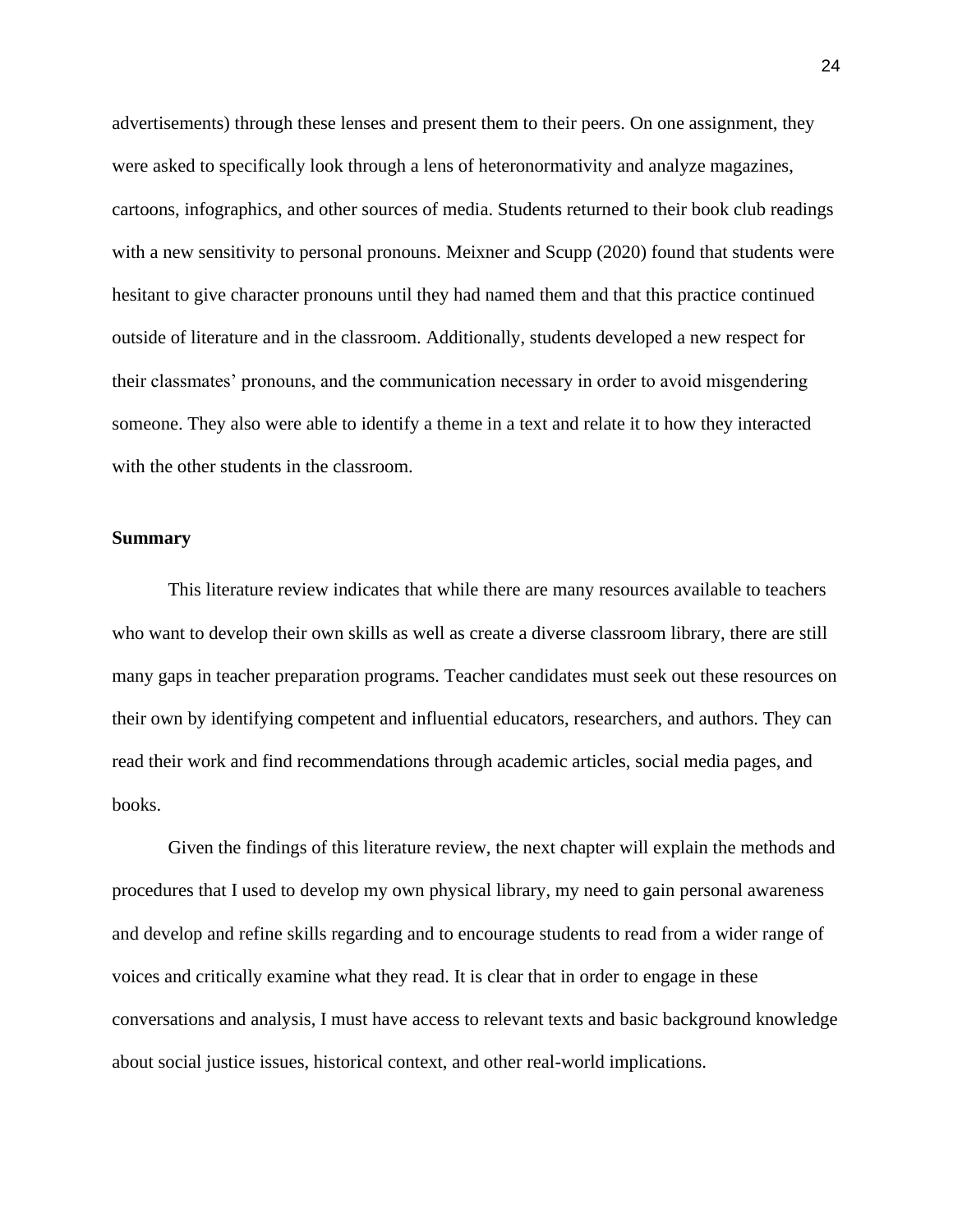#### **Chapter 3: Methodology**

<span id="page-31-0"></span>The methods of inquiry for this study focused on the principles and practices of action research, using self-study aligned with professional teaching standards, teacher artifacts, journal entries, classroom artifacts, lesson plans, and EDTPA materials as a means of data collection. I will begin with a review of action research principles to establish the foundation for this study's method of inquiry. Second, I will review the choices and purposes of data collection that helped to highlight my instruction and means for searching for improvement. Third, I will detail my context for the study, methods of data collection protocols, maintaining credibility and trustworthiness of the data, and acknowledge my limitations as a researcher. Finally, I will present the procedures used for studying my practice while providing data and analysis that speaks to adaptations and adjustments made to my instruction as I implemented this study.

In this chapter, I have outlined the following sections: a) first, I will discuss my research questions; b) second, I will outline my procedures for the research project; c), I will discuss my rationale for my methods of data collection, the types of data I collected, and whether or not the data is reliable; d) I will present the context in which my study was conducted; e) Finally, I will include the ways that my methodology may have changed throughout the research process.

#### **Methodology Rationale: Action Research**

In order to answer my research questions, I will conduct an action research project. Action research combines problem-solving actions with data-driven research. After identifying a problem or question, teachers can use action research to gather information, collect data, and apply different approaches. This type of research is meaningful because it focuses on a teacher's specific goals in relation to a specific school and its students (Preisman, 2007). Action research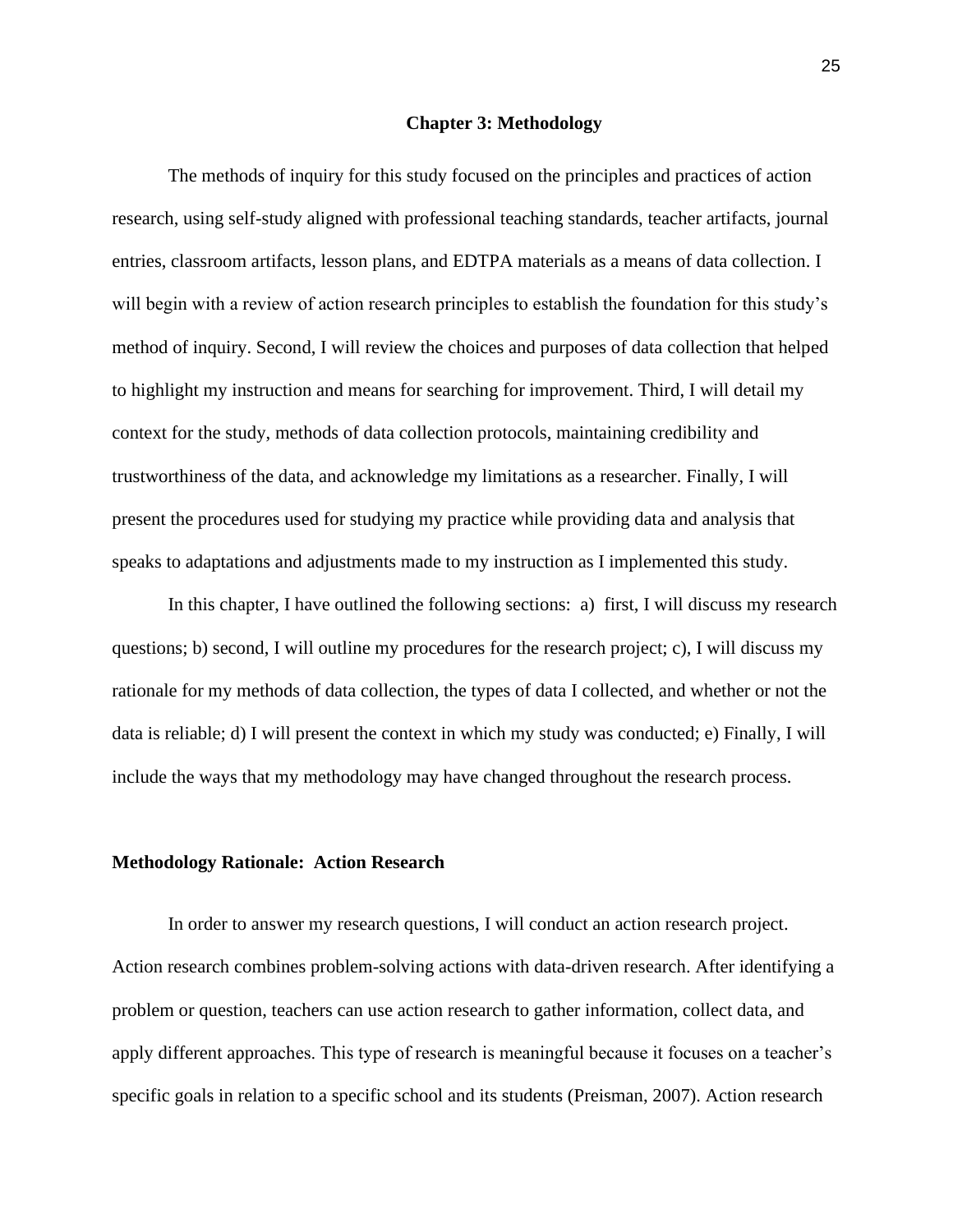centers the teacher in professional development and allows teachers to tailor their learning (Gould, 2008).

#### <span id="page-32-0"></span>**Research Questions**

Before beginning my graduate program, I had an idea of why I wanted to teach. Valuing critical thinking and inquiry, I believe it is vital for citizens in a healthy community to develop and refine these skills. A contributing factor to the ability to think critically is the capacity to read and reflect. Nationally, approximately 8.7 million low-income students in kindergarten through fifth grade read below grade level (Van Pelt, 2018). Research shows that income is closely tied to literacy rates. Because 40% of individuals who are incarcerated are illiterate and most are people of color compared to the general public, the issue of literacy also is an issue of race and racism (Van Pelt, 2018). For these reasons, I believe that literacy is a social justice issue. With this in mind, I shaped three research questions focused on themes of literacy and social justice and how I can make progress on these issues as a teacher. The first question relates to pedagogy, the second involves diversity, and the last question is specific to language arts

- 1. How can I encourage students to analyze texts through application to personal and social contexts? My hope is that students will not only learn the mechanics of reading and writing but that they will be able to analyze a text in terms of the world around them. If students can make these connections, then they can use reading as a tool to critique and learn about the world around them and plan for a better future.
- 2. How can I develop pedagogical skills to engage students in discussions about race and power? After students gain literacy skills and develop the ability to process new information in terms of their own experiences, they will then be able to discuss what they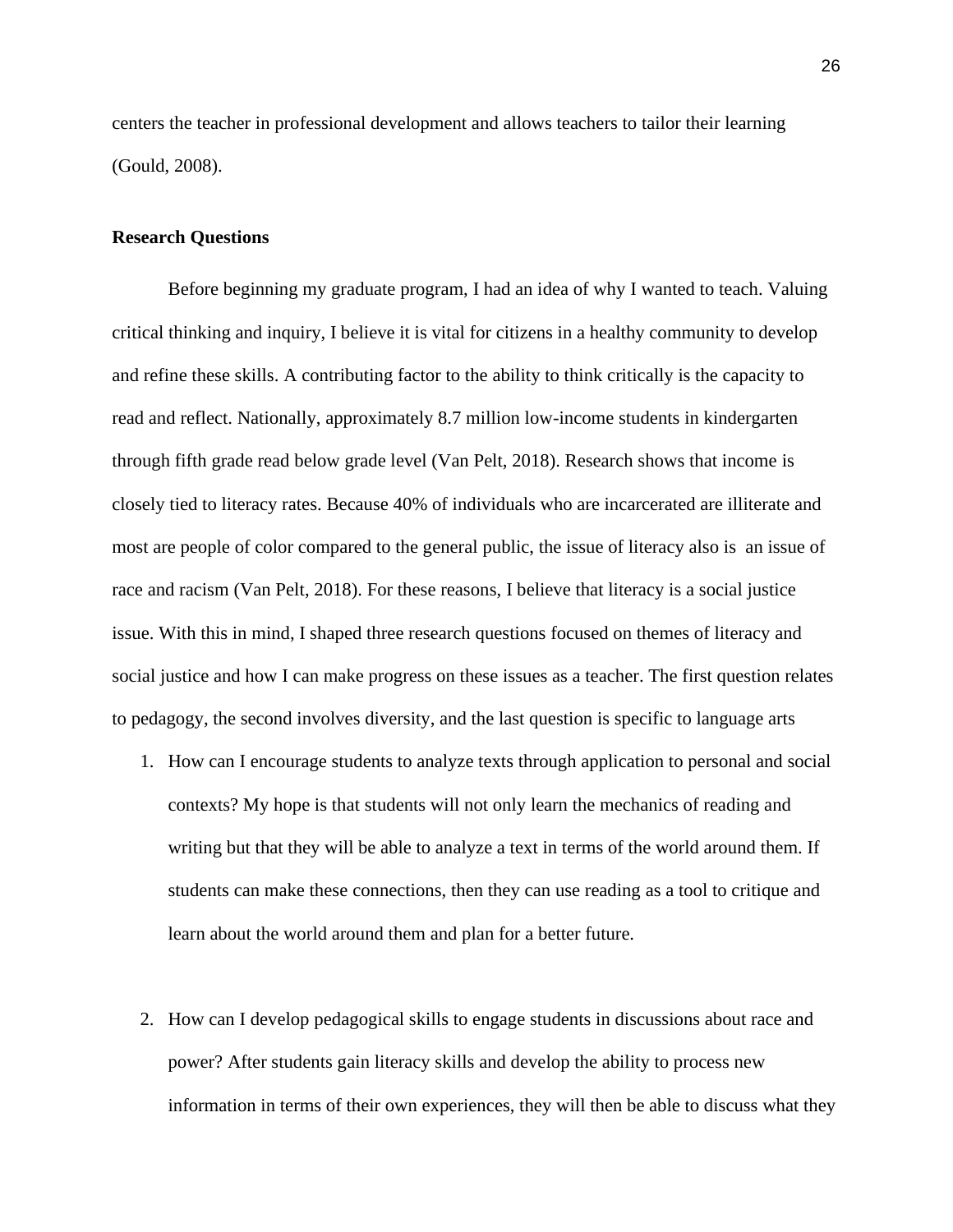think and feel about a text with others. I would like to develop my skills as a facilitator in order to provide a safe and nurturing environment for students to learn. Conversations about race and power can be particularly difficult to talk about, and I would like to develop my skills and practice discussing these topics before I take the lead in my own classroom.

3. How do I develop a library that reflects critical literacy practices? In order to critically read and discuss literature, students will need access to diverse, thought-provoking literature that both reflects their world and pushes them to understand other perspectives. Following the guiding principles of critical literacy theory, I want to develop a classroom library that provides students with these opportunities.

#### <span id="page-33-0"></span>**Context of the Study**

Currently, I teach at a rural middle school in the mid-Willamette Valley, Oregon that serves students in the 6-8th grades. The staff includes 32 teachers, 16 educational assistants, and two counselors. Among the 646 students enrolled during the 2019-2020 school year, less than 1% are Asian or Black/African or Native Hawaiian/Pacific Islander, 1% are American Indian/Alaskan Native, 8% are multiracial, 10% are Latinx/Hispanic, and 81% are White. The teachers are 97% White.

The teachers are divided into departments at my school. The English Language Arts (ELA) department has seven certified teachers, one of whom is my mentor teacher. I have received feedback from him as well as our co-principal. During the winter term, I taught one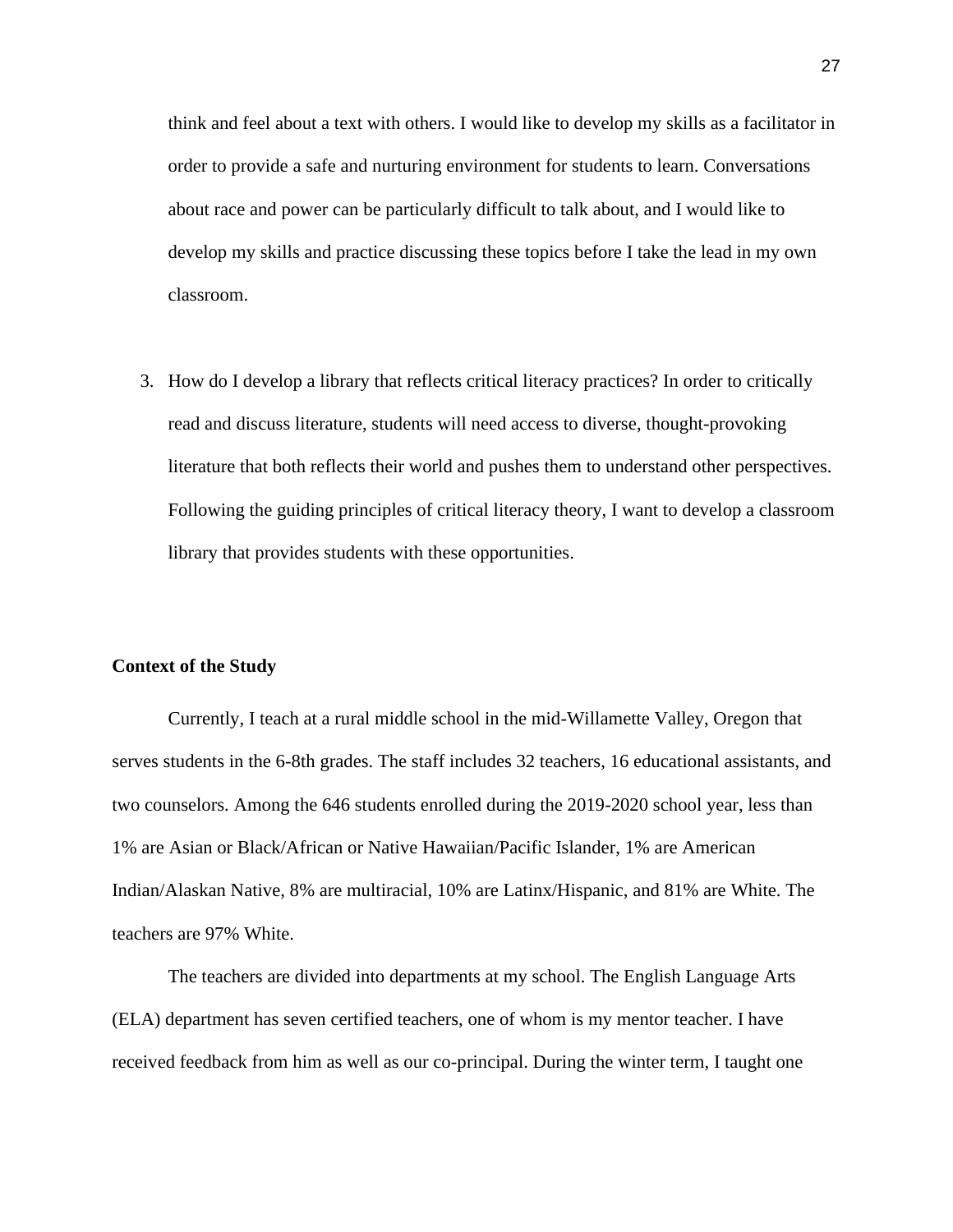period of 7th grade ELA and a two-week unit full time. During the spring term, I took on more responsibilities and taught a three-week unit.

#### <span id="page-34-0"></span>**Research Study Procedures**

My approach to addressing my research questions involves a) a self-study; b) discussion and interviews; and c) reviewing classroom artifacts and lesson plans. In the following section, I outline each of my research questions and describe the specific procedures I will implement to gather and analyze data.

# <span id="page-34-1"></span>*Research Question 1: How can I encourage students to analyze texts through application to personal and social contexts?*

The main sources of data for this research question will be both personal journal entries and lesson plans. In November 2020, I began a journal to keep track of book recommendations, school events, and reading student work. Data regarding lesson plans include both those developed for practice such as the lesson plans created in graduate courses 7th-grade language arts classroom instruction and those included in the final EDTPA.

### <span id="page-34-2"></span>*Research Question 2: How can I develop pedagogical skills to engage students in discussions about race and power?*

The data collected for this research question would include journal reflection on a) discussions with experts in the field, and a mentor teacher other than my placement teacher; b) participation on the Racial Equity Team; and c) participation in multiple professional development opportunities. In addition to studying on my own, I will develop a network of contacts who can support me through this process. I have identified a mentor teacher other than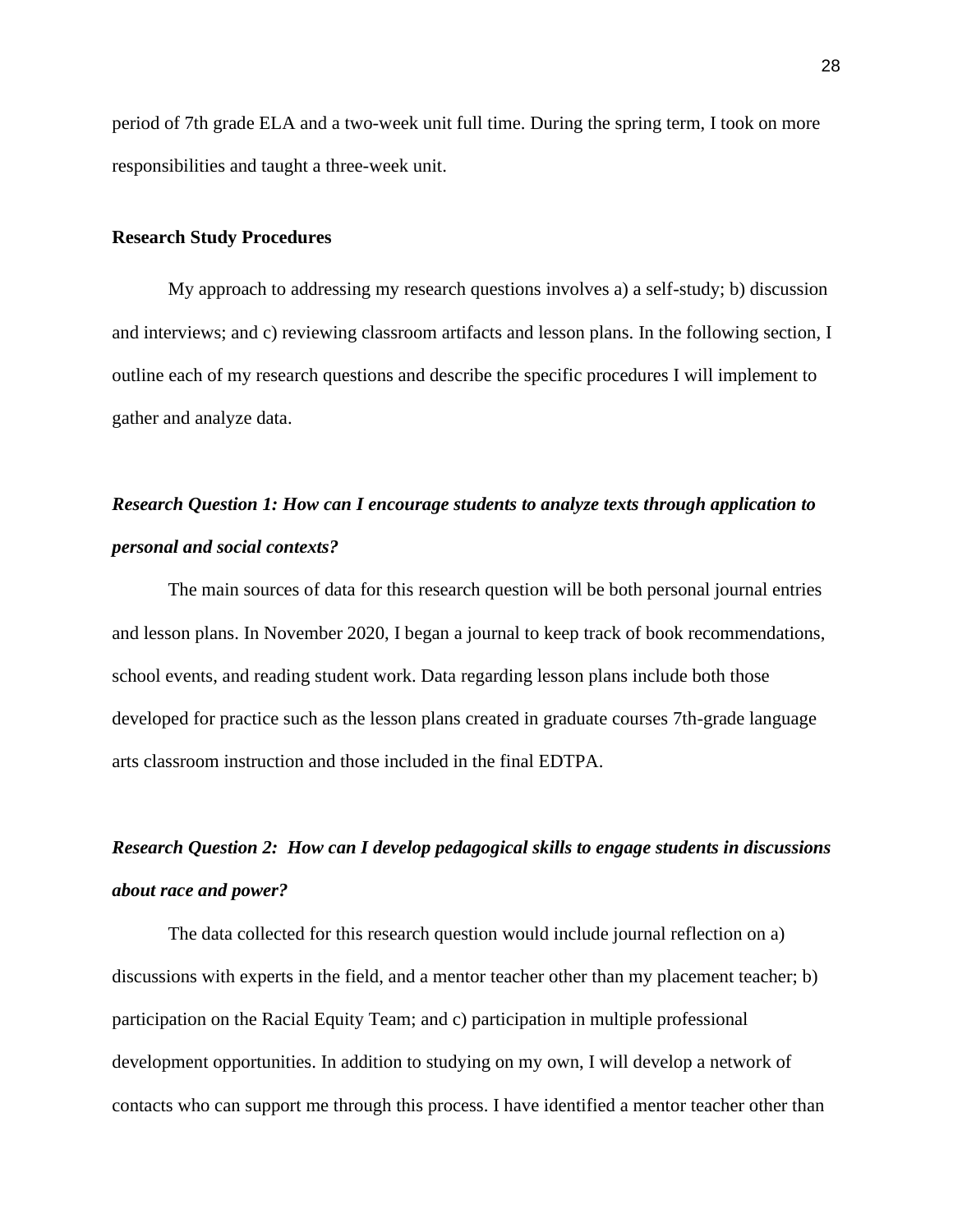my placement teacher to meet with occasionally to discuss diverse classroom literature and personal development related to social justice issues. I also plan to ask other educators and professionals outside of education about their social justice work and to gather information through these conversations. Additionally, I am a member of the Racial Equity Team at my middle school. Through this team, I have developed relationships with other educators and staff who value social justice pursuits in education and are willing to engage in conversations about race and power with me. Finally, I have identified multiple organizations that provide training and workshops for education related to racial justice and other social justice issues. I plan to attend multiple workshops throughout my graduate program.

#### <span id="page-35-0"></span>*Research Question 3: How do I develop a library that reflects critical literacy practices?*

Through my research and discussions with other teachers, I plan to identify grade-level books and media that highlight characters and narratives that exhibit a variety of human experiences. Additionally, I will identify books based on recommendations from my mentor teachers, colleagues, and online resources. I plan to read as much literature as possible to evaluate whether or not it should be included in my classroom. Once I have identified literature that I would like to include in my classroom, I will look for cost-effective ways to attain the materials.

#### <span id="page-35-1"></span>**Data Sources and Collection**

According to typical action research practices (Preisman, 2006), I must identify a topic or issue to study, collect data related to the chosen topic or issue, analyze and interpret the collected data, and finally carry out an action plan, which represents the application of the action research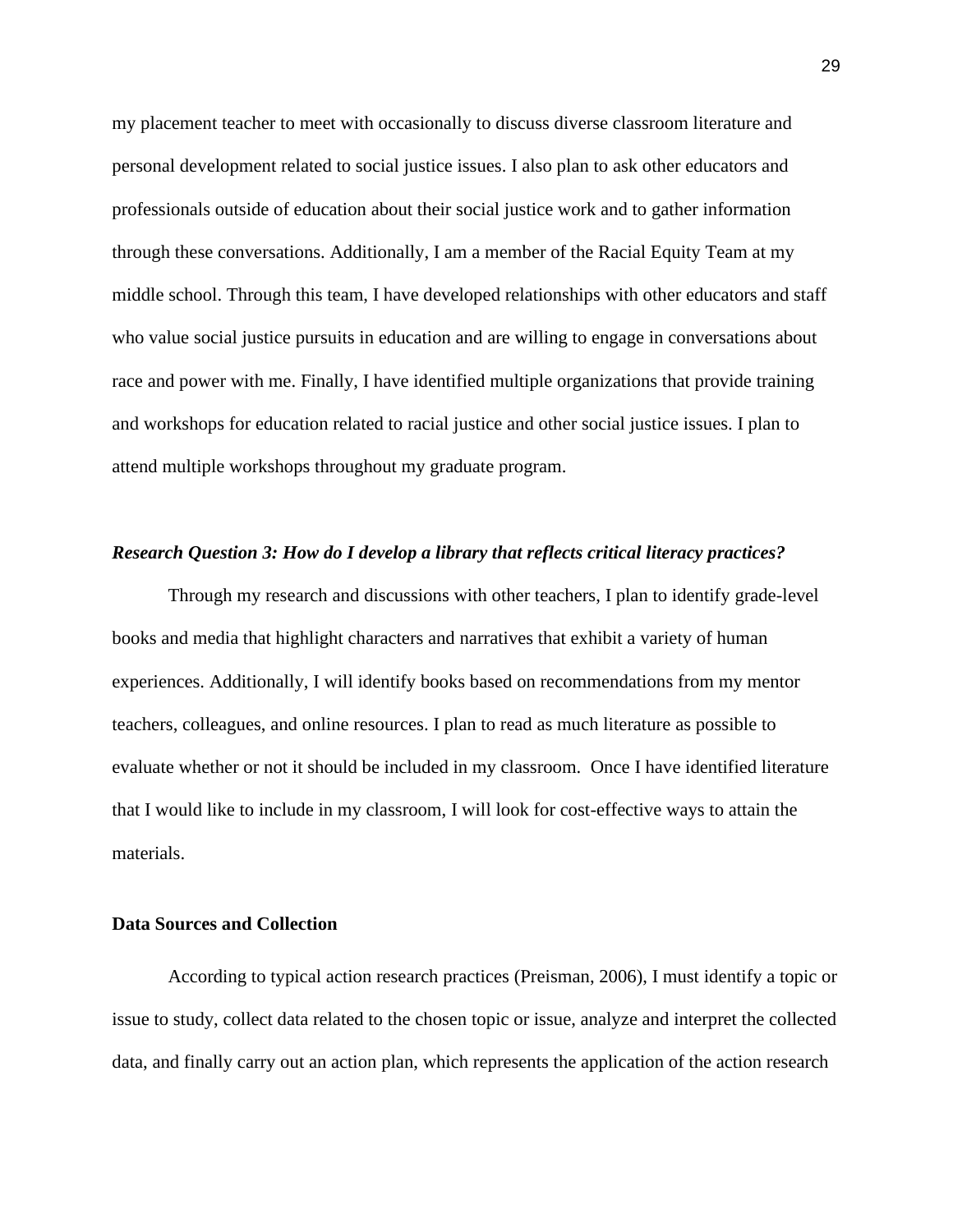results. Data collection in an action research project is related to the topic and provides answers related to the research questions.

#### *Journaling*

My primary source of data will be a journal that I keep throughout the program. This journal will include reflections about classes, workshops, or other activities I attend. I will also record ideas and information gathered from interviews and informal conversations with educators and other professionals as well as maintain notes and reflection for any professional development opportunities. Finally, I will maintain a comprehensive list of recommended books, books that I have read, book descriptions and evaluations of its contribution to critical literacy practice and decide to acquire for my future classroom library.

#### *Interviews*

My second main source of data will be informal discussions and semi-structured interviews with mentor teachers. I will conduct at least three interviews with my identified mentor to both a language arts teacher and leader of the Racial Equity Team to discuss my classroom library, text assignments, and the creation of a classroom culture that encourages critical inquiry. I will keep notes during these interviews and record my insights immediately following these sessions.

# *Lesson Plans*

Lesson plans from graduate-level courses, student teaching at a middle school, my Mock EDTPA, and my EDTPA will be included as data. I will analyze these lesson plans for changes in pedagogy and depth of the topic.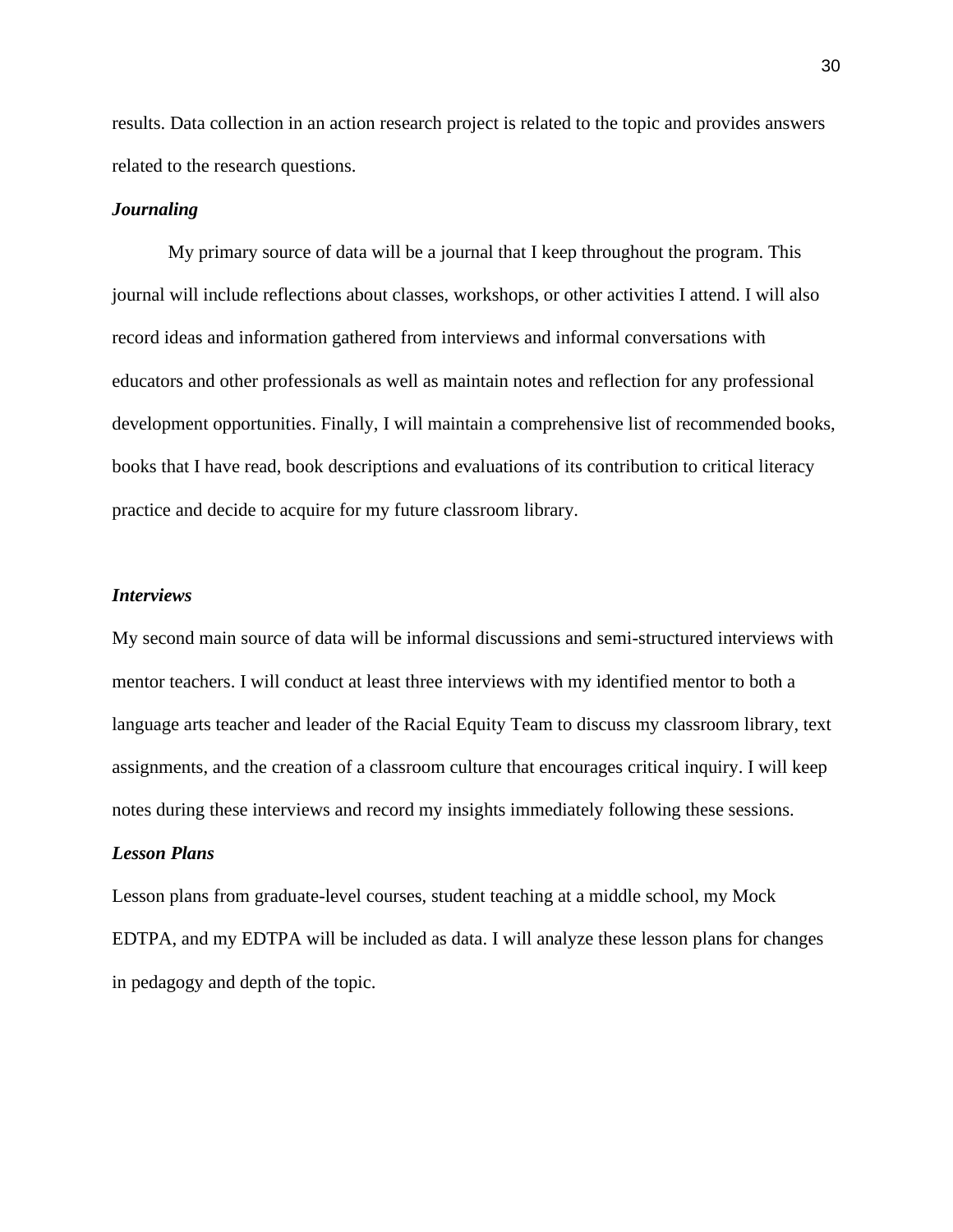# *Classroom Artifacts*

*D*ata will also include the books I have collected for my classroom library with information about the books compiled in a Google Sheets document. I will record the main character's race and ethnicity and other relevant information including the year of publication and the diversity of the characters.

Table 1.

# **Data Collection Procedures**

|                                                                                                                                  | Data Sources                                                                                                            | Purpose                                                                                                                                                                                                                                                                                                     | Procedure and<br>Timeline                                                                                                                                                                              |
|----------------------------------------------------------------------------------------------------------------------------------|-------------------------------------------------------------------------------------------------------------------------|-------------------------------------------------------------------------------------------------------------------------------------------------------------------------------------------------------------------------------------------------------------------------------------------------------------|--------------------------------------------------------------------------------------------------------------------------------------------------------------------------------------------------------|
| 1. How can I<br>encourage<br>students to<br>analyze<br>texts<br>through<br>application<br>to personal<br>and social<br>contexts? | Thesis<br>1.<br>Journal<br>Teaching<br>2.<br>Resources<br>Compilation<br><b>Lesson Plans</b><br>3.                      | My thesis journal<br>1.<br>gave me a space<br>to reflect on my<br>own teaching.<br>The Teaching<br>2.<br>Resources<br>document was<br>used to compile<br>texts and<br>classroom content<br>ideas<br>My lesson plans<br>3.<br>showed me how I<br>am developing as<br>a culturally<br>responsive<br>educator. | I kept a journal<br>starting in November.<br>I began collecting<br>texts during the<br>summer of 2020.<br>I began lesson<br>planning during the<br>summer term and<br>ended during the<br>spring term. |
| How can I<br>2.<br>develop<br>pedagogica<br>1 skills to<br>engage<br>students in<br>discussions<br>about race<br>and power?      | Thesis<br>1.<br>Journal<br>Reflective<br>2.<br>journal<br>prompts from<br>"Me and<br>White<br>Supremacy"<br>by Layla F. | The journal will<br>1.<br>help me reflect on<br>race and power<br>and self-evaluate<br>my capacity to<br>engage<br>thoughtfully in<br>the conversation.<br>This book and the<br>$2_{-}$                                                                                                                     | I read "How to Be an<br>Antiracist" by Ibram<br>X. Kendi during the<br>winter term. I read<br>"Me and White<br>Supremacy" by Layla<br>F. Saad during spring<br>break and the<br>beginning of spring    |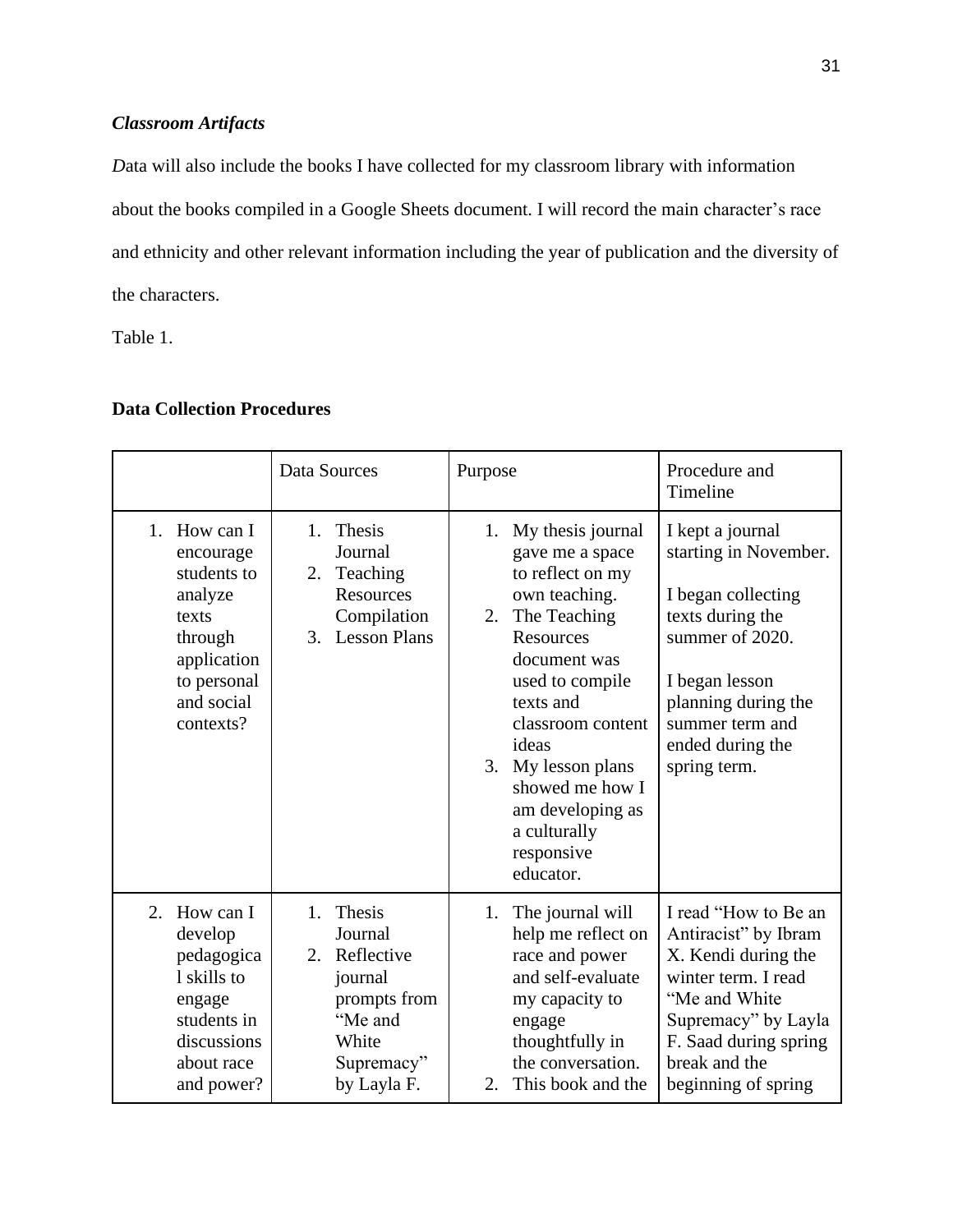|                                                                                               | Saad.<br><b>Observations</b><br>3.                                                      | journal prompts<br>will help me<br>reflect on my own<br>privilege and how<br>that might show<br>up in the<br>classroom.                                                                                                                                                                                  | term.<br>I read "Letting Go of<br>Literary Whiteness"<br>by Carlin Borsheim-<br><b>Black and Sophia</b><br>Tatiana Sarigianides<br>I kept a journal<br>starting in November<br>2020.                                  |
|-----------------------------------------------------------------------------------------------|-----------------------------------------------------------------------------------------|----------------------------------------------------------------------------------------------------------------------------------------------------------------------------------------------------------------------------------------------------------------------------------------------------------|-----------------------------------------------------------------------------------------------------------------------------------------------------------------------------------------------------------------------|
| How do I<br>3.<br>develop a<br>library that<br>reflects<br>critical<br>literacy<br>practices? | Classroom<br>$1_{-}$<br>artifacts<br>Interviews<br>2.<br>3.<br><b>Thesis</b><br>Journal | The data from my<br>1.<br>library will tell<br>me how diverse<br>my literary<br>offerings are for<br>my students.<br>2. Discussions with<br>other teachers will<br>help me choose<br>appropriate<br>books.<br>My journal will<br>3.<br>help me<br>understand where<br>I'm getting my<br>book ideas from. | I will catalog my<br>classroom library<br>over spring break.<br>I will meet with a<br>mentor teacher at<br>least three times to<br>discuss books.<br>I kept a journal<br>starting in November<br>with weekly entries. |

# **Participants**

Because I am conducting first person action research, I am the main participant in my study. During the fall of 2019, I joined a secondary school in the rural Willamette Valley, Oregon as a school assistant. I joined the racial equity group and quickly learned that I knew little about equity in education. By reading books, going to conferences, and having conversations with other team members, I began educating myself about various issues dealing with race in the United States.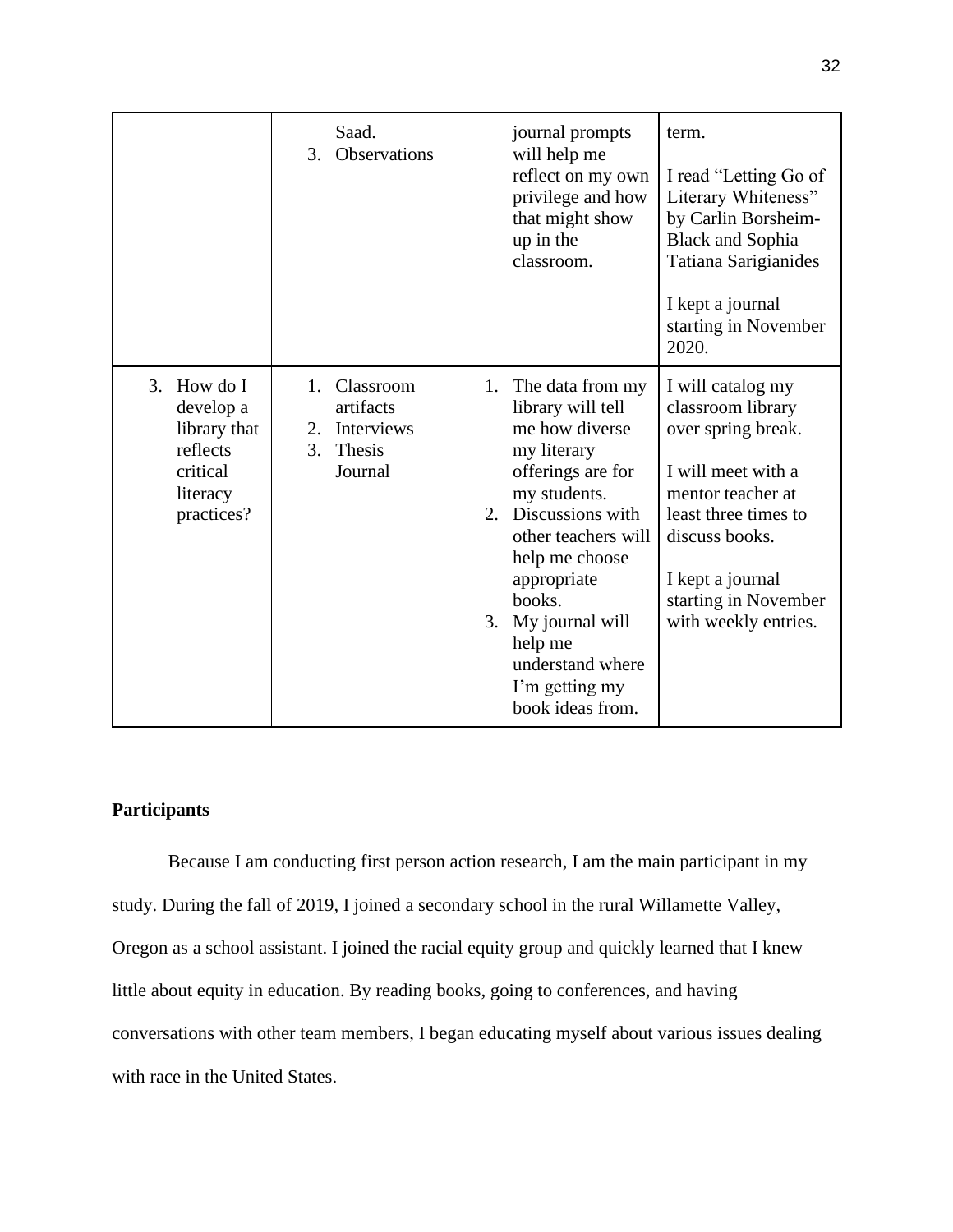I began my Master's in Teaching at Western Oregon University during the summer of 2020, As I embarked on my action research project, I knew I wanted to get into how I could promote equity and, more specifically, racial equity in my language arts classroom.

My Master of Arts in Teaching program has given me a couple opportunities to do this work. I took Curriculum Assessment & Management II during fall term and Teaching Equity Justice and Agency during winter term. These two courses introduced me to Culturally Responsive Pedagogy and Anti-racist teaching. Both courses improved my capacity to promote racial equity.

I developed my three research questions with my decision to do self-study action research. Additionally, the current pandemic context limited my ability to conduct action research with human subjects.

# **How I Studied My Teaching**

In order to study my teaching, I analyzed my lesson plans to see if I was more likely to incorporate topics that can be difficult to talk about like race, religion, and gender identity. I highlighted portions that fit this description. I also kept a journal from November 2020 to June 2021. As these topics came up in the classroom, I highlighted them to reflect on later. I also paid attention to when I found new sources of information like books and websites and how often I referenced them. Lastly, I tracked book recommendations in this journal. During Spring Break, I cataloged all of my books for my classroom library and analyzed how many books I have that incorporate different races, ethnicities, and gender identities.

# **Table 2**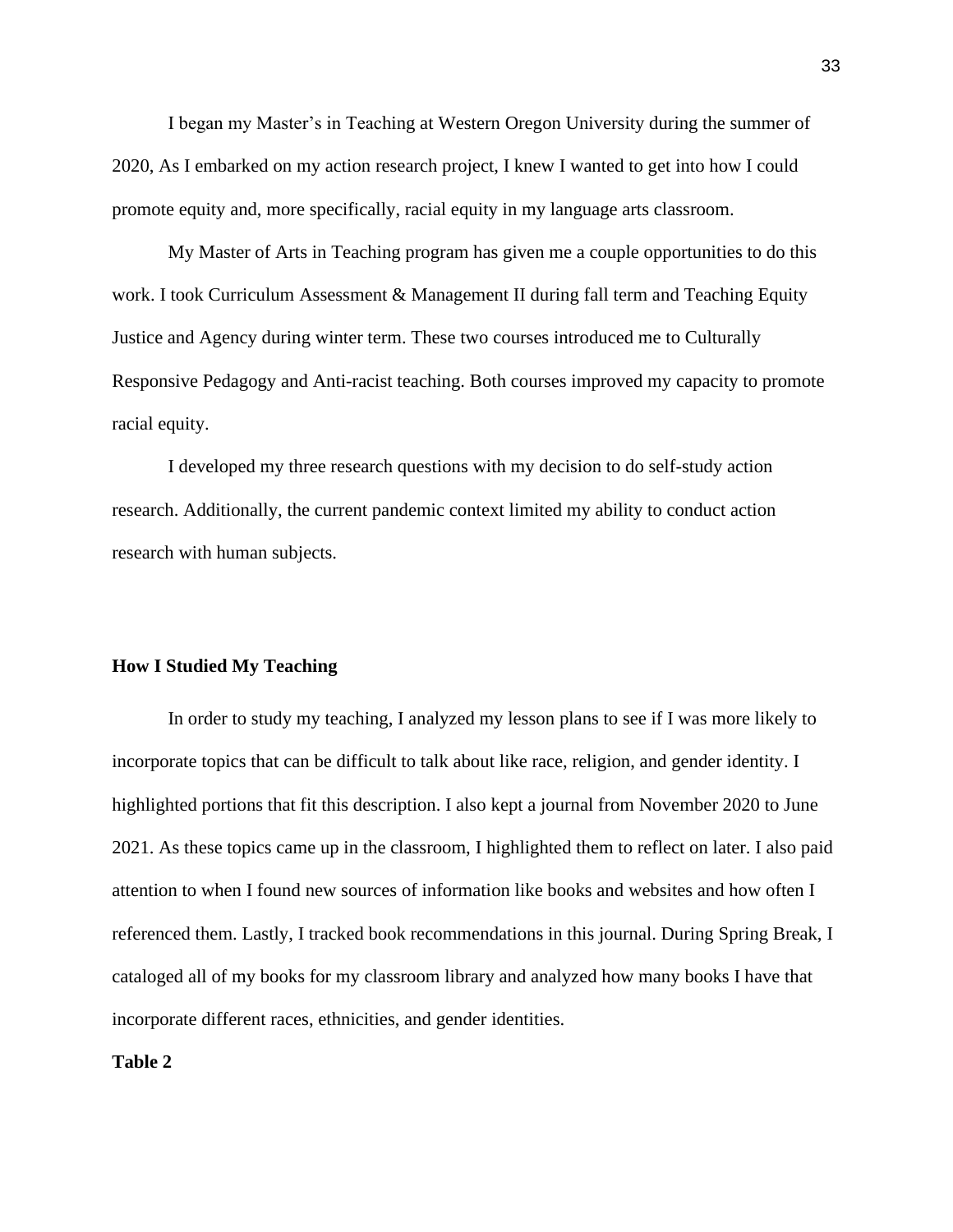# **Data Analysis Steps**

| Phase i            | Review thesis journal and highlight areas where major "ahas" occurred.           |
|--------------------|----------------------------------------------------------------------------------|
| <b>Familiarize</b> | Begin digital diary of thoughts concerning themes and any "surprises" of         |
| myself with        | information.                                                                     |
| data               |                                                                                  |
| Phase 2            | Organize data into meaningful groups with research questions in mind.            |
| Generate           | Manually code with notes in the journal and lesson plans.                        |
| initial            | Code for all potential themes.                                                   |
| codes              |                                                                                  |
| Phase 3            | Organize codes into potential themes using a digital table.                      |
| <b>Search for</b>  | Note thoughts on relationships between the emerging themes in the digital diary. |
| themes             | Add a miscellaneous section in the digital code diary for any seemingly          |
|                    | unrelated code.                                                                  |
| Phase 4            | Revise table of potential themes, considering internal homogeneity and external  |
| <b>Review</b>      | heterogeneity.                                                                   |
| themes             | Read collated data extracts for each theme, checking for coherent patterns.      |
|                    |                                                                                  |
|                    | For extracts with no coherent pattern, re-examine theme and related coded data   |
|                    | for sub-theme or renaming of the theme.                                          |
|                    | For themes where a coherent pattern exists, examine for individual theme         |
|                    | validity in relation to entire data.                                             |
|                    |                                                                                  |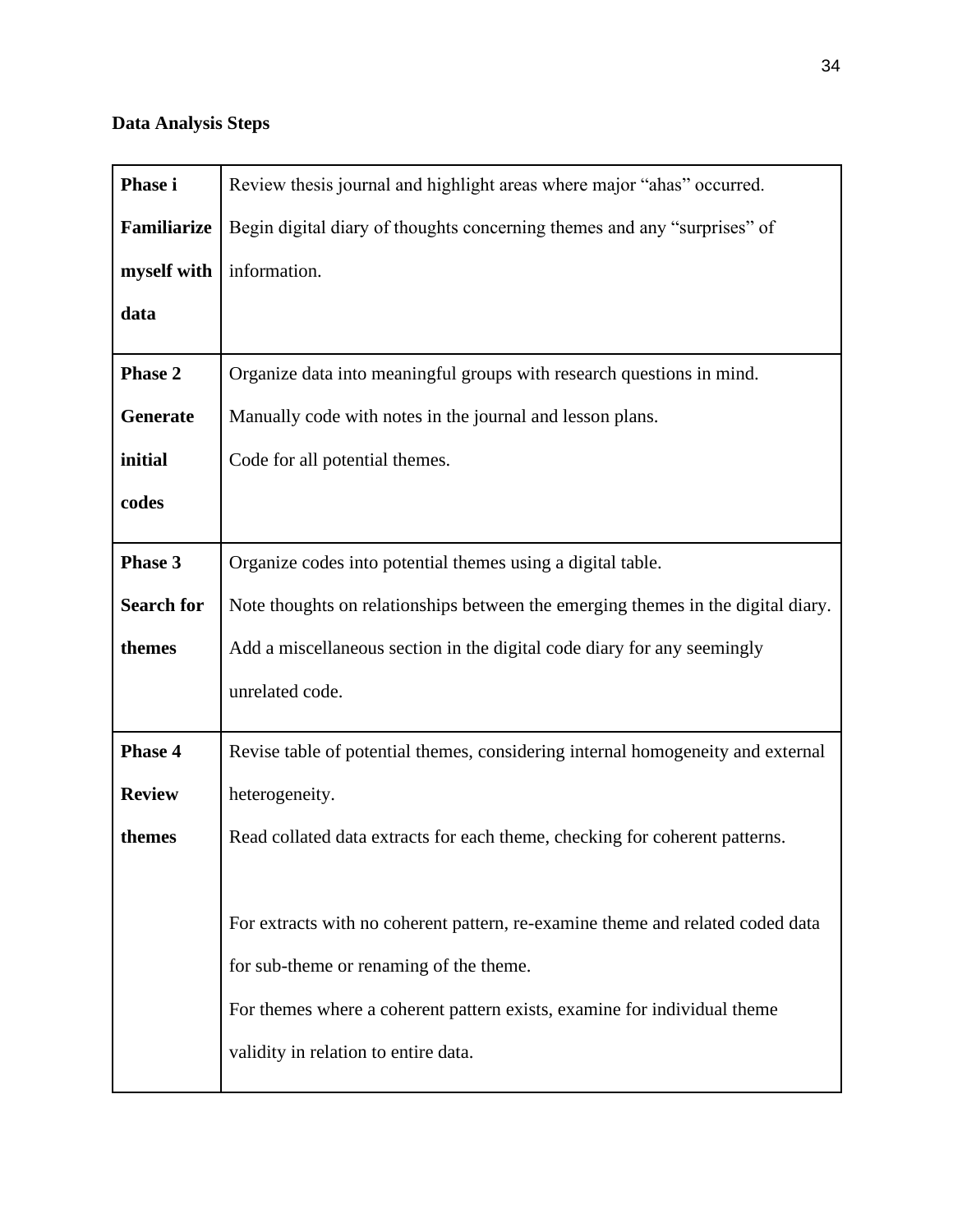|           | Stop when no more substantial and relevant themes emerge                           |  |  |
|-----------|------------------------------------------------------------------------------------|--|--|
|           | Examine how themes fit together in relation to research questions and note         |  |  |
|           | thoughts and considerations in a digital journal                                   |  |  |
|           | Adjust the digital table of themes to organize collated data extracts within each  |  |  |
| Phase 5   | theme for consistency.                                                             |  |  |
| Define &  | Identify relative narrative for each theme in the digital diary.                   |  |  |
| name      | Write a detailed analysis for each theme, to include individual relevance and      |  |  |
| themes    | how that relates to the overall analysis and answers the questions of this         |  |  |
|           | research.                                                                          |  |  |
|           | Examine written analysis for any excessive overlapping of themes.                  |  |  |
|           | Examine each theme for any sub-themes needing to be identified and explained.      |  |  |
|           | Add potential names to each theme.                                                 |  |  |
|           | Triangulate data to ensure that the themes are coherent.                           |  |  |
| Phase 6   | Write an analysis within and across themes.                                        |  |  |
| Write the | Assure there is written evidence within each theme with related data extracts.     |  |  |
| thematic  | Choose vivid and relevant examples for each point of evidence in answering         |  |  |
| report    | research questions.                                                                |  |  |
|           | Create an analytic narrative that incorporates evidential answers to each research |  |  |
|           | question.                                                                          |  |  |
|           |                                                                                    |  |  |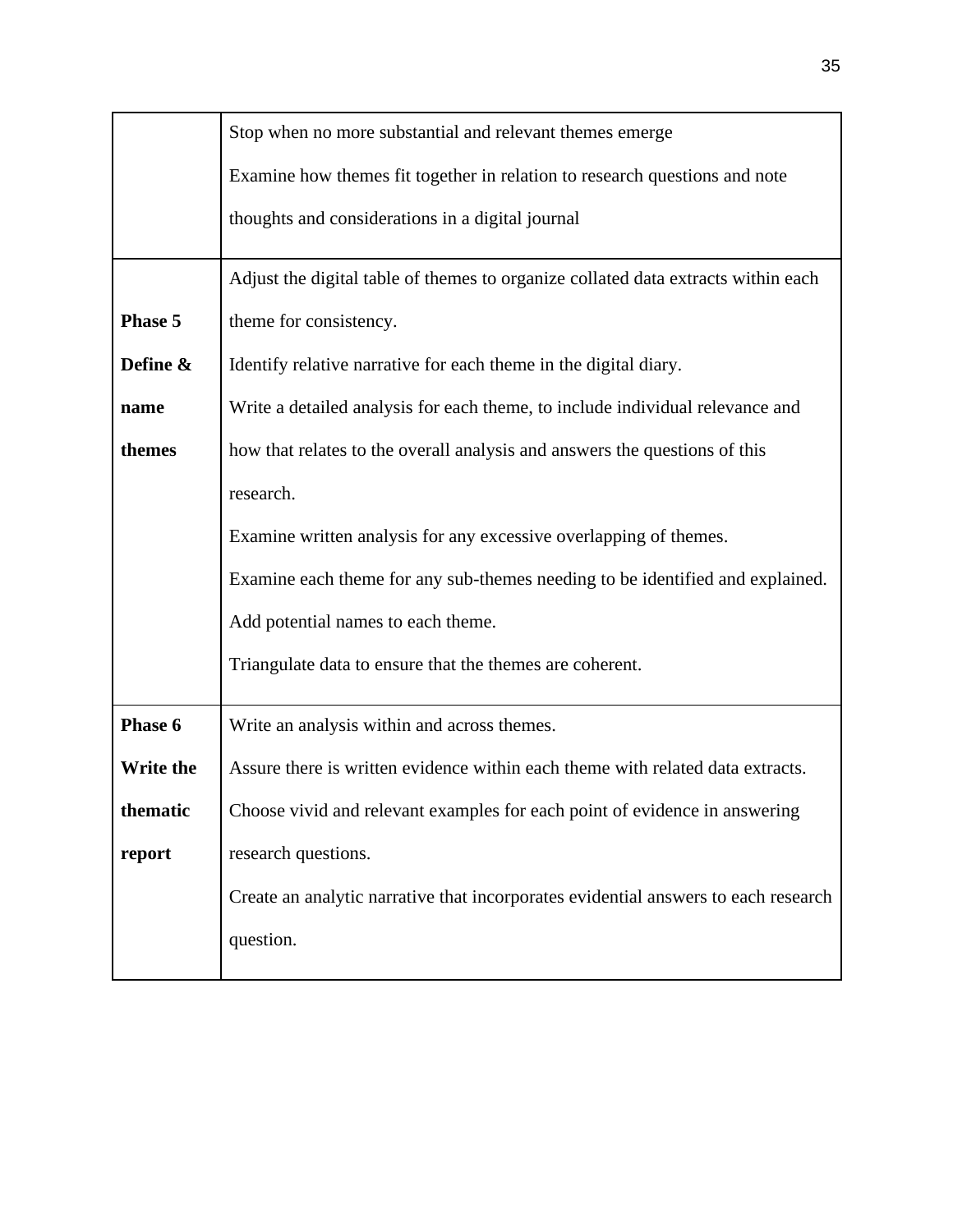# **Credibility**

Validity and reliability are important aspects of social research and can be accounted for in a variety of ways (Torrance, 2012). Both validity, the quality of being logically sound, and reliability, the degree to which accuracy can be considered dependable, are components of credibility, the quality of being trusted or believed. The credibility of qualitative research is grown through a "confluence of evidence" that includes multiple types of data (Eisner, 1991, p. 110). Validity of research is one component of providing credibility and can be done through triangulation of data (Lather, 1991). Carter, et al. (2014) explained that one method of triangulation is method triangulation which includes using multiple methods of data collection. Eisner (1991) also believed that getting input and opinions from others in the same field serves as a means of consensual validation. This helps to further demonstrate credibility.

In my research, I used multiple methods of data collection. These different methods served as method triangulation based on the explanation from Carter et al. (2014). The methods of data collection were developed through journal entries, interviews, lesson plans, and classroom artifacts. This allowed me to analyze the data through different means to ensure that I was correctly interpreting the data, as well resulting in "a broader understanding of the phenomenon" (Carter et al., 2014, p. 546).

# **Limitation to Data Collection**

The nature of action research methodology is not objective or experimental. Because of this, findings should not be generalized. Additionally, action research is cyclical and would ideally be repeated multiple times. After completing a project, the researchers reflect and then try again.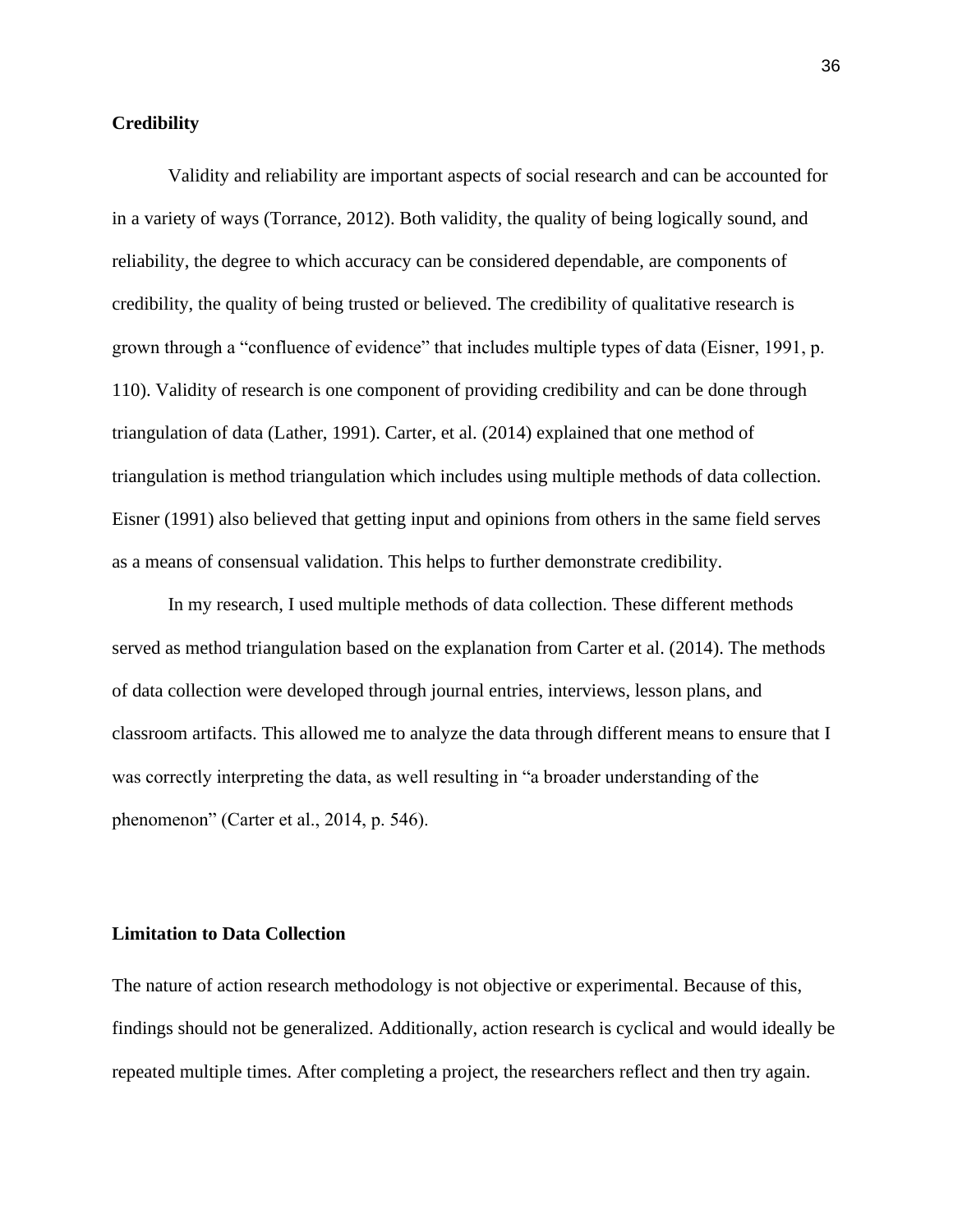The restraints of my MAT program do not allow for this repetition, and I would need more time in order to complete a cyclical study.

#### **Delimitations**

This study took place over winter and spring terms in 2021. These terms were chosen because I had the most flexibility regarding how many class periods and units, I was able to teach instead of just participating in observations. The significance of the winter term is that it was mostly online and conducted via Zoom due to health concerns related to the COVID-19 pandemic. Students were in distance learning until the last two weeks of the term when they moved to a hybrid model. Spring term was completely conducted in a hybrid model and had more opportunities for class discussions as students were physically present in the classroom.

#### **Biases/Assumptions**

All data were self-generated. I collected lesson plans, journal entries, and classroom library data. The nature of this self-generated data suggests that my own biases could have affected the results. Especially in the journal entries, I can only make observations based on my own reality, so I may have missed times that I could have been able to engage in tough conversations, write down a book recommendation, or gain new insights from a conversation. As I have learned more about racial equity and the history of race in the United States, I have been able to reflect on experiences when I failed to identify racism or missed important contexts. I can only assume that as I continue to teach and engage in conversations, I will need to continue to educate myself so that I can continue to eliminate any blind spots I might have. This will be a lifelong process.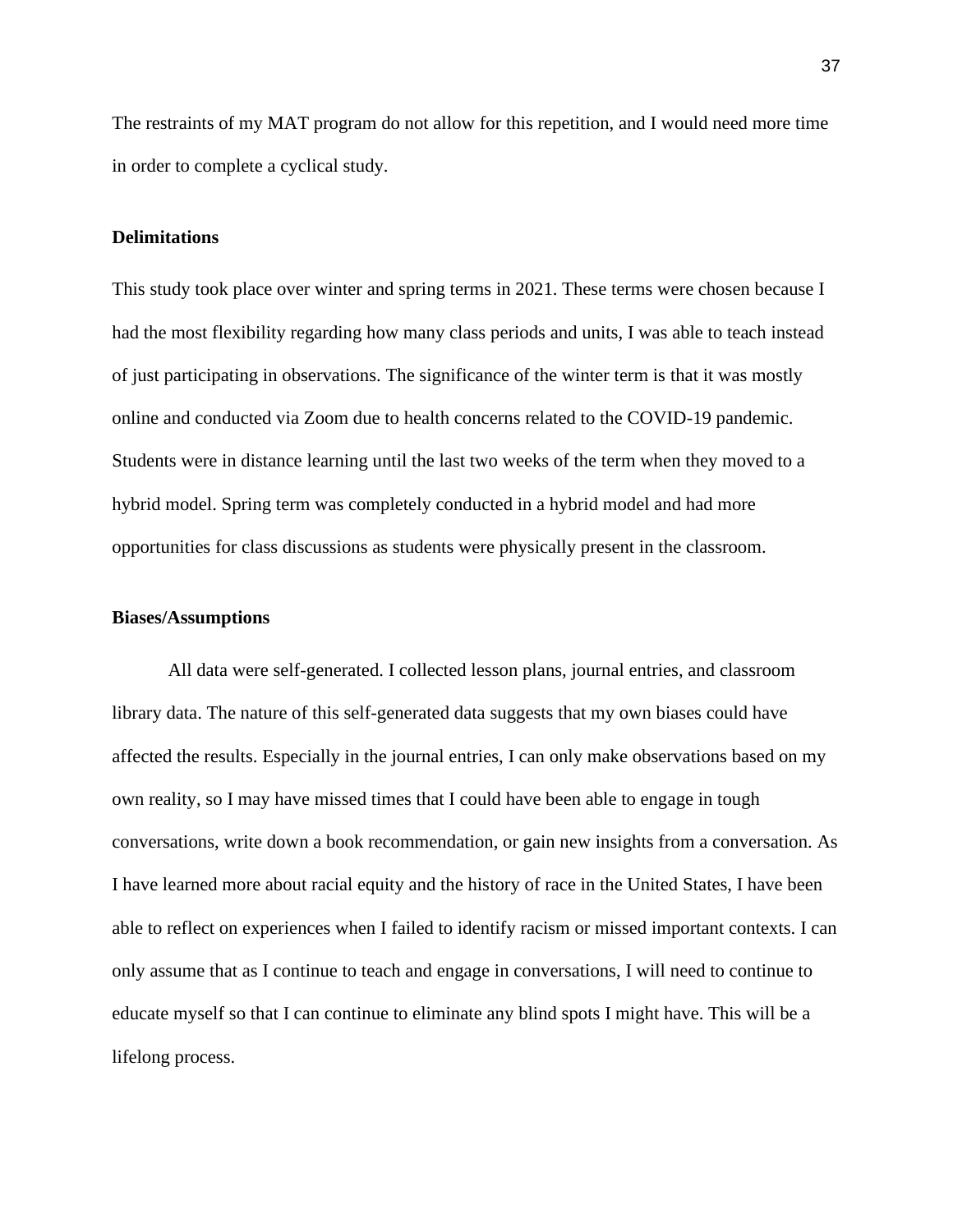#### **Chapter 4**

In this chapter, I will present my data including a) my procedures for analyzing my data; b) restatement of my goals; and c) discussion of the specific results of my analysis. The initial goals that I established for this action research project were crafted in order to become a better teacher through data collection and analysis. I met them by designing a self-study action research project addressing three areas: 1) my disposition; 2) the content and strategy of my teaching; and 3) the content of my classroom library.

# **Data Sources**

The data came from personal journal entries, conversations with a mentor teacher, resource compilation, lesson plans, self-evaluation, and the contents of my classroom library. I kept a journal from November 2020 until April 2021. In this journal, I wrote about my experiences in graduate courses, conversations with mentor teachers, my experiences as a student teacher, and my own growth and development. I kept this journal using Google Docs.

Beginning in summer 2020, I also began to collect texts and other resources that could be used in the classroom to help expand student perspectives and worldviews. I organized the resources into categories on a Google Doc.

I conducted a self-evaluation using the questions in "Me and White Supremacy" (2020) by Layla F. Saad. These questions helped me reflect on my own relationship to race and power. Some of the questions asked, "How have you stayed silent when it comes to race and racism?" and "How do you benefit from White silence?" (Saad, 2020). In order to teach students about their own lens, I had to know mine first. I completed these questions using Google Docs.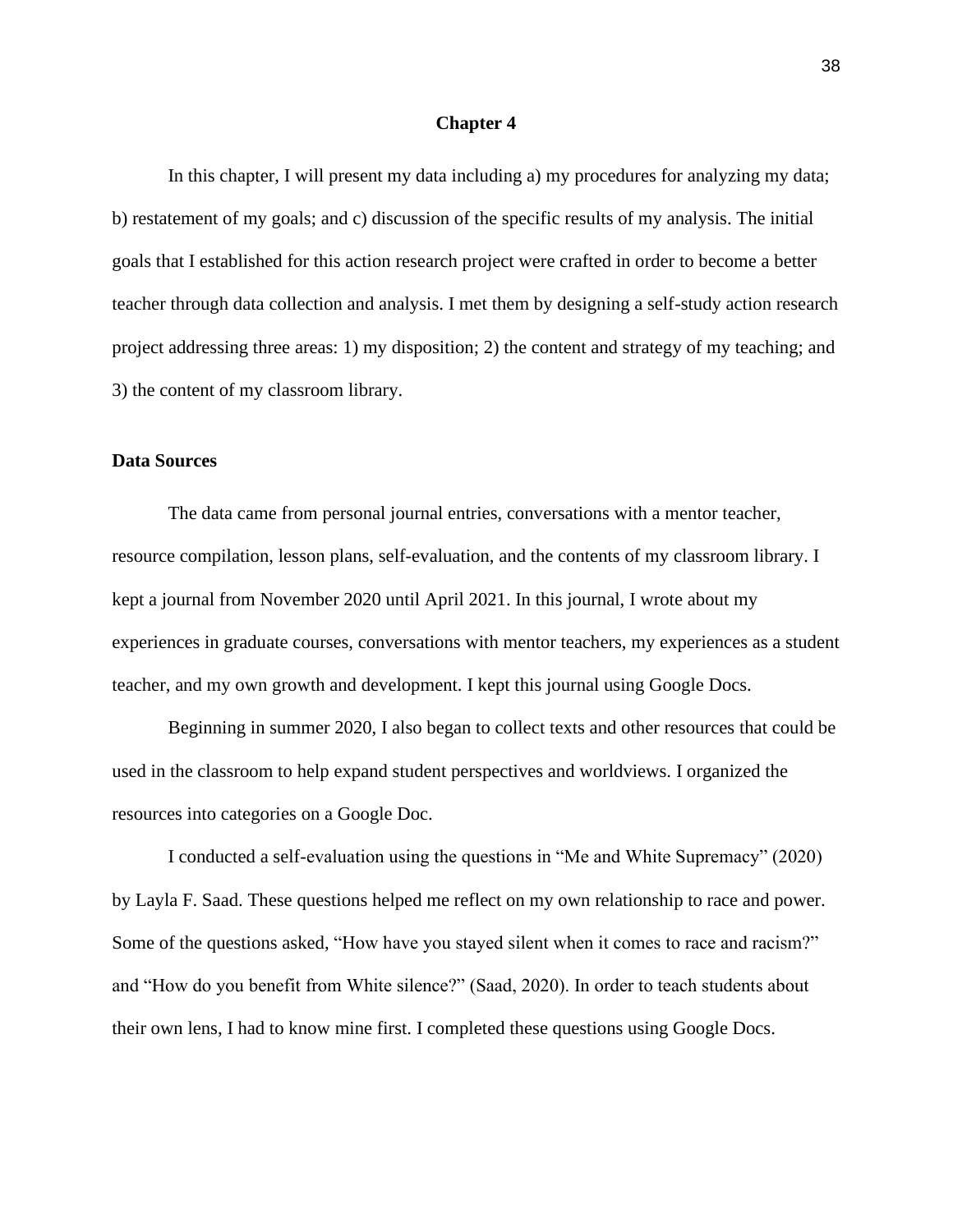The last source of data was from the books I collected for my classroom library. I cataloged all of my books and recorded information such as the first publishing year and the diversity of the main characters. I used a spreadsheet through Google Sheets in order to organize my library and also to track students who were borrowing books.

#### **Data Coding and Emergent Themes**

I approached my data by first printing out everything that I was going to analyze and reread and reviewed each data source. To identify data that was linked to specific research questions, I assigned colors to each of my research questions and used highlighters to mark data that linked to the research questions. I completed this process with all of the journal entries, lesson plans, and resource compilations. In the subsequent reading of the data, I started identifying and labeling codes for sections that I highlighted. Next, I created a coding sheet and focused on the data under each code. In this way, I was able to identify common themes across the data. These themes are separate from my literature review and instead are a reference to commonalities between data. In the following tables, I outline the research question, the codes that were created, and the theme(s) that emerged.

## **Research Question 1**

I asked how I can encourage students to analyze texts through application to personal and social contexts. Students should go beyond the mechanics of reading and writing and learn to analyze a text contextually in terms of the world around them. My goal was to help students expand their world views by introducing them to new perspectives and assisting them to critically analyze the perspective presented in the text.

## **Table 3**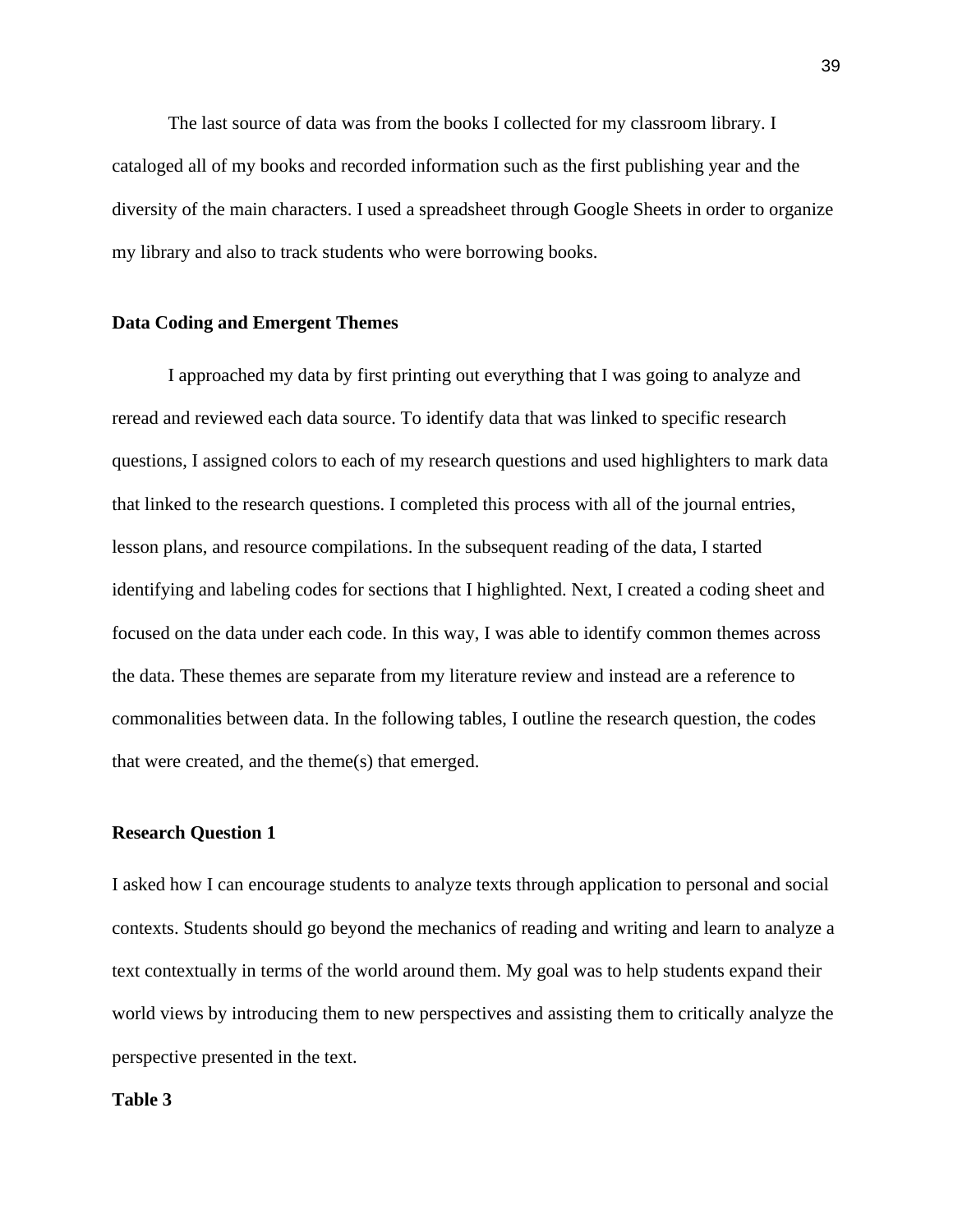| <b>Themes</b>                                  | Code and Description                                                                                                                                                                                                                                                                                                                 | Examples                                                                                                                                                                                                                                                                                 |
|------------------------------------------------|--------------------------------------------------------------------------------------------------------------------------------------------------------------------------------------------------------------------------------------------------------------------------------------------------------------------------------------|------------------------------------------------------------------------------------------------------------------------------------------------------------------------------------------------------------------------------------------------------------------------------------------|
| Theme 1: Content                               | Facts: New information that I<br>learned about racial equity or<br>the history of race and power<br>in the United States.                                                                                                                                                                                                            | Information from an article<br>"The Rise of Hate in Schools"<br>(2019).<br>"A teacher asked 8th-grade<br>students to record audio                                                                                                                                                        |
|                                                | Curriculum: Examples of<br>content that I found to teach<br>in the classroom.<br>Texts: New poems, short                                                                                                                                                                                                                             | versions of "The House on<br>Mango Street" and then he<br>used the recordings in his 6th-<br>grade classroom."                                                                                                                                                                           |
|                                                | stories, books, videos, etc.<br>that I found to include in my<br>classroom curriculum.                                                                                                                                                                                                                                               | "Braiding Sweetgrass" by<br>Robin Wall Kimmerer<br>"There, There" by Tommy<br>Orange                                                                                                                                                                                                     |
| Theme 2: Expert Sources and<br><b>Practice</b> | <b>Classroom Content: examples</b><br>from teachers in the<br>classroom<br><b>Classroom Instruction:</b><br>Methods and strategies used<br>by classroom teachers to elicit<br>critical thinking from<br>students.<br>Professional: general ideas<br>from a professional, whether<br>that's a K-12 teacher or a<br>college professor. | "Teachers need to help<br>students identify how they<br>show up to a text in the<br>context of their racebecause<br>the U.S. mainstream literary<br>canon is so White, White<br>students often assume<br>characters of color are White<br>or fail to see how race affects<br>the story." |
| Theme 3: Student Choice                        | Choice: Activities that<br>allowed students to choose<br>some aspect of their learning,<br>whether that was books or<br>mediums to write on.<br><b>Positive Student Response:</b><br>Occurrences where students<br>positively verbally responded<br>to an assignment.                                                                | "I assigned a persuasive essay<br>writing this week and students<br>could pick their own topics. I<br>would say at least a third of<br>the students chose a social<br>justice issueStudents had a<br>really positive response to the<br>assignment and wrote more<br>than was required." |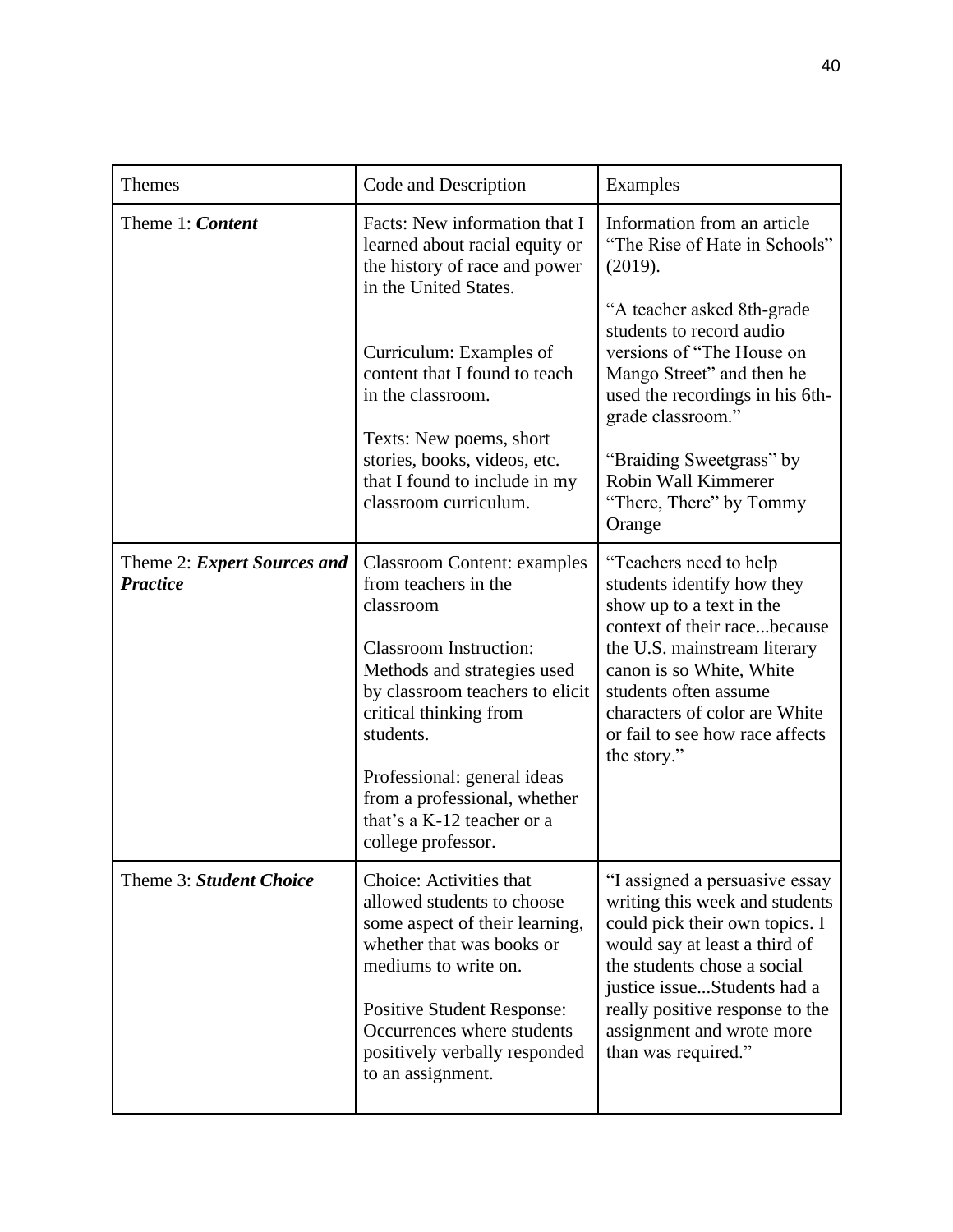### *Theme 1: Content*

In my journal, I wrote about reading Gregory Michie's "Holler if You Hear Me" for a graduate class. In his book, Michie (2019) writes about his experience reading Sandra Cisneros's (1983) "The House on Mango Street'' with a group of students. This text features a series of vignettes. The main character is Esperanza Cordero, a 12-year-old Chicana girl who is growing up in the Latinx quarter of Chicago. Her story is an excellent way to encourage conversations about the intersection of race, class and gender. Michie asks older students to read the novel aloud and record it for future students. By doing this, older students feel empowered, and younger students feel more connected to the text. In my journal, I write "this is the kind of activity that gets everyone involved and primed to dive deeper into tough issues" (unpublished journal entry).

In compiling teaching resources using Google Docs, I found many texts that represent a worldview or experience that I have not seen traditionally included in curricula. I found texts and recorded activities that could be used in the classroom and due to the number, I identified, I divided the texts into categories. The first set of categories were indicative of the type of texts: book excerpts, podcasts, videos, films, short stories, poems, articles and other. I then categorized these same texts into themes: Hope, Thanksgiving, racial equity, slavery, the power of storytelling and language, Native American literature, learning and school, reading, digital literacy/technology, immigration, Latinx, India/Hindu, and mental health. These categories are dynamic as I review more texts and search for ways to incorporate more narratives and contexts into my classroom. In my lesson plans, I have already been able to use some of these texts.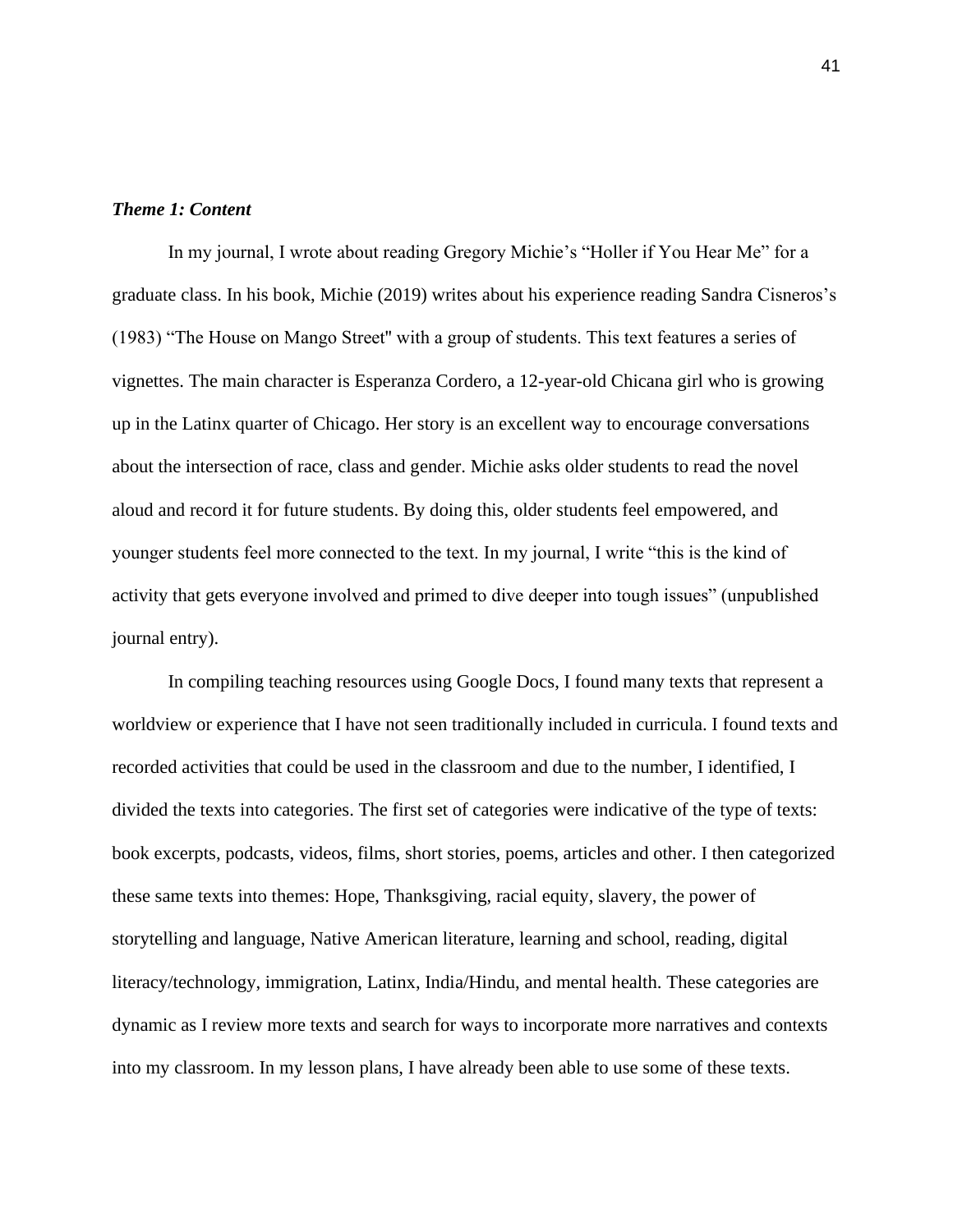One of the most notable sections of my teaching resources compilation was the Indigenous literature section. During the spring of 2020, I took a Native American Literatures class at Portland Community College. During my time in this class, I recorded fourteen resources that include websites, short stories, and poems. These resources together would create a unit on Indigenous literature in a secondary classroom.

When I analyzed my lesson plans, I found a pattern in the lesson plans related to brain science. My placement school adopted a curriculum from Amplify, and in this curriculum, there is a whole unit on the adolescent brain. We use the text, "Inventing Ourselves: The Secret Life of the Teenage Brain" by Sarah Jayne Blakemore. This text leads to a discussion about socialized vs biological traits. Students discussed traits that we are born with versus ones we learn like religion and gender. I note that "this unit would be a good primer to discussions about race and power because students first identify that some traits and behaviors are socialized and are not inherent while others are biological and universal" (unpublished journal entry).

Another pattern that emerged through analyzing my lesson plans was that I chose primarily White authors at the beginning of the school year, but later in the year, I incorporated more authors of color. When I had the chance to design my first lesson, I chose texts from Elizabeth Gilbert and Rick Reilly - two White authors. These texts resonated with the students but reflected their own cultures. The second unit I designed covered poetry, and in this unit, I used mentor texts from Naomi Shihab Nye (an American author with Palestinian roots) and Adrienne Su (a Chinese American poet). I chose to make this change as I learned more in my graduate courses and read about the traditional U.S. literary canon.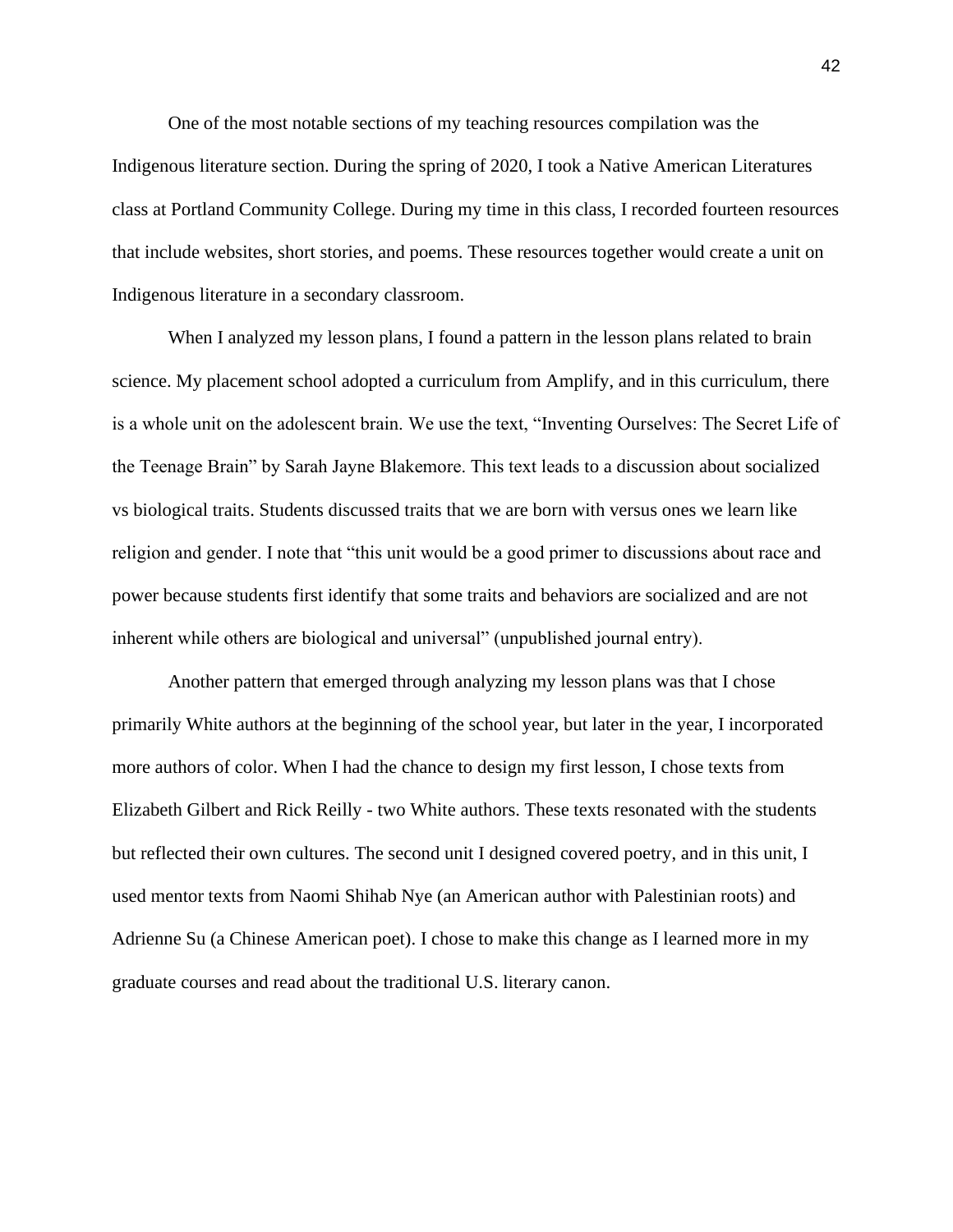#### *Theme 2: Expert Sources and Practice*

This theme emerged in four different locations within my journal. I found expert voices that detailed classroom procedures, lesson plan ideas, and activities that I could implement in my classroom. Some experts were academics who teach about pedagogy, while others were teachers who produce video content for platforms like YouTube. Megan Forbes produced videos under the name "Too Cool for Middle School." In one of her videos, I wrote about how she gives diverse books as rewards to students for big accomplishments. She also talked about how she conducts Socratic seminars in an online format. These seminars aim to help students explore a text through inquiry and spark their curiosity. Other expert voices were mentor teachers from my district and my professors from Western Oregon University.

In one conversation with a mentor teacher, I discussed feeling like I was misunderstood by my classmates during a college seminar. In the class, I had expressed my hopes that White readers would be able to find mirrors in characters that did not look like them. I wrote that my mentor teacher was able to help me understand why I was misunderstood: I did not explicitly mention race.

Borsheim-Black and Sarigianides (2019) emerged as academics who could lend their expert voice. I read "Letting Go of Literary Whiteness." Through this reading, I learned about specific ways I can have conversations about race and power. For example, I wrote about realizing that White students assume that all characters are White unless explicitly stated because the books that they are regularly given only feature White characters. I learned how to interrupt this and help students see the world as multicultural instead of one-dimensional (Borsheim-Black & Sarigianides, 2019).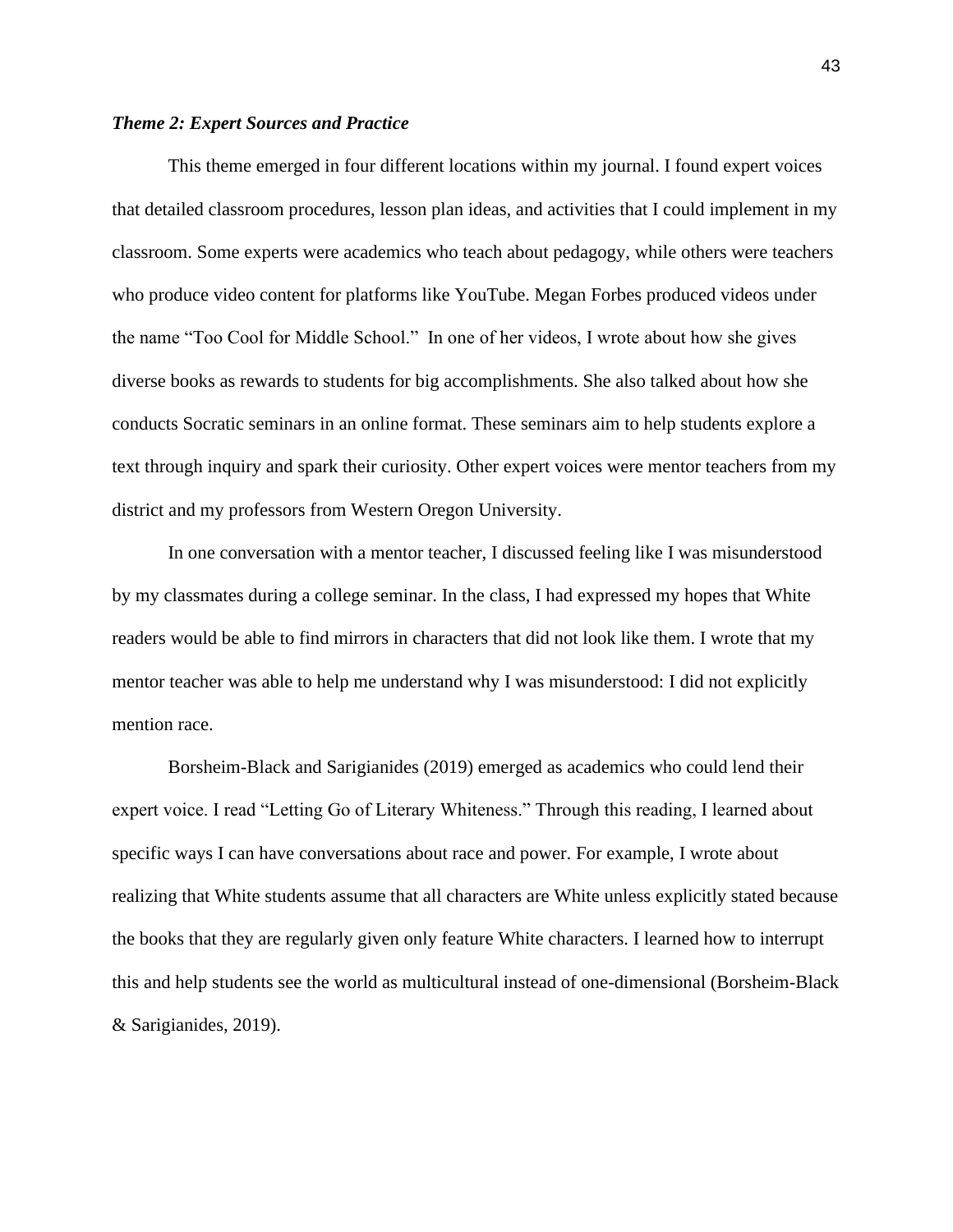During fall term, I took a curriculum and classroom management class from Dr. Lin Wu. This course specifically helped me identify my own lens and interrogate my motivations for teaching. One of the first readings we did was impactful in that I was able to identify some of my own harmful beliefs about education. Bulman (2002) identified common teacher tropes portrayed in popular media. He writes that many urban schools are featured in films in which a heroic White teacher, usually with minimal training, joins the school's staff and "saves" a group of "rowdy" students of color (Bulma, 2002). I realized through this reading that I did in a way see myself as someone who could save children from their own circumstances. Future readings showed me that many of the issues in the U.S. education system are systemic and cannot be solved by one teacher (Coombs et al, 2012; Garcia et al, 2012; Milner, 2005).

## *Theme Three: Student Choice*

There were two long entries about successful classroom experiences that involved student choice in my journal. Both occurrences involved improved student engagement and students exceeding assignment requirements.

In the first journal entry, I reflected on a persuasive writing unit that I assigned during my two-week unit during winter term. Multiple students in each class chose to write about racism, LGBTQIA+ rights, or ways to combat hatred in their essays. In this unit, students spent a day brainstorming and researching their topics. I wrote in my journal that I saw increased student interaction in the chat feature of Zoom during this day of instruction. The students who chose these topics generally exceeded the assignment requirements in length and wrote multiple paragraphs about their topics.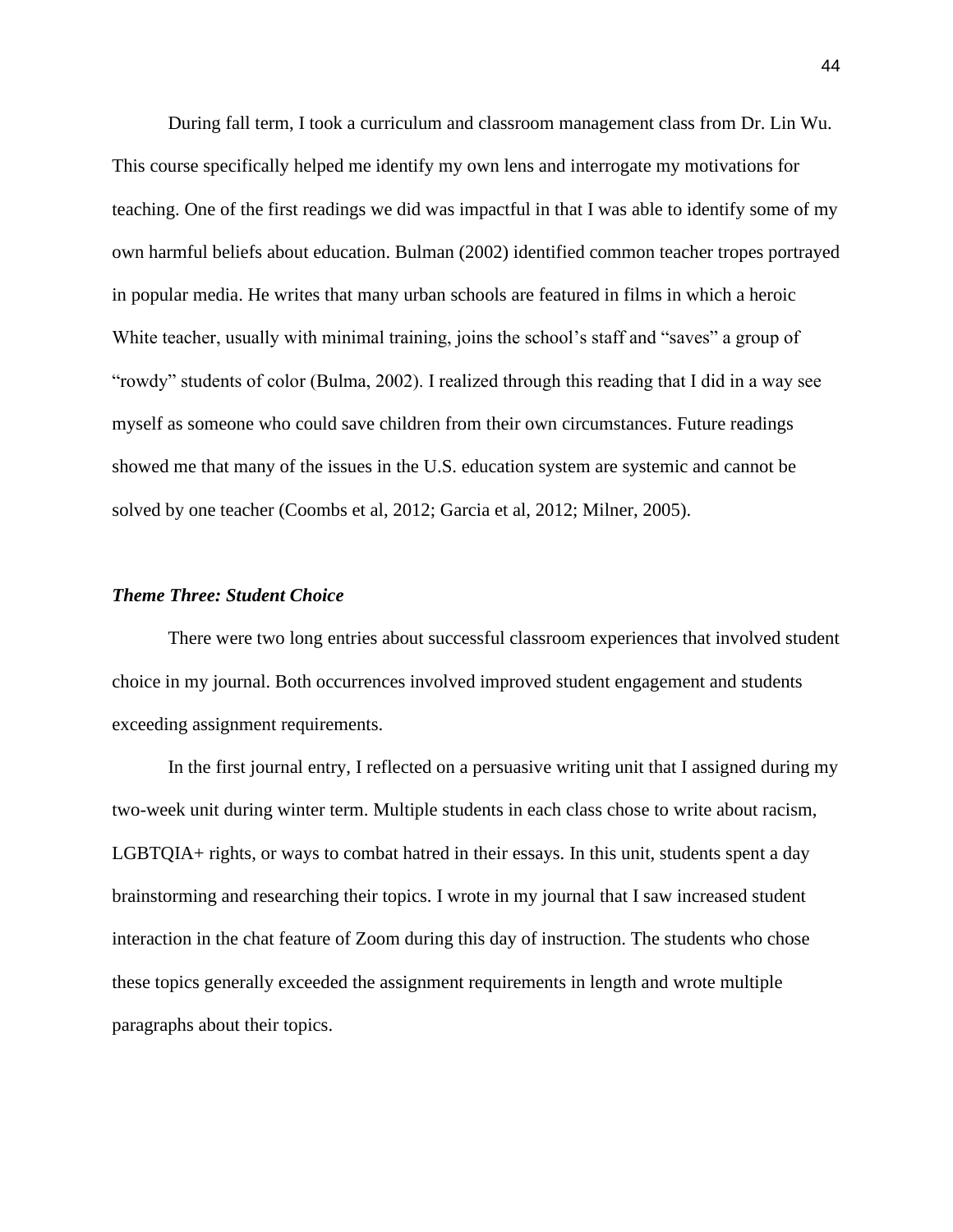In the second occurrence of "student choice," I wrote about bringing books into class from my personal library. "When Stars Are Scattered" (2020) details the experiences of a Black boy who lives in a refugee camp in Kenya. I wrote that this is the first time I have seen certain students engage in literature featuring characters of color. Fourteen students asked to borrow the books after reading them for 20-minutes during our silent reading time. Of the students, all but one was White. The other student is Latinx. One White student said in a writing response, "This is the best book I have ever read." After having a conversation with the student, I found out it's one of the first books he has read to completion.

# **Research Question 2**

Regarding this research question, I asked how I could develop pedagogical skills to engage students in discussions about race and power. Early on, I identified this as an area that has made me feel hesitant and, at times confused; however, it was also an area that I felt I needed to improve in order to become a skilled teacher.

| m<br>п<br>. . |  |
|---------------|--|
|---------------|--|

| <b>Themes</b>                                                  | Codes                                                                                                                                                                | Examples                                                |
|----------------------------------------------------------------|----------------------------------------------------------------------------------------------------------------------------------------------------------------------|---------------------------------------------------------|
| Theme 1: <b>Knowledge</b><br><b>Acquisition and Confidence</b> | Facts: This is pertaining to<br>U.S. history and current<br>information about the<br>criminal justice system,<br>political systems, public<br>education, etc.        | I read "How to be an Anti-<br>Racist" by Ibram X Kendi. |
|                                                                | Confidence: Times in which I<br>describe an increase in<br>courage and ability to apply<br>knowledge.<br>Self-study: Times I sought out<br>and consumed resources on |                                                         |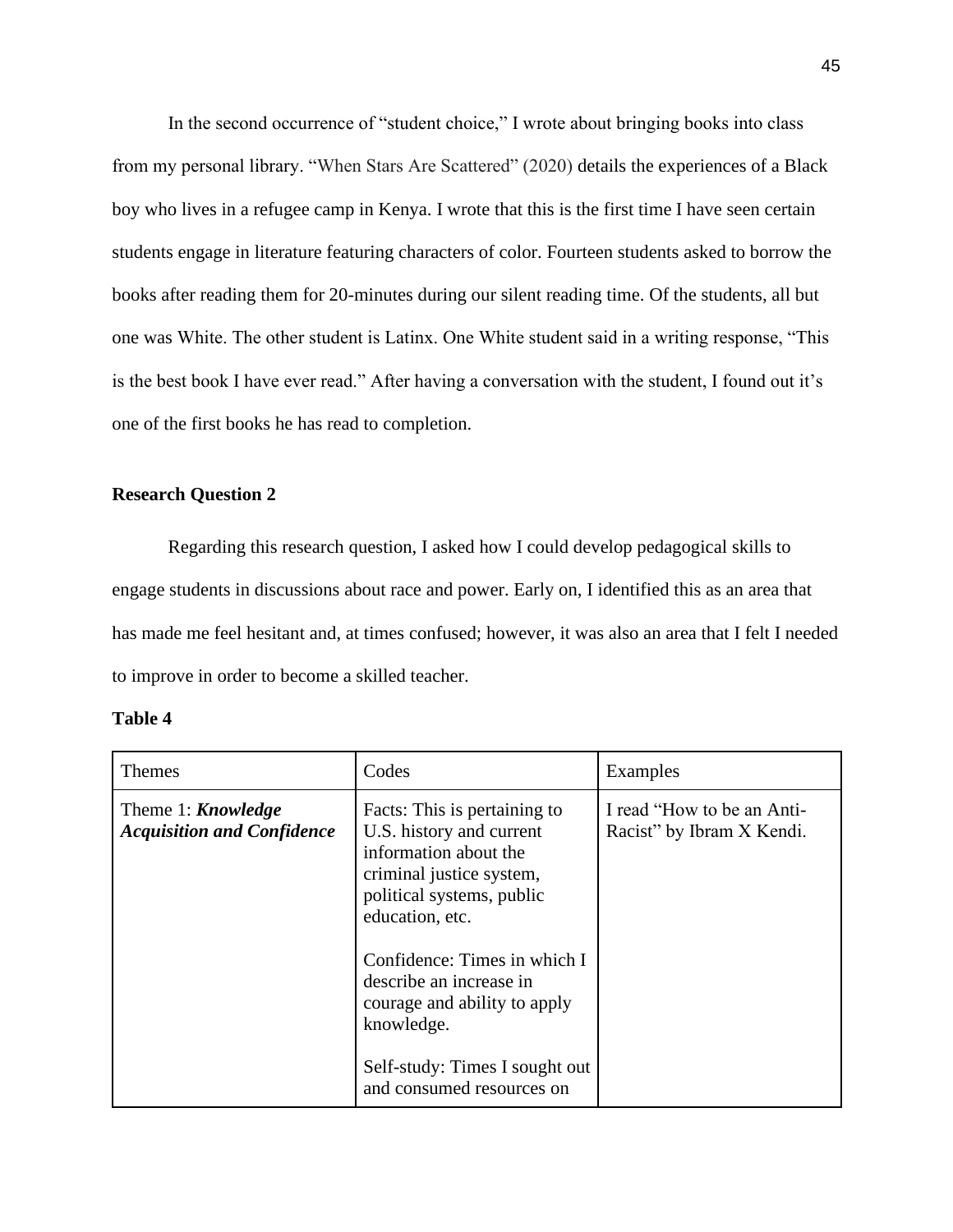|                                             | my own.                                                                                                                                                                        |                                                                                                              |
|---------------------------------------------|--------------------------------------------------------------------------------------------------------------------------------------------------------------------------------|--------------------------------------------------------------------------------------------------------------|
|                                             | Noticing: Times when I saw<br>something regular through a<br>new lens.                                                                                                         |                                                                                                              |
|                                             | Speaking up: Times I spoke<br>up and interrupted something<br>that was racist, sexist, ableist<br>etc.                                                                         |                                                                                                              |
| Theme 2: Self Study                         | Reading: Items that I read on<br>my own.                                                                                                                                       | I read Ebony Elizabeth<br>Thomas's (2019) book "The<br>Dark Fantastic"                                       |
|                                             | Exercise: Times I practiced<br>what I learned.                                                                                                                                 |                                                                                                              |
|                                             | Practice: Times I put ideas<br>from self-study into practice<br>in the classroom.                                                                                              |                                                                                                              |
| Theme 3: Noticing and<br><b>Speaking Up</b> | <b>Classroom occurrence: Times</b><br>I spoke up against<br>inappropriate conversation in<br>the classroom.                                                                    | An occurrence when a student<br>was making fun of a Korean<br>last name and I immediately<br>interrupted it. |
|                                             | Confidence: Times I<br>mentioned feeling more<br>comfortable talking about<br>race and power in the<br>classroom.                                                              |                                                                                                              |
|                                             | <b>Classroom Management:</b><br>Times I was able to respond<br>appropriately to someone<br>saying something racist in the<br>classroom and getting the<br>class back on track. |                                                                                                              |

# *Theme 1: Knowledge Acquisition and Confidence*

In my analysis, I noted five separate journal entries where I focused on acquiring new

knowledge that boosted my confidence in regard to talking about power and race. These entries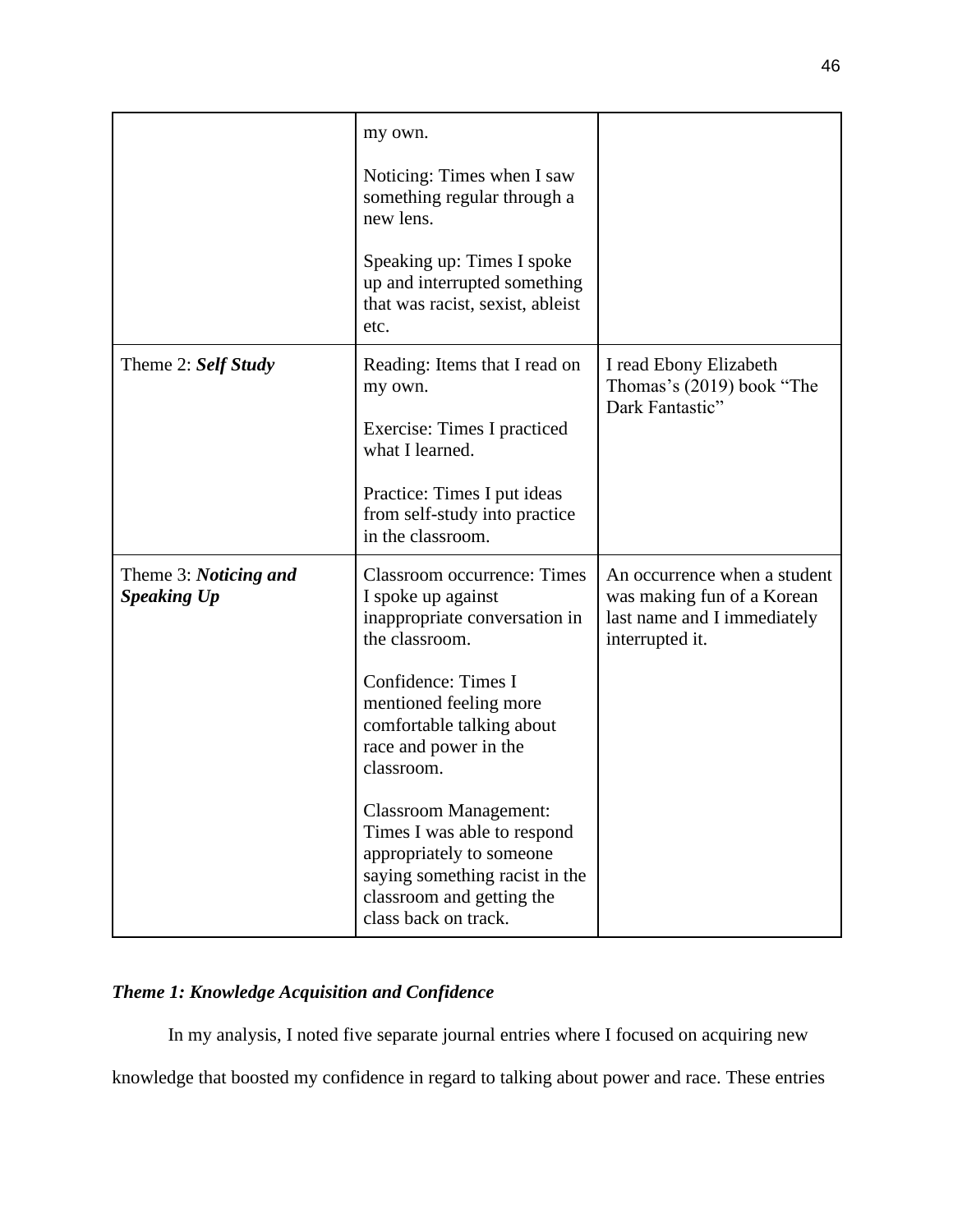were some of the longest in the journal. One entry discussed reading "How to Be an Antiracist" by Ibram x Kendi. For instance, I stated "Understanding the origins of race relations in the US has not only been enlightening, but it's empowering. I feel more confident responding to student questions after reading this" (unpublished journal entry). Through reading this text, I gained a greater understanding of the history of race relations and the insidious ways that racism is present in our daily lives. In one entry, I detailed interaction with a White 7th-grade student in which I confidently discussed why we do not mock other people's names in our classroom. I ended my entry by noting an increase in confidence in calling out racism and redirecting students.

## *Theme 2: Self-Study*

Early in my journal entries, I discussed finding resources created and/or recommended by experts in the field with the potential to improve my ability to engage in difficult classroom conversations. In a graduate course, I was introduced to the "Racial Healing Handbook '' which "introduced me to ways to structure sentences and thoughtfully phrase replies in a way that disrupts racist or problematic conversation in the classroom" (unpublished journal entry). I also found Ebony Elizabeth Thomas's (2019) book "The Dark Fantastic'' through watching a video by Too Cool for Middle School. In this book, I learned about the problematic nature of fictional stories that consistently include side-lined Black female characters. Lastly, I read Ibram X Kendi's (2019) "How to be an Anti-Racist" because of a recommendation from my mentor teacher.

A major contributor to becoming more comfortable having conversations about race and power was attending the racial equity meetings at my school. I write that "every time I go, I feel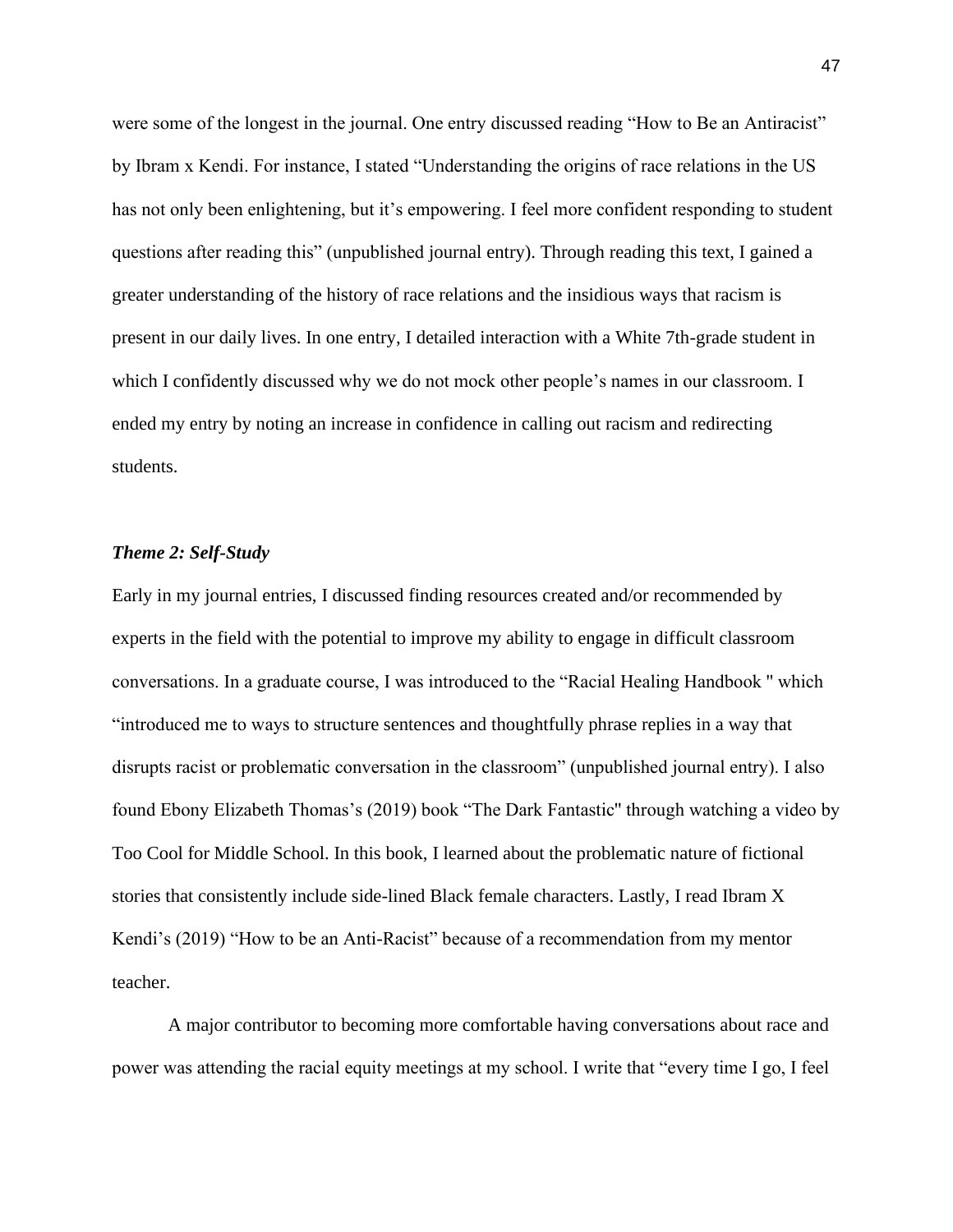more comfortable speaking up in the classroom" (unpublished journal entry). At these meetings, I'm able to express my fears and ideas and get feedback from other members of the team. I also get recommendations such as Dr. David Campt's work.

Lastly, I used Layla F. Saad's (2020) book "Me and White Supremacy" to evaluate how I was feeling about my own lens and ability to have conversations on race. In this book, the author presents reflective questions about every chapter. On day four of my reading, I identified one of my biggest weaknesses when it comes to talking about race: silence. I write that "It has only been recently that I have begun to speak up. Some of that is because I now have power as the adult in charge of a classroom, and some of it is because I have learned to better identify and name the injustices" (unpublished journal entry). I had come to realize that staying silent is a function of White privilege and perpetuates White supremacy. By simply interrupting a racist statement or conversation, I was beginning to do the work of helping my students understand their own lenses and the harm that their words can have.

#### *Theme Three: Noticing and Speaking Up*

After my introduction to the resources mentioned above, my journal entries increased, focusing on how interactions in the classroom could become problematic. I also recorded what happened when I spoke up.

In late November and early December, I pointed out multiple times when I notice conversations that are untrue or misrepresent people of color. In one instance, the text described how the Chinese focal character does not have access to indoor plumbing. As we read this, I heard a student say that Americans can't relate to this problem. At the time, I was an observer in the class and could not respond, but I researched the topic later and found that "1.6 million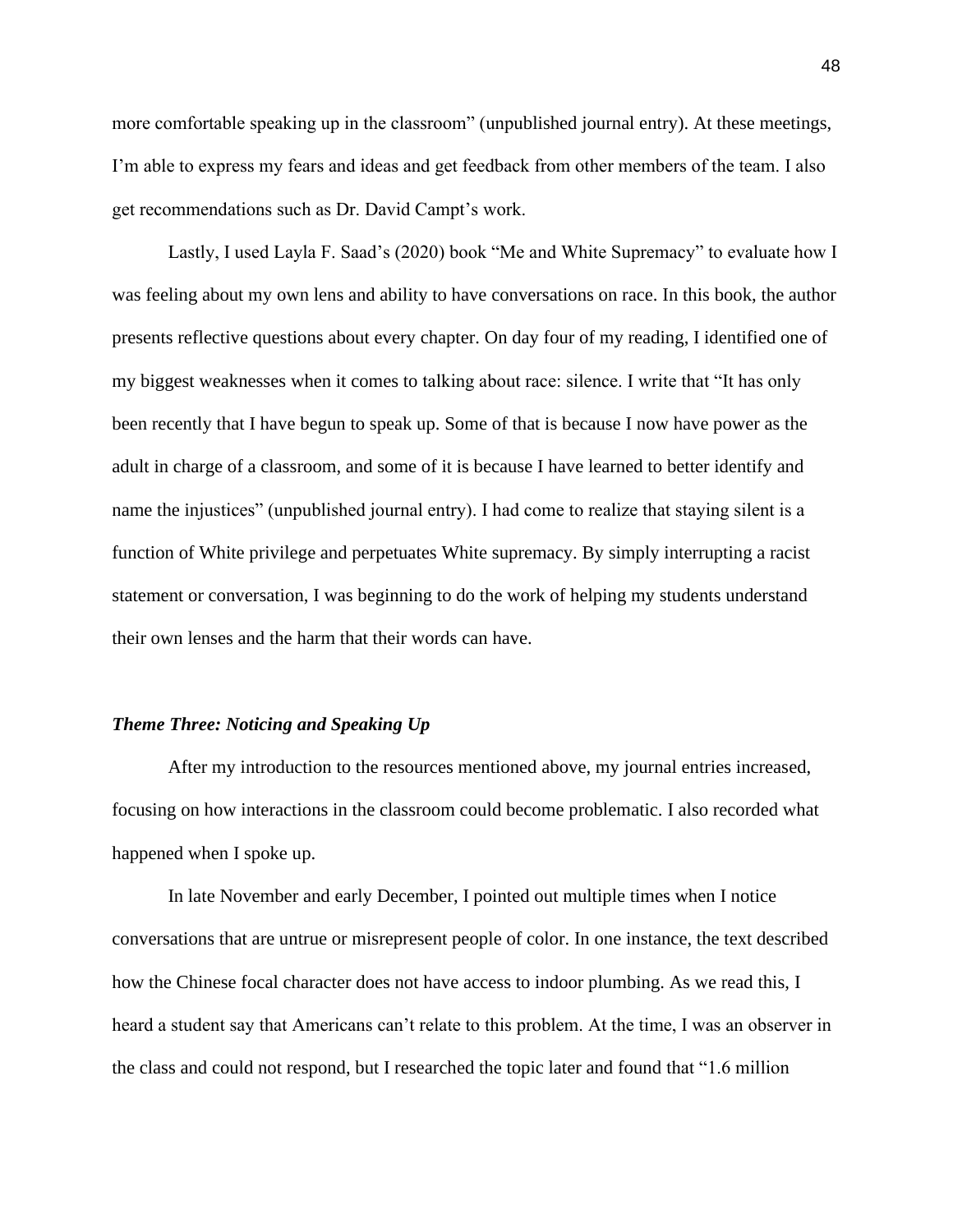Americans still do not have indoor plumbing. Many of these Americans live on Native American reservations" (unpublished journal entry). This was the first entry when I started to become more aware of what my future role as a teacher may require.

After I began to teach in the classroom and was no longer only an observer, I noted more instances when I noticed problematic language and was able to interrupt it. In February 2021, my class was discussing the difference between socialized behavior and biological behavior. I asked a White student to give an example of culture from their own lives. The student immediately started talking about ancient cultures and "tribes" instead of his own life. I asked if he has a culture, and he responded, "I'm a Christian if that's what you are asking." I respond by talking about different aspects of U.S. culture. I wrote, "I don't think I would have been able to confidently reply to this if I hadn't been studying culture before" (unpublished journal entry).

In March 2021, I wrote about an encounter I had with a student who was making fun of an author's name. Every week, I had written a quote from an author on the whiteboard. During that week, I wrote down a quote from an American author with a Korean last name. The student was saying the anime over and over and then adding, "What kind of name is that?" I responded, "That is a Korean last name, and in this classroom, we do not make fun of people's names'' (unpublished journal entry). The student seemed embarrassed and tried to revise their previous statement by saying that they actually thought the name "was cool." I wrote that I could feel myself becoming more comfortable being assertive in calling out racist commentary in the classroom.

#### **Research Question 3**

Finally, I asked how a new teacher can develop a library that reflects critical literacy practices. In my future classroom, I want to have multiple bookshelves filled with books that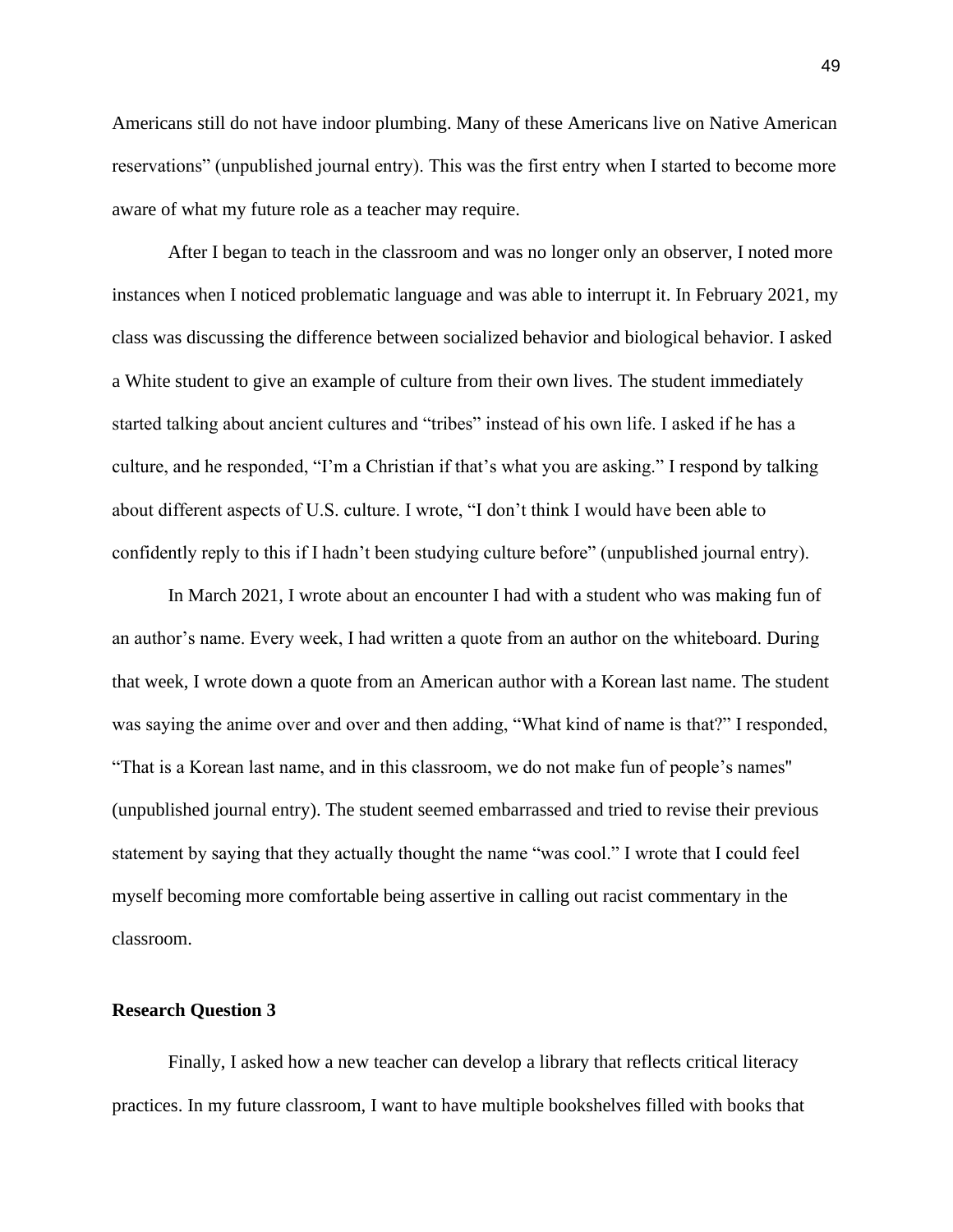students can use for book projects, reading circles, and free time reading. These books should be both windows to the lives of others and mirrors of their own lives. In addition, they should help students develop competency in at least one additional culture other than their own.

# **Table 5**

| Themes                            | Code and Description                                                                                                                                                                                                                                                                          | Examples                                                                                                                                                                    |
|-----------------------------------|-----------------------------------------------------------------------------------------------------------------------------------------------------------------------------------------------------------------------------------------------------------------------------------------------|-----------------------------------------------------------------------------------------------------------------------------------------------------------------------------|
| Theme 1: Expert<br>Recommendation | <b>Professor Recommendation:</b><br>books and texts mentioned by<br>a college professor.<br><b>Author Recommendation:</b><br>books and texts mentioned by<br>a young adult author.<br><b>Researcher Recommendation:</b><br>books and texts mentioned by<br>someone who researches<br>literacy | "Long Way Down" by Jason<br>Reynolds was recommended<br>five separate times by a<br>mentor teacher, a professor,<br>and peers in my graduate<br>program.                    |
| Theme 2: Social Media             | Publisher: recommendations<br>from publishing company.<br>Author: Typically, a YA<br>author.<br>Teacher: K-12 teacher.<br>YouTube: someone who posts<br>book content on YouTube<br>Instagram: someone who<br>posts book content on<br>Instagram.                                              | "Poet X" by Elizabeth<br>Acevedo, "The Crossover" by<br>Kwame Alexander, multiple<br>books by Toni Morrison, and<br>"March: Book One" by<br>Andrew Aydin and John<br>Lewis. |
| Theme 3: Students                 | Choice: times that students<br>had choices of books to read.<br><b>Positive Student Response:</b><br>times when students<br>expressed positive views of a<br>book or reading.                                                                                                                 | I discovered "I am Number<br>Four" by Pittacus Lore, and<br>"The Selection" by Kiera<br>Cass.                                                                               |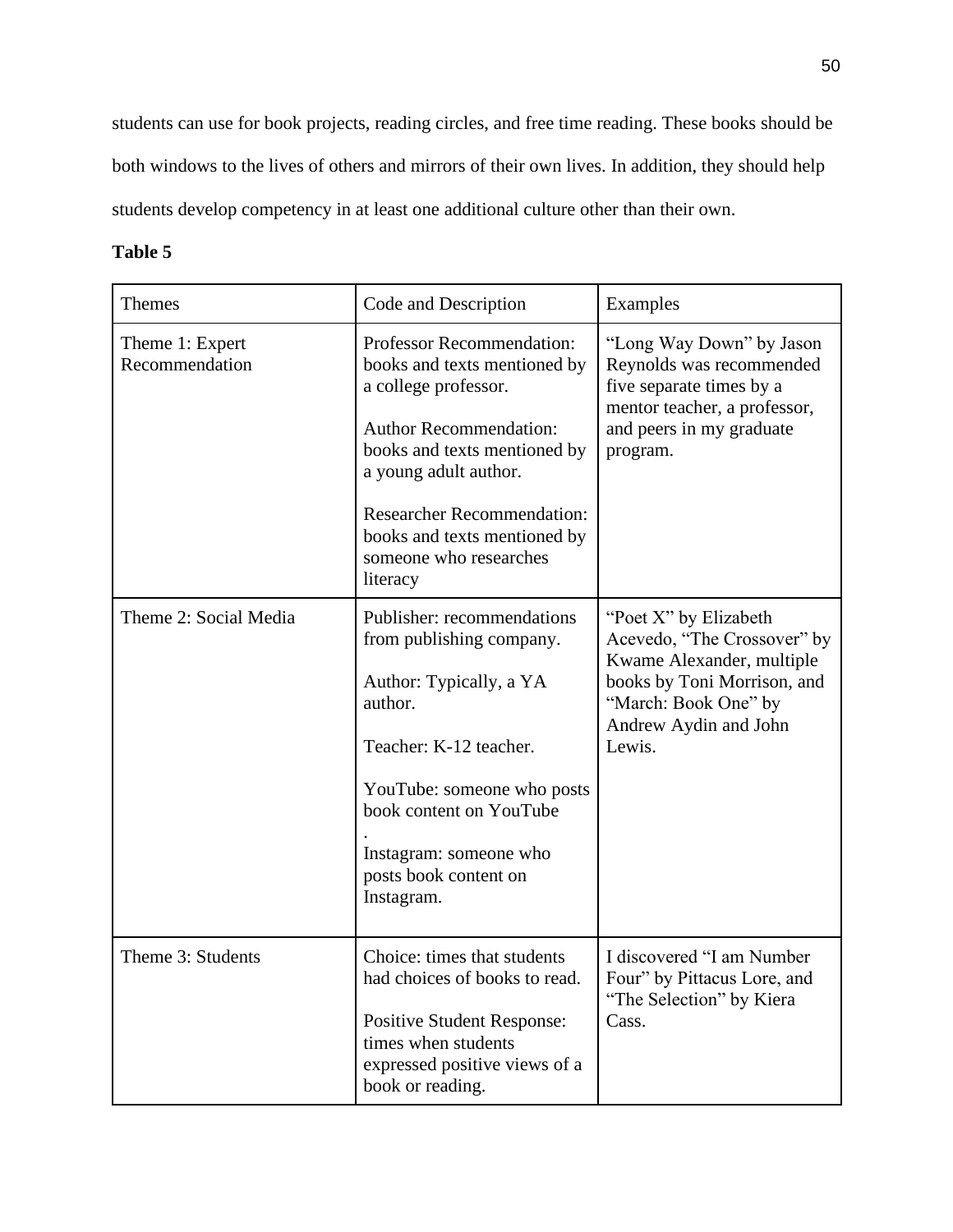|               | <b>Student Recommendation:</b><br>books mentioned by students.                |                                                                                                    |
|---------------|-------------------------------------------------------------------------------|----------------------------------------------------------------------------------------------------|
| Theme 4: Data | <b>Black</b><br>White<br>Latinx<br>Asian<br>Indigenous<br>LGBTQIA+<br>Ability | "The Poet X" by Elizabeth<br>Acevedo features Dominican<br>characters that identify as<br>LGBTQIA+ |

# *Theme One: Expert Recommendation*

Throughout the data, I found that the most common way I found to add books to my library was from the recommendation of experts. Experts were professors, teachers, authors, and researchers. In my journal, I recorded 76 book recommendations. These recommendations were generally divided into categories like "graphic novels," "verse novels," "LGBTQIA+ books," and "Latinx books." Of those books, I have been able to purchase and read 17 of them.

Some books, additionally, stood out because they were recommended multiple times. For instance, "Long Way Down" (2017) by Jason Reynolds was recommended five separate times by a mentor teacher, a professor, and peers in my graduate program. Other titles that showed up multiple times were "Poet X" (2018) by Elizabeth Acevedo, "The Crossover" (2014) by Kwame Alexander, multiple books by Toni Morrison, and "March: Book One" (2013) by Andrew Aydin and John Lewis.

# *Theme Two: Social Media*

I recorded multiple social media accounts that I discovered between November 2020 and February 2021 in my journal. On Instagram, I found teaching accounts like "foldingfictions" and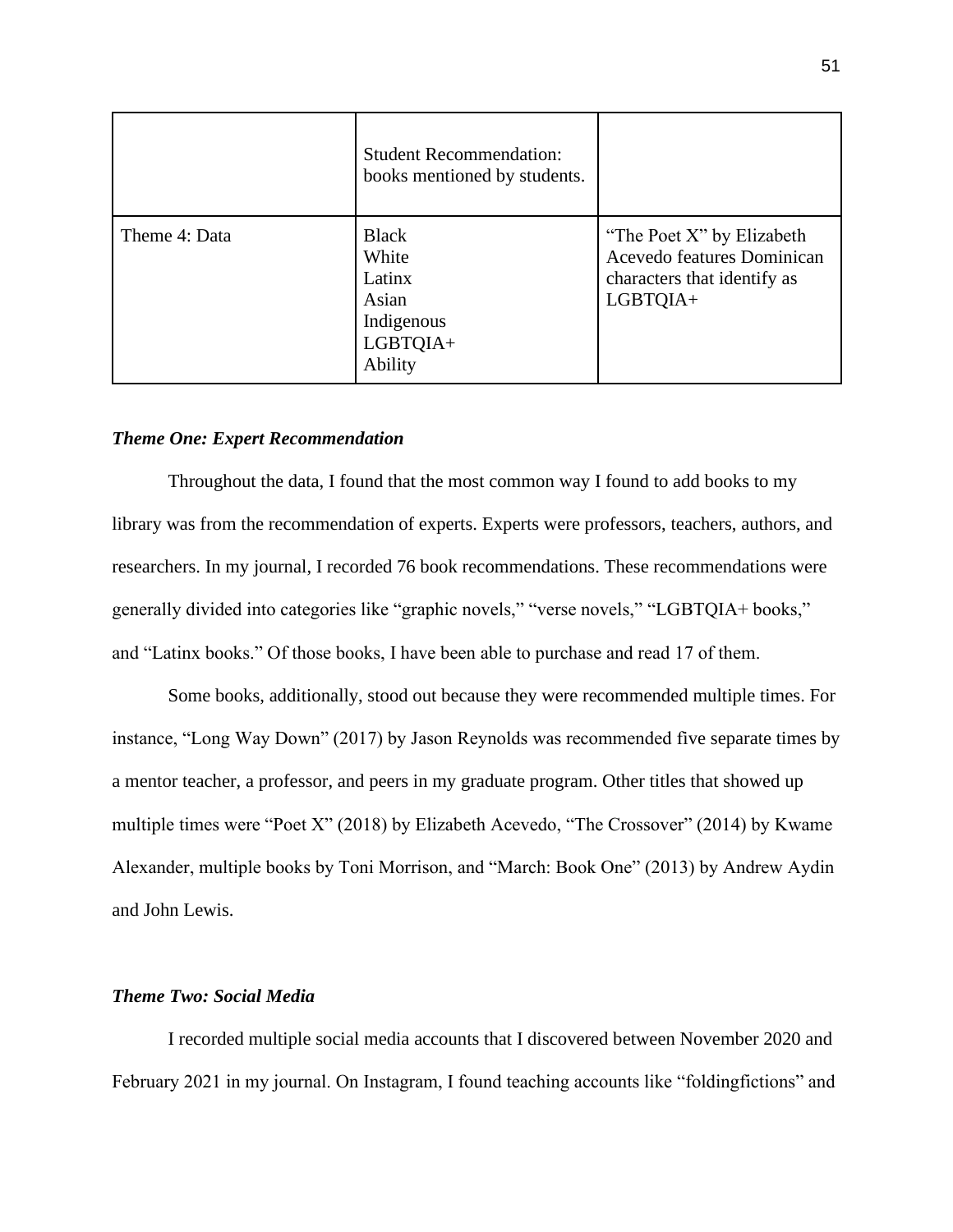"toocoolformiddleschool." Both of these accounts are run by language arts teachers who recommend books from their own classroom libraries. Accounts like "welllreadblackgirl" and "theconsciouskid" are examples of accounts that promote books that include diverse characters and storylines.

By far the most mentioned social media account was the YouTube channel overseen by "toocoolformiddleschool". This site was created and updated by a middle school language arts and history teacher, Megan Forbes. In one video, she discusses new fantasy reading circles. She discusses how fantasy books can help people reimagine the future and critically think about our current systems of power. She recommends six books including "Charlie Hernandez and the League of Shadows" (2018) by Ryan Calejo, "Elatsoe" (2020) by Darcie Little Badger, "The House in the Cerulean Sea" (2020) by TJ Klune, "A Song Below Water" (2020) by Bethany C. Morrow, "Tristan Strong Punches a Hole in the Sky" (2019) by Kwame Mbalia, and "Woven in Moonlight" (2020) by Isabel Ibanez. I have since purchased all of these books for my library.

Another source that I turned to for learning about race and power was Kimberly Foster or "For Harriet" on YouTube and Instagram. The first video that I watched by her detailed the issues with the book and movie "The Help" (2009) (2016). From this movie I learned about the White Savior trope and other issues with the portrayal of Black women in mainstream media. Since then, I have continued to watch her content and learn more about the treatment of people of color in society and the portrayal in books and film. This is vital information to a future Language Arts teacher.

#### *Theme 3: Students*

In my journal, I recorded almost 30 novels that students in my classroom were consistently reading. Some novels showed up multiple times. These novels were "Harry Potter"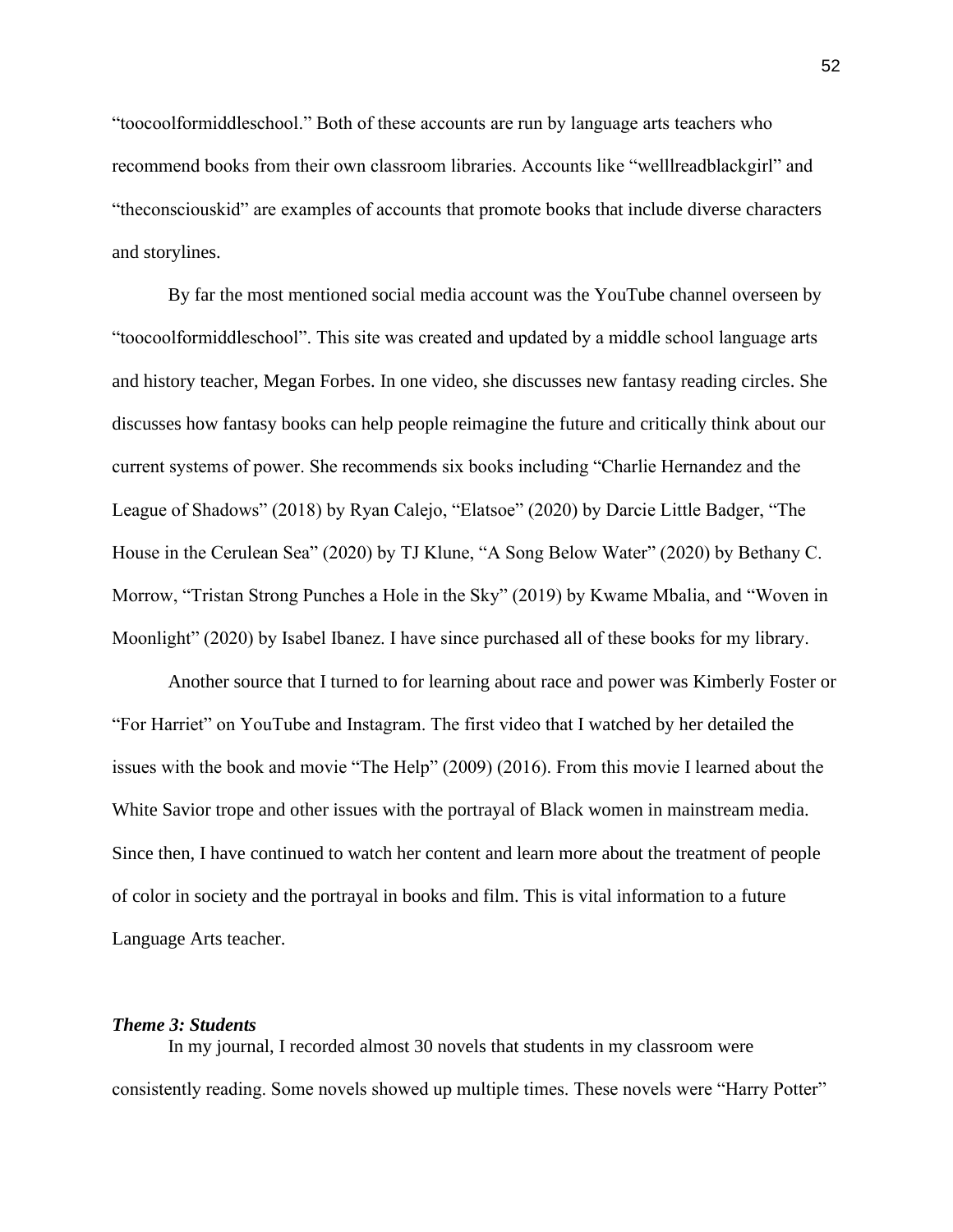(1997) by J. K. Rowling, "The Giver" (1993) by Lois Lowry, graphic novels by Raina Telgemeier, "The Hunger Games" (2008) by Suzanne Collins, and "Coraline" (2003) by Neil Gaiman. A few students specifically asked me to read books that they were also reading. Through these two students, I discovered "I am Number Four" (2009) by Pittacus Lore, and "The Selection" (2014) by [Kiera Cass.](https://www.google.com/search?rlz=1C5CHFA_enUS923US923&q=Kiera+Cass&stick=H4sIAAAAAAAAAONgVuLSz9U3yMpKKchKecRoyi3w8sc9YSmdSWtOXmNU4-IKzsgvd80rySypFJLgYoOy-KR4uJC08Sxi5fLOTC1KVHBOLC4GAOFjvWlTAAAA) In my journal, I noted that "neither of these books is particularly well written, but they definitely have an addictive feel to them." I was able to quickly read both and discuss the books with each student which I wrote: "strengthened our relationship as readers and cooperative learners." I also noted that all of these books feature White main characters and only a few side characters who are people of color. This shows that it's important for me to read what students are reading, but to also push students to read outside of their comfort zones.

#### *Theme 4: Data*

Over Spring Break, I cataloged my classroom library using Google Sheets. I organized my books by the author's last name and recorded the title, year of first publication, race and ethnicity of the main character, representation of LGBTQI+ characters, and the inclusion of characters with disabilities. I recorded 219 books that I currently own and that will be included in my future classroom library.

Of those 219 books, 10 included an Asian main character, 28 included a Black main character, 10 included an Indigenous main character, 12 included a Latinx main character, and one included a Middle Eastern main character. This accounts for 61 books or about 28% of my library. Of the total books, 86 were not marked for race either because the book did not explicitly highlight race or because I had not read the book and could not find the information online.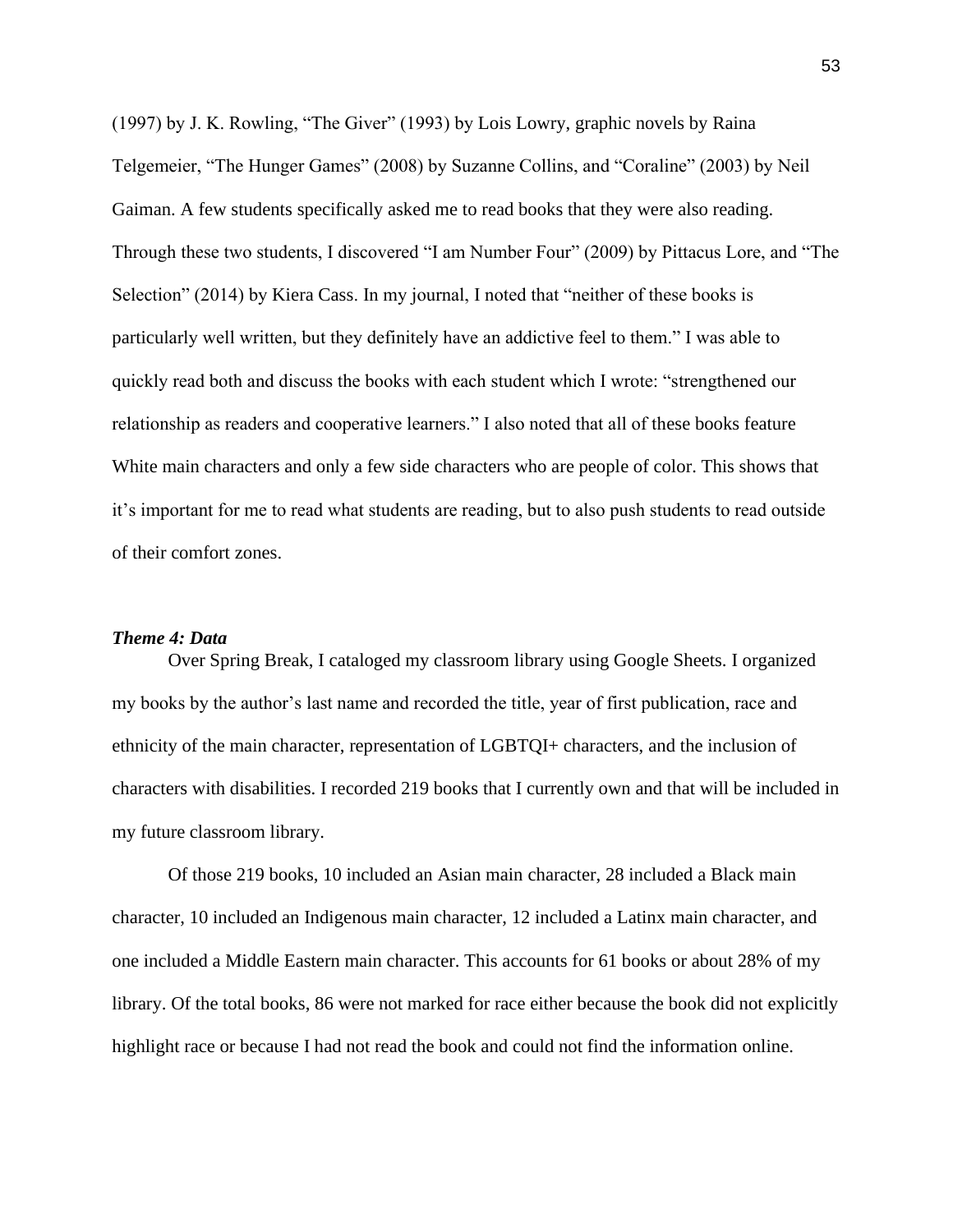Other categories included queer character representation and inclusion of characters ranging in ability. 14 or 6% of the library included queer characters. Four books or 1.8% included characters that were blind, deaf, or unable to speak. 104 or 47% of the books were published in the last ten years.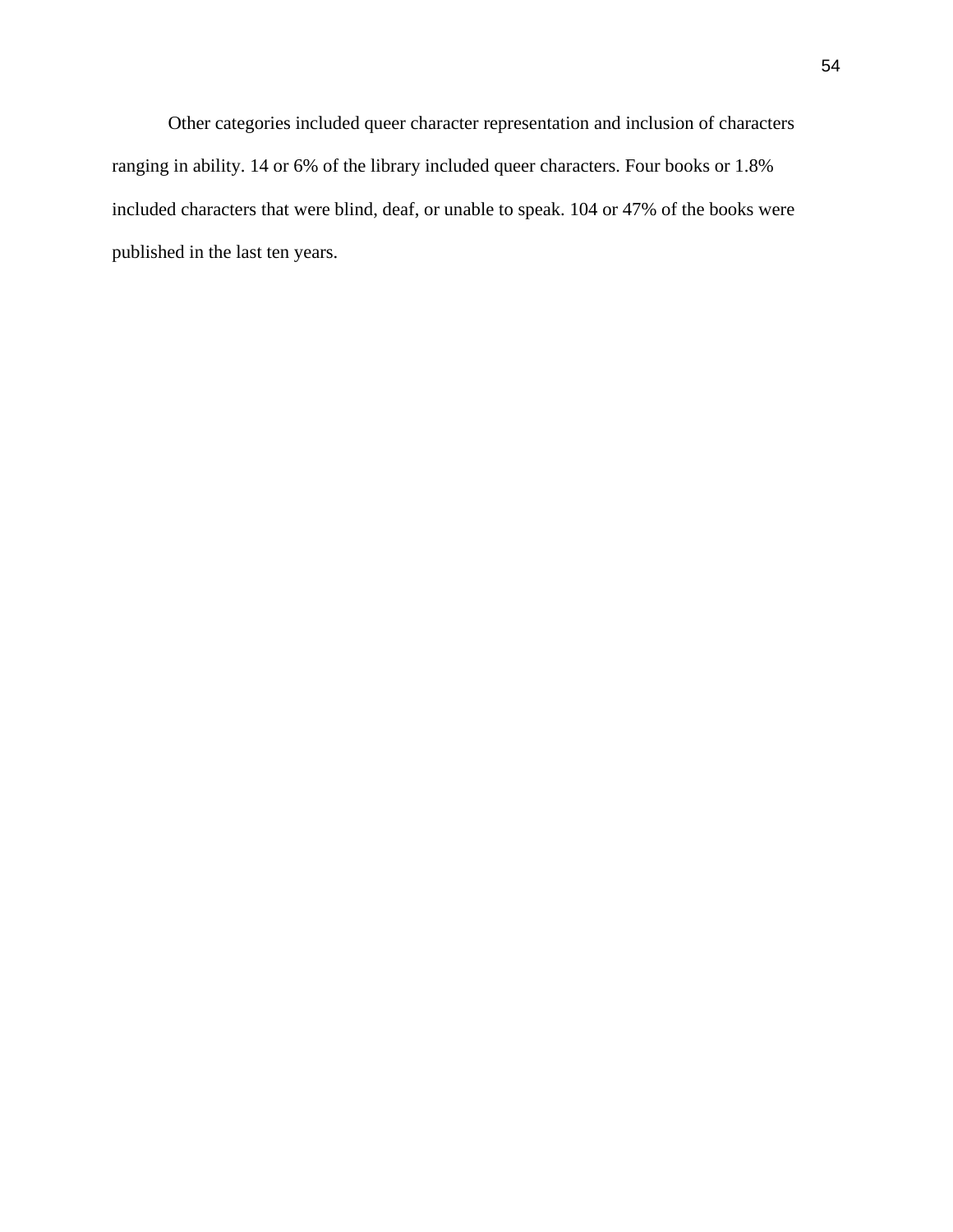#### **Chapter 5**

#### **Introduction**

The purpose of this action research project was to improve my teaching. I was specifically interested in how I could elicit critical thinking and discussion among my students concerning issues like race and power. This matters to me as an educator because students will be faced with an ever-increasing multicultural world. Beyond that, students will eventually be in positions of authority and capable of shaping society through their actions, decisions, and treatment of others.

Major themes that emerged from my research were self-study, expert recommendation, and student choice. In order to improve my disposition and ability to lead discussions about race and power, I need the background knowledge and practice to be prepared for those discussions. This involves seeking out books, podcasts, professional development sessions, and conferences that support the development and refinement of my professional skills. Second, it emerged that my best resources for pedagogical practices, diverse texts, and classroom management strategies were experienced professionals and experts in content areas including teachers, authors, and professors. Finally, students comprehend texts more fully and think critically, when teachers encourage student agency and autonomy in their learning process. This was clearly evident through inviting students to make choices about their texts and content.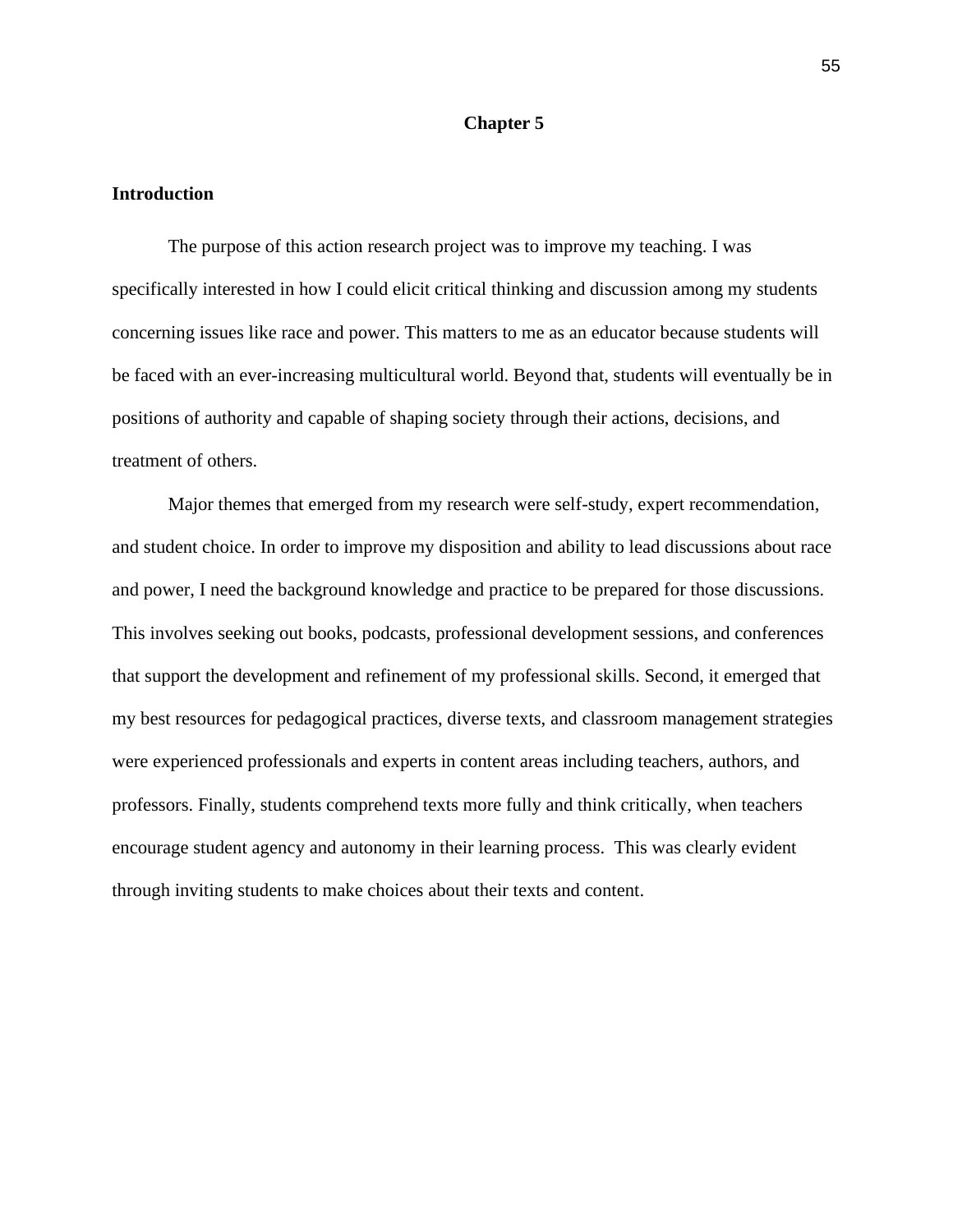#### **Implications**

# *Research Question 1: How can I encourage students to analyze texts through application to personal and social contexts?*

In the future, I must provide students with a base-level knowledge, encourage them to make selections of reading and writing topics that engage them, and cultivate opportunities for discussion in order to encourage critical analysis of texts. For example, by learning about neuroscience and adolescent brain development, students were able to identify socialized and biological traits in future texts. This made it easier to discuss topics like race, gender, and power.

Students also were engaged in a text if they were able to choose the text and when they had opportunities to access diverse texts. In order to provide this for my students, I plan to collect and organize additional teaching materials and texts in my Google Doc and seek out opportunities to take literature courses or participate in professional development that introduces, develops, and encourages the integration of diverse literature, narratives, and writing styles in the classroom. Once students have access to these materials, I must continue to encourage students to discuss their findings through whole-class discussions, Think-Pair-Share (TPS) , and Socratic Circles.

Lastly, I would like to use films, TV shows, and music from pop culture to diversify my class canon. In one lesson, I used the song "My Shot" by The Roots, Busta Rhymes, Joell Ortiz & Nate Ruess to teach simile. Students generally responded positively and were able to identify the similes in the song. Just like Elmore and Coleman's study about political memes, using popular culture to teach a lesson helps students understand and retain information better (Elmore & Coleman, 2019).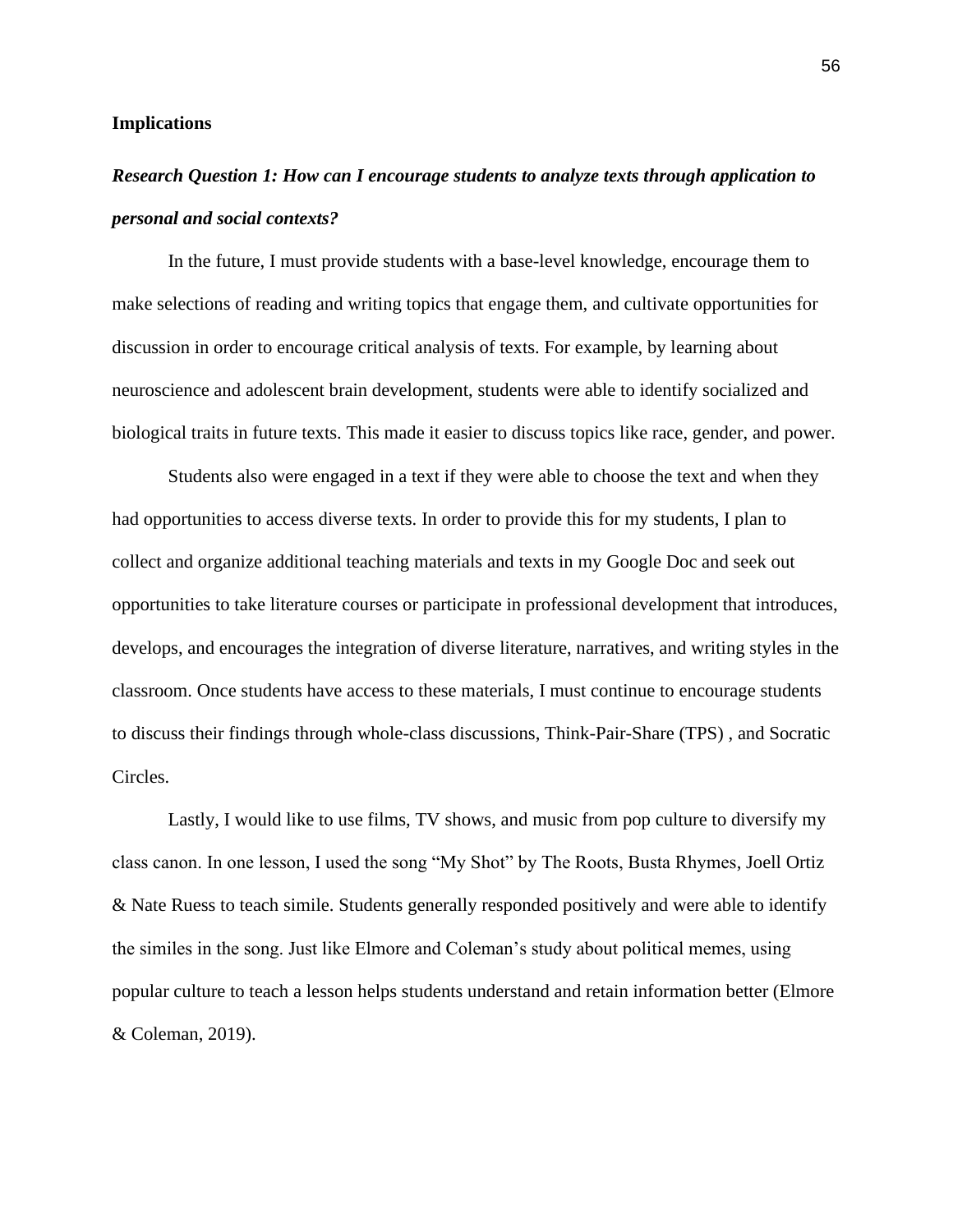# *Research Question 2: How can I develop pedagogical skills to engage students in discussions about race and power?*

After reviewing my data, it became clear that the best way for me to improve my pedagogical skills relates to engaging students in discussion and critical thinking about race and power. In order to do this, I plan to seek out opportunities to hear new perspectives, read expert writing, and speak with others about what I have learned and revisit readings on culturally responsive teaching I have done during my graduate studies. I should continue to find literature that dives deeply into issues of race and power will encourage more learning on my part and solidify my understanding of my own lens.

After I have the opportunity personally to read and reflect, I plan to intentionally seek out the voices of my colleagues and peers, especially people of color who are trained on racial equity. Participating in the Racial Equity Group and meeting with mentor teachers has improved my practice in the past and will help me to further develop methods to have hard conversations with students before I teach specific topics in the classroom. With this learning, I can practice inquiry forms of discussion that help elicit critical thinking among students rather than pushing my perspective on them (Freire, 1970).

# *Research Question 3: How do I develop a library that reflects critical literacy practices?*

The data revealed that I need to further develop my skills in developing a diverse classroom library. Only 28% of my library featured BIPOC characters. I would like this number to reflect the actual population of the United States. According to the Bureau of the Census (2015) projections, White people will be the demographic minority by 2044. Although, White people will likely continue to hold the majority of political power. With this in mind, I would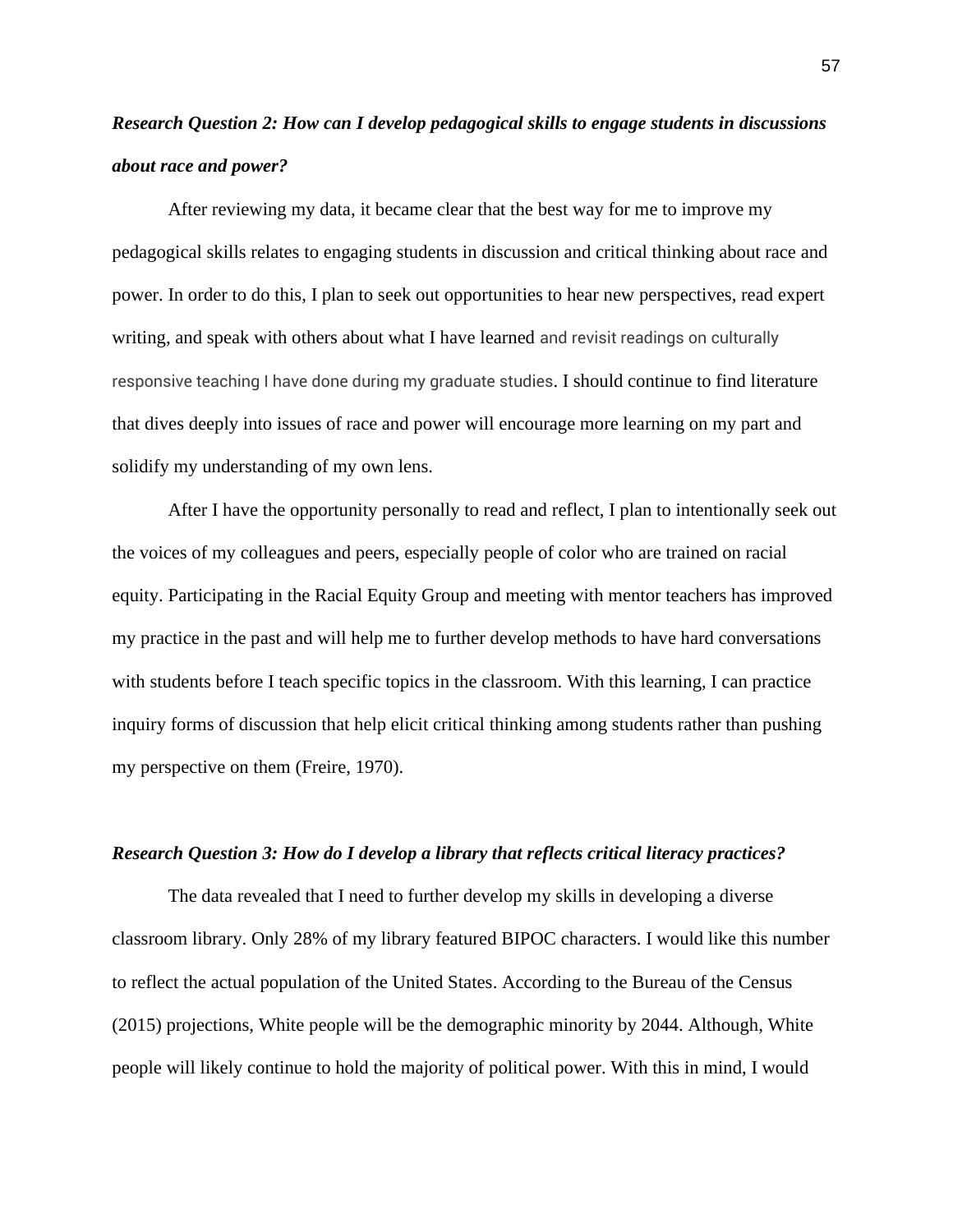like at least 50% of my library to feature characters of color. The research supports that having access to these texts will elicit better discussion and critical thinking among students (Bishop, 1990; Möller, 2016; Borsheim-Black & Sarigianides, 2019).

I found certain sources on Instagram and through personal contacts that featured strong book recommendations featuring diverse characters. These sources included "Too Cool for Middle School" and "The Conscious Kid" on Instagram. Additionally, a mentor teacher.

One idea that resulted from this project would be to establish a class Instagram page. Through this page, students and the teacher could share thoughts about the books, poems, and short stories that they are reading with a focus on diverse literature. This would allow students to recommend texts to each other and peers outside of the classroom. It would also help them synthesize the texts that they are reading and analyze them in a broader context. Lastly, parents could interact with the texts that students are reading through an Instagram account.

# **Strengths and Limitations**

The major strength of my study was the data I collected from my self-study. I was able to read books, access resources, and confer with others about my research multiple times throughout the study. This resulted in rich data that elicited results addressing my research questions.

During the time of my study, health regulations related to the coronavirus limited my study because the classroom setting was constantly changing. This was the main limitation of my study. This meant that my classroom setting was constantly changing. First, I was teaching students through Zoom, then we moved to a hybrid classroom model, and finally, we saw our students five days a week for a regular school day. This made it difficult to consistently offer students varied instruction. It made it especially difficult to conduct conversation or group work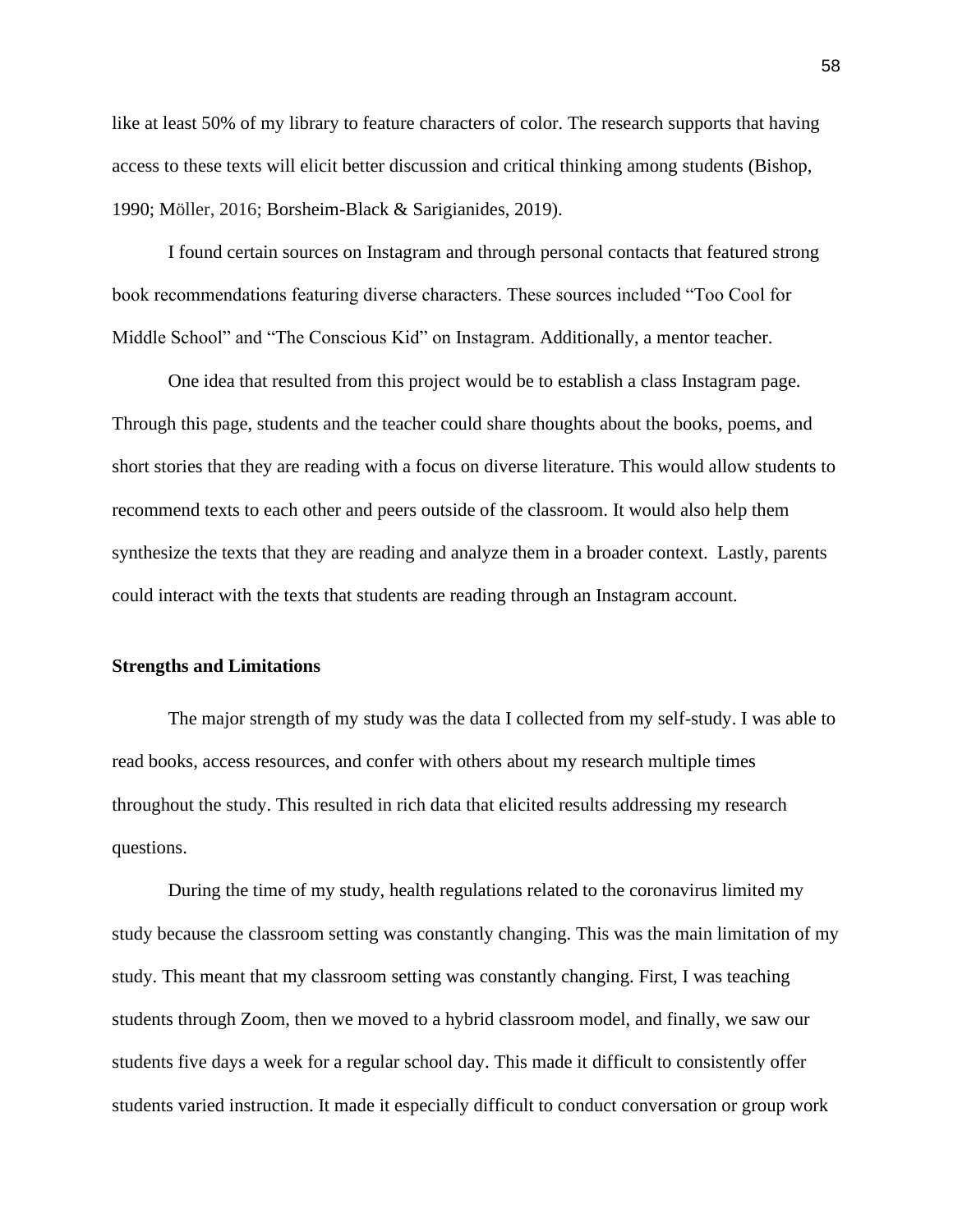activities. Additionally, if I were to do this during a time that did not feature a pandemic, I would have conducted human-subjects research in addition to my self-study. Specifically, I would have formally interviewed students and teachers in person, as well as observed classroom discussions and teacher strategies in person.

Another limitation was my ability to plan the coursework in my classroom. Because I was a student teacher, I only had a few weeks of coursework designed by me. We also have a purchased, district-adopted curriculum that we normally followed which made it difficult to plan unique content that featured texts from diverse authors.

Lastly, a major limitation to my study is my own identity as a White cis-gendered female preservice teacher. My identity and thus my lens influence the ways that I collect, analyze, and present data. I am still at the beginning of my journey in understanding racial equity and how systemic racism affects the educational system. Because of this, I have blind spots that will affect this study and I will only become aware of them with more study, exposure, and practice. In order to mediate this, I have multiple professors who are trained in racial equity look at my data and results and suggest areas for improvement. I have also continued to attend professional developments and meet with colleagues who I can run ideas by and learn from.

#### **Summary**

Through this research, I have become further grounded in culturally responsive pedagogy (Gay, 2002). Offering students choice and designing a curriculum that reflects their culture and helps them become fluent in another culture is vital to this work. This involves self-study, practice, and text acquisition by the teacher. It also especially involves building relationships with students and understanding their cultural perspectives. In order to become a culturally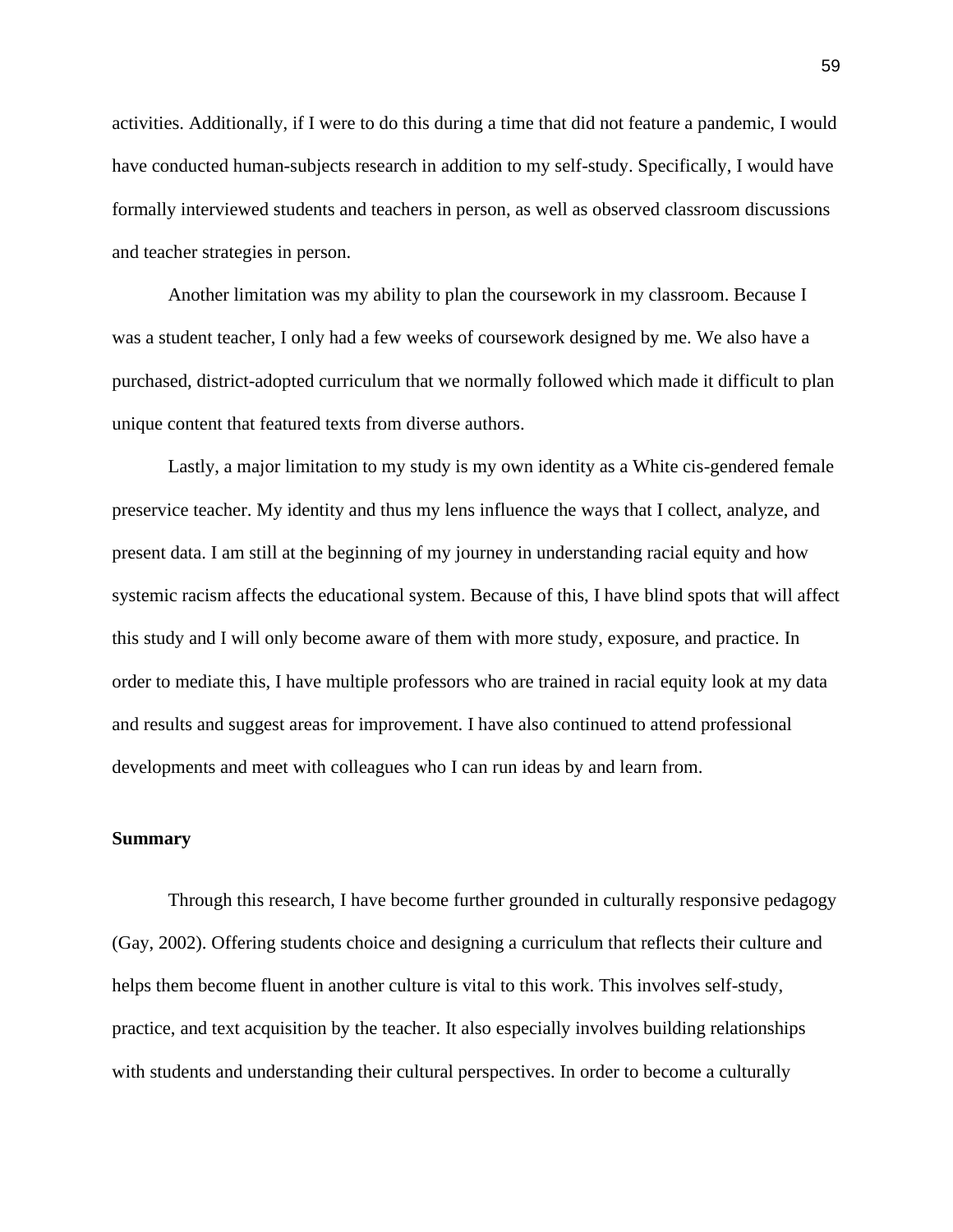responsive educator, I will continue to build my classroom library with a focus on diverse texts, seek out opportunities to expand my knowledge on ethnicity and race, and provide rich opportunities for my students to access and discuss diverse texts. The ultimate goal of this would be for students to develop knowledge and skills to read the world and transform systemic injustices.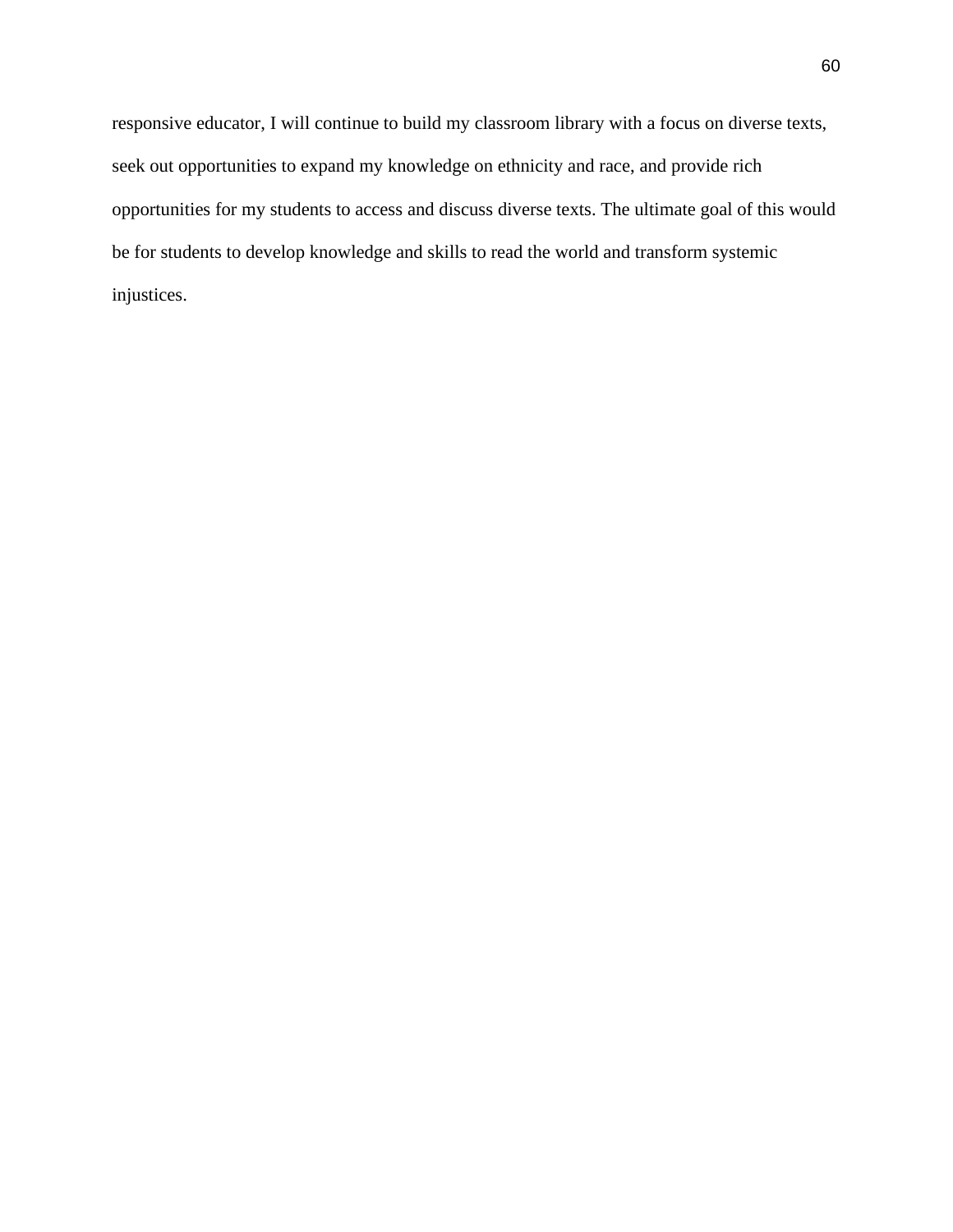#### **References**

- Alexie, S. (2011, June 9). *Why the Best Kids Books Are Written in Blood*. https://secure.ncte.org/library/NCTEFiles/Involved/Action/censorship/Authors-Rationales/Alexie\_Sherman\_BestKidsBooksWritteninBlood.pdf.
- Applebee, A. N., & National Council of Teachers of English, U. I. (1993). Literature in the Secondary School: Studies of Curriculum and Instruction in the United States.
- Aronson, B., Meyers, L., & Winn, V. (2020). "Lies My Teacher [Educator] Still Tells": Using Critical Race Counternarratives to Disrupt Whiteness in Teacher Education. Teacher Educator, 55(3), 300–322.
- Badger, L. D., & Cai, R. (2020). *Elatsoe*. Levine Querido.
- Bishop, R. S. (1990). Mirrors, Windows and Sliding Glass Doors. Retrieved November 27, 2020.
- Borsheim-Black, C., & Sarigianides, S. T. (2019). *Letting go of Literary Whiteness: Anti Racist literature instruction for White students*. New York, NY: Teachers College Press.
- Braun, V., & Clarke, V. (2006). Using thematic analysis in psychology. *Qualitative research in psychology*, *3*(2), 77-101.
- Bulman, R. C. (2002, September 3). *Teachers in the 'Hood: Hollywood's Middle-Class Fantasy*. The Urban Review. https://link.springer.com/article/10.1023/A:1020655307664.
- Calejo, R. (2019). *Charlie Hernández & the league of shadows*. Aladdin.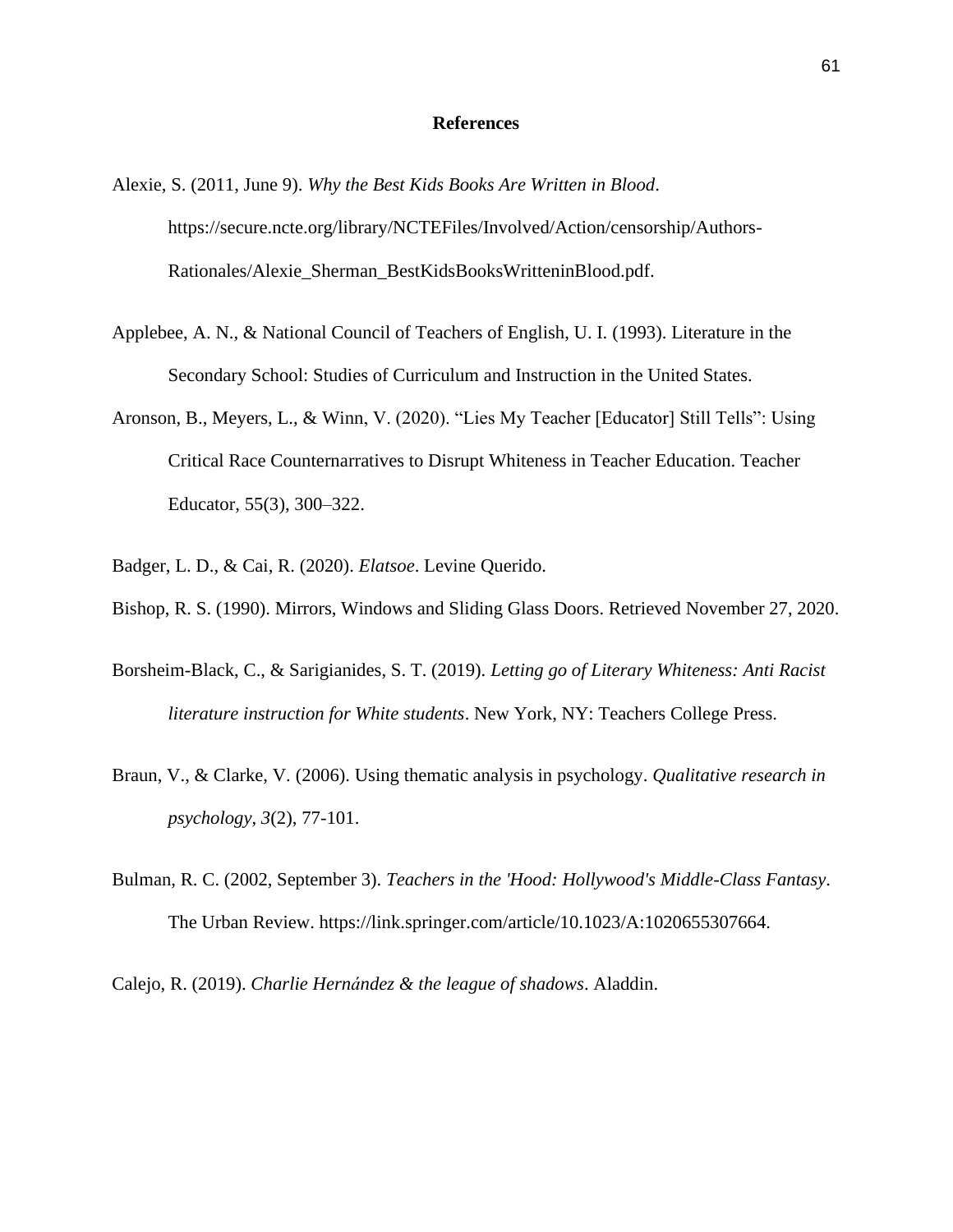Campt, D. (2018). *Compassionate Warrior Bootcamp for White Allies - PDF version*. White Ally Toolkit. https://www.whiteallytoolkit.com/workshops-videos-

publications/compassionate-warrior-bootcamp-for-white-allies-digital-pdf-version.

Cass, K. (2014). *The selection*. Sperling & Kupfer.

Center for American Progress. (2015). *Demographic Growth of People of Color*. Center for American Progress. https://cdn.americanprogress.org/wpcontent/uploads/2015/08/05075256/PeopleOfColor-Democracy-FS.pdf.

Collins, S. (2008). *The Hunger Games*. Scholastic Press.

- Coombs, D., Park, H.-Y., & Fecho, B. (2014). A Silence That Wants to Be Heard: Suburban Korean American Students in Dialogue with Invisibility. *Race, Ethnicity and Education*, *17*(2), 242–263.
- Cordell, R. (2019, December 7). *How I Contract Grade*. How I Contract Grade · Ryan Cordell. https://ryancordell.org/teaching/contract-grading/.

Costello, M., & Dillard, C. (2019). Hate At School.

https://www.splcenter.org/sites/default/files/tt\_2019\_hate\_at\_school\_report\_final.pdf.

Dweck, C. S. (2017). Mindset. London: Robinson, an imprint of Constable & Robinson.

Elmore, P. G., & Coleman, J. M. (2019). Middle School Students' Analysis of Political Memes to Support Critical Media Literacy. Journal of Adolescent & Adult Literacy, 63(1), 29– 40.

Freire, P. (1970). *Pedagogy of the oppressed*. New York, NY: Seabury Press.

Gaiman, N., McKean, D., & Bartocci, M. (2003). *Coraline*. Mondadori.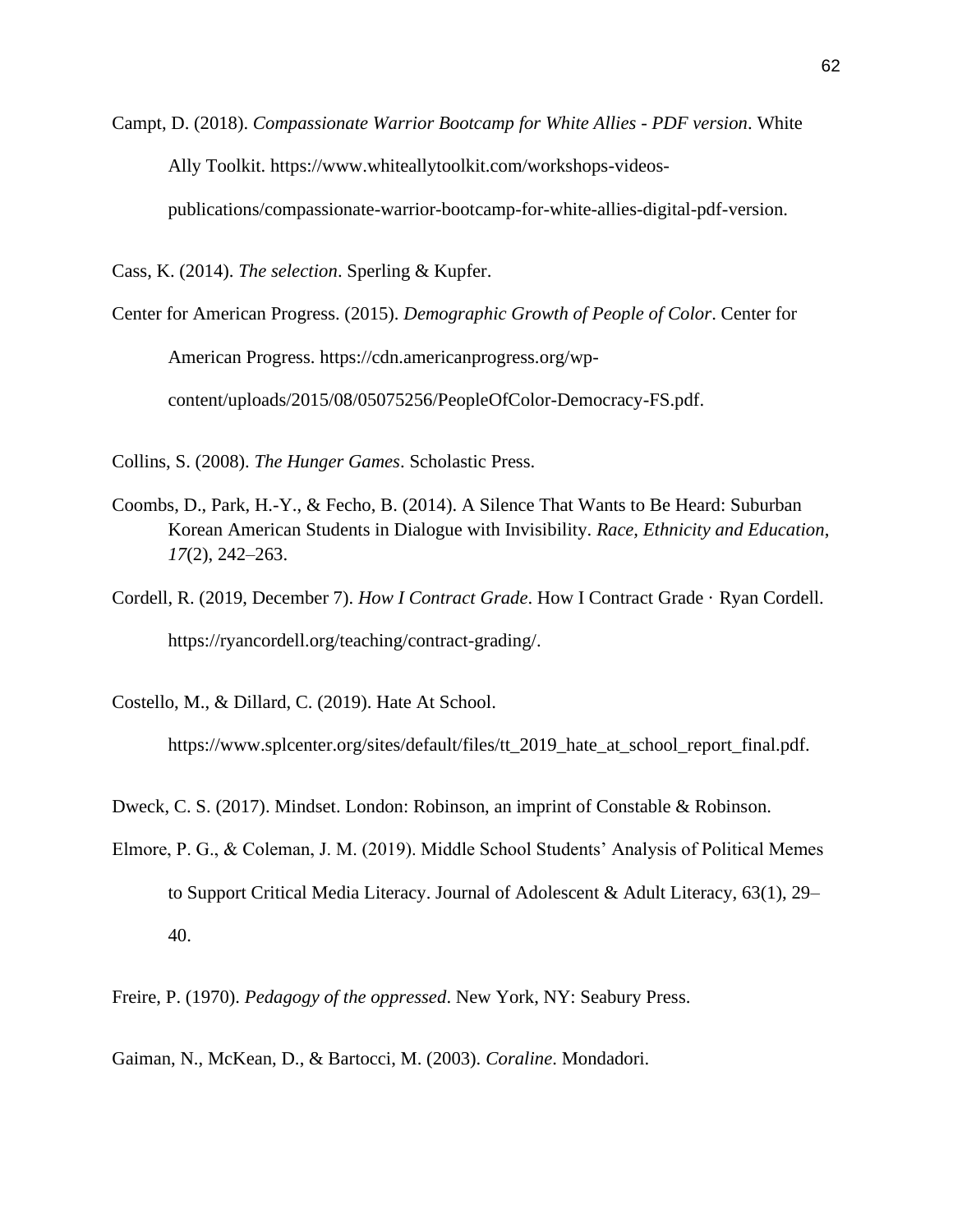- Garcia, D. G., Yosso, T. J., & Barajas, F. P. (2012). "A Few of the Brightest, Cleanest Mexican Children": School Segregation as a Form of Mundane Racism in Oxnard, California, 1900-1940. *Harvard Educational Review*, *82*(1), 1–25.
- Gay, G. (2002, April). Preparing for culturally responsive teaching. Retrieved April 8, 2021, from http://www.cwu.edu/teaching-learning/sites/cts.cwu.edu.teachinglearning/files/documents/PreparingforCulturallyResponsiveTeaching%2C%20Geneva%2 0Gay.pdf
- Gould, M. (2008). Teacher as Researcher: A Paradigm for Professional Development. Retrieved March 10, 2021.
- Hansen, J. (2004). Formalism and its Malcontents: Benjamin and de Man on the Function of Allegory. New Literary History 35(4), 663-683. doi:10.1353/nlh.2005.0004.

hooks, bell. (1994). *Teaching to Transgress*. Routledge Taylor & Francis Group.

- Howard, T. C. (2016). Why Black Lives (and Minds) Matter: Race, Freedom Schools & the Quest for Educational Equity. The Journal of Negro Education, 85(2), 101-113.
- Klune, T. J. (2021). *House In The Cerulean Sea*. TOR.
- Kohn, A. (2011, November). *The Case Against Grades*. Alfie Kohn. https://www.alfiekohn.org/article/case-grades/.
- Ladson-Billings, Gloria (2018) The Social Funding of Race: The Role of Schooling, Peabody Journal of Education, 93:1, 90-105, DOI: 10.1080/0161956X.2017.1403182
- Li, S. C. (2015). Advancing Multicultural Education: New Historicism in the High School English Classroom. High School Journal, 99(1), 4–26.

Lore, P. (2013). *I am number four: the lost files*. HarperCollins.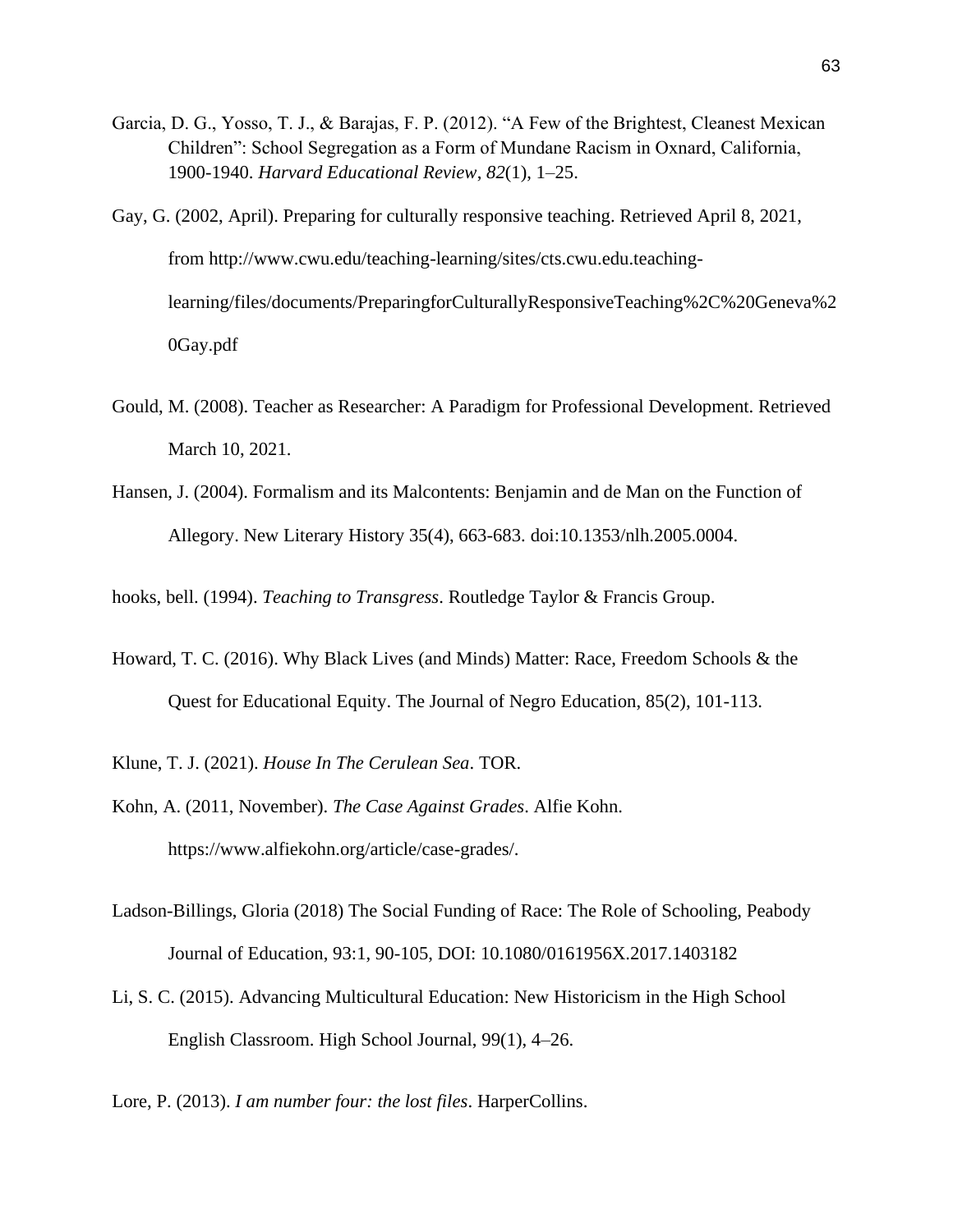Lowry, L. (1993). *The Giver: The Giver Quartet, Book 1*. Houghton Mifflin.

Mbalia, K. (2020). *Tristan Strong punches a hole in the sky*. Disney Hyperion.

Mcleod, S. (2020, December 29). *Maslow's Hierarchy of Needs*. Simply Psychology. https://www.simplypsychology.org/maslow.html.

McPike, G. (2011). Phenomenology Online " McPike, Grace. Phenomenological Reflections on the Failing Grade. Retrieved November 28, 2020, from https://www.phenomenologyonline.com/sources/textorium/mcpike-gracephenomenological-reflections-on-the-failing-grade/

- Meixner, Emily S. (2020). Reading the (Heteronormative) World: Critical Literacy and LGBTQ Book Clubs. English Journal., 110(1), 63-71.
- Miller, D., & Kelly, S. (2014). Reading in the Wild: The Book Whisperer's Keys to Cultivating Lifelong Reading Habits. San Francisco, CA: Jossey-Bass.
- Milner, H. R. (2005). Developing a Multicultural Curriculum in a Predominantly White Teaching Context: Lessons From an African American Teacher in a Suburban English Classroom. *Curriculum Inquiry*, *35*(4), 391–427.
- Möller, K. J. (2016). Creating Diverse Classroom Literature Collections Using Rudine Sims Bishop's Conceptual Metaphors and Analytical Frameworks as Guides. *Journal of Children's Literature*, *42*(2), 64–74.

Morrow, B. C. (2021). *Song Below Water*. Tor Teen.

National Council of English Teachers. (2018, July 11). *Statement on Anti-Racism to Support Teaching and Learning*. NCTE. https://ncte.org/statement/antiracisminteaching/.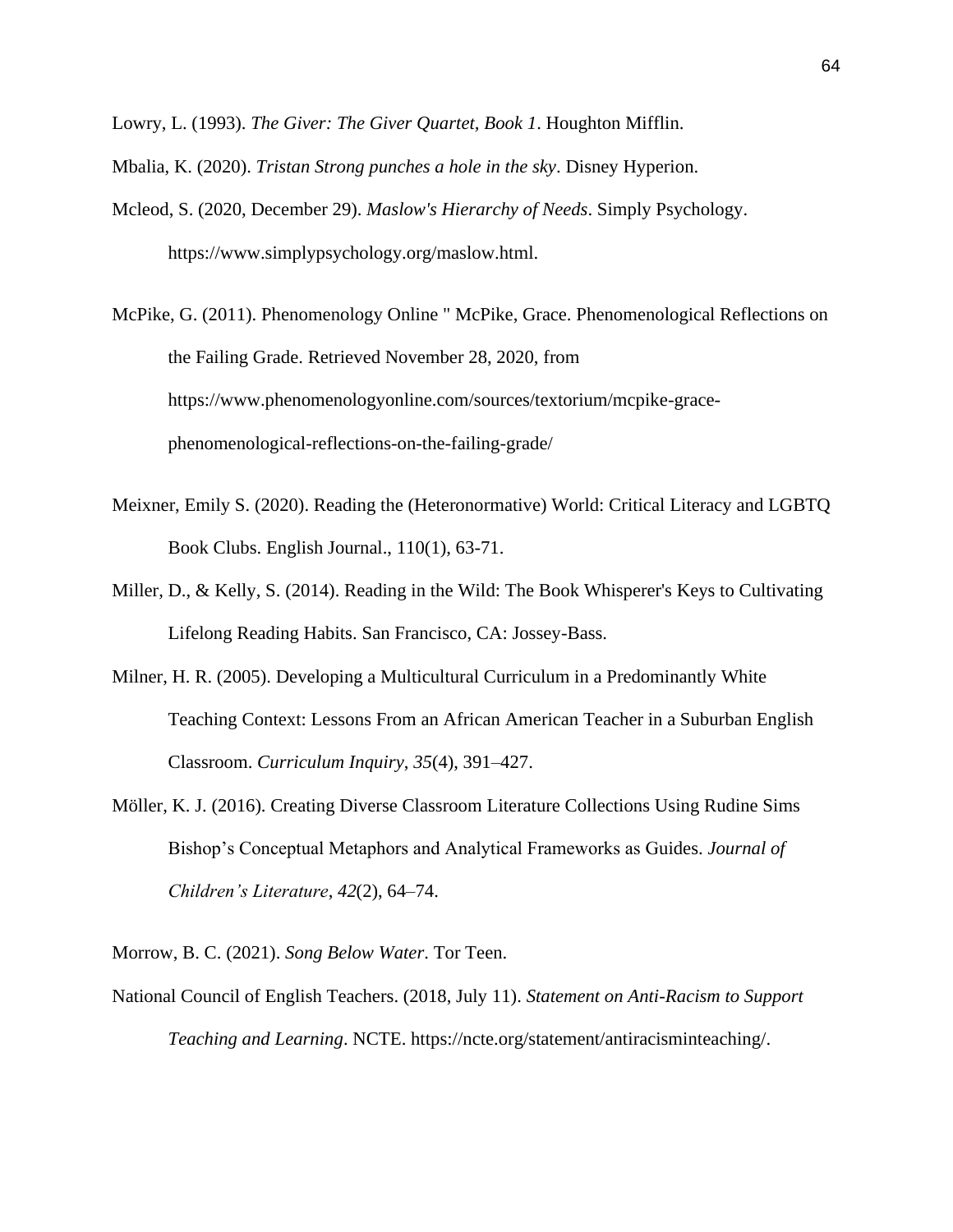Papola-Ellis, A. (2020). Teacher Candidates' Use of Critical Literacy to Shift Thinking About Texts and Social Justice. *Reading Horizons*, *59*(2), 43–58.

Powell, R. (2011). Culturally Responsive Assessment. Taylor and Francis Group.

Preisman, K. (2006, November 30). Don't be afraid! take action to improve your educational practices. Retrieved March 30, 2021, from https://eric.ed.gov/?id=EJ757395

Rowling, J. K. (1997). *Harry Potter and the Philosopher's Stone*. Bloomsbury.

- Saad, L. F. (2020). *Me and white supremacy and the official Guided journal: combat racism, change the world, and become a good ancestor*. Sourcebooks.
- Smith, D., Fisher, D., & Frey, N. (2015). Better than carrots or sticks: Restorative practices for positive classroom management. Alexandria, VA: ASCD.
- Smith, F. (1999). The book of learning and forgetting. New York, NY: Teachers College Press.
- Soltero, S. W. (2011). Schoolwide approaches to educating ELLs: Creating linguistically and culturally responsive K-12 schools. Portsmouth, NH: Heinemann.
- Souers, K., & Hall, P. A. (2016). Fostering resilient learners: Strategies for creating a traumasensitive classroom. Moorabbin, Victoria: Hawker Brownlow Education.
- Stockett, K. (2016). *The Help*. Berkley.
- Tschida, C. M., Ryan, C. L., & Ticknor, A. S. (2014). Building on Windows and Mirrors: Encouraging the Disruption of "Single Stories" through Children's Literature. Journal of Children's Literature, 40(1), 28–39.
- Van Pelt, J. (2018, February 22). What is the Connection Between Literacy and Economic Development? Retrieved January 04, 2021, from